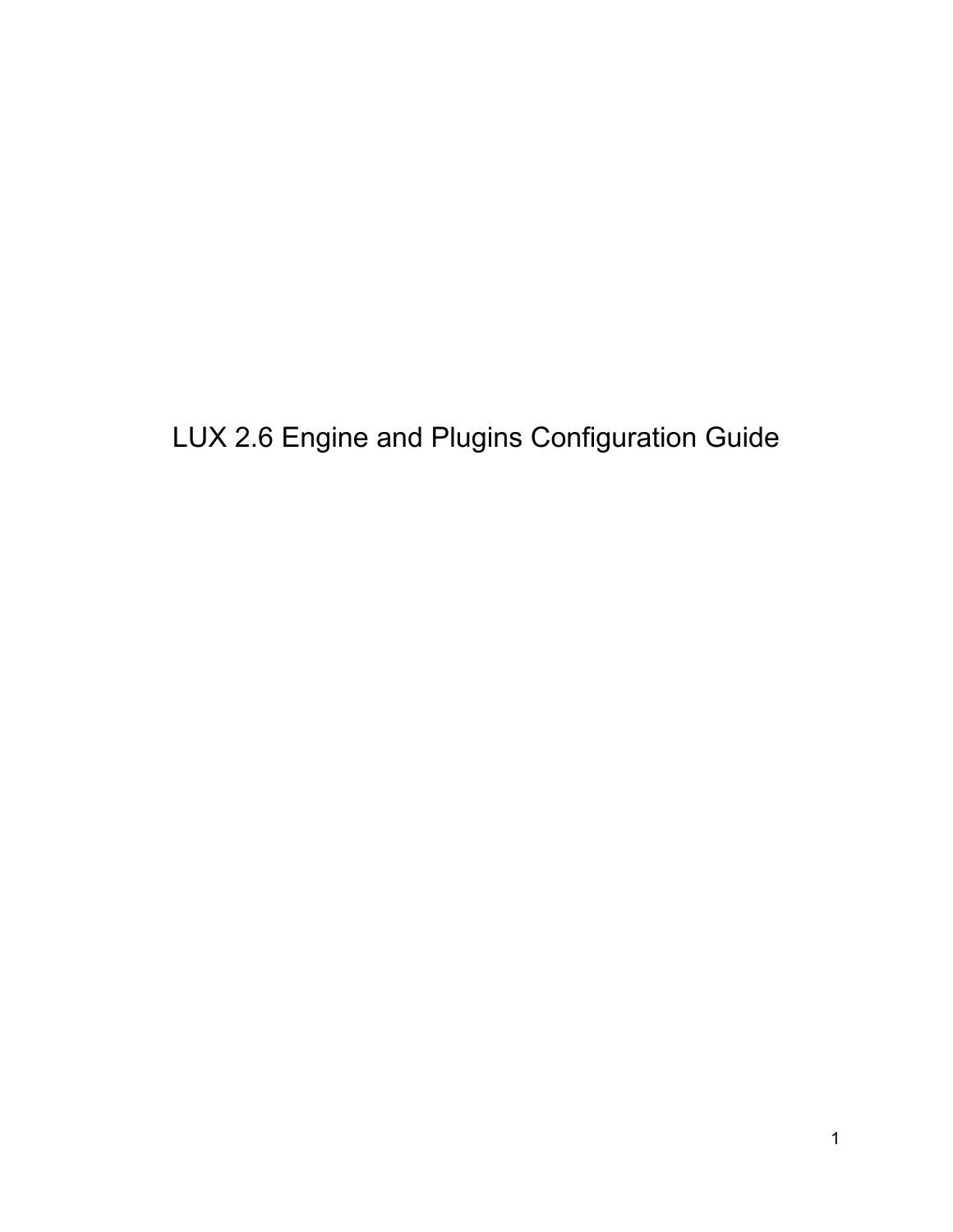| <b>1 Main Configuration Files</b>           | 5  |
|---------------------------------------------|----|
| 1.1 engine.properties                       | 5  |
| 1.1.1 Alerter Plugin Blocks                 | 8  |
| 1.1.2 Event Ingest Plugin Blocks            | 8  |
| 1.1.3 Rule Source Block                     | 8  |
| 1.1.4 NAI Source Block                      | 8  |
| $1.2$ ae.xml                                | 9  |
| 2 Plugin Configuration                      | 9  |
| 2.1 Analytic Plugins                        | 10 |
| 2.1.1 Abnormal Track Analytic               | 11 |
| 2.1.2 Association Analytic                  | 12 |
| 2.1.3 Co-Travel Analytic                    | 13 |
| 2.1.4 Country Heatmap Visualization         | 14 |
| 2.1.5 Dead Reckoning Analytic               | 14 |
| 2.1.6 Dupe ID Analytic                      | 15 |
| 2.1.7 Entity Geospatial Normalcy Analytic   | 15 |
| 2.1.8 Geo New Value Analytic                | 16 |
| 2.1.9 Geohash Clustering Analytic           | 17 |
| 2.1.10 Geohash Proximity Analytic           | 18 |
| 2.1.11 Graph Clusters Analytic              | 19 |
| 2.1.12 Group DAOI Analytic                  | 20 |
| 2.1.13 Heatmaps Visualization               | 21 |
| 2.1.14 ID Inactivity Analytic               | 22 |
| 2.1.15 Moving Analytic                      | 23 |
| 2.1.16 Multi-Attribute Normalcy Analytic    | 23 |
| 2.1.17 New Value Analytic                   | 25 |
| 2.1.19 Path Projection Analytic             | 26 |
| 2.1.20 Pattern of Life Normalcy Analytic    | 27 |
| 2.1.21 Stream Inactivity Analytic           | 28 |
| 2.1.22 Term Frequency Analytic              | 28 |
| 2.1.23 Term Trend Analytic                  | 29 |
| 2.1.23 Multi Area Association Analytic      | 29 |
| 2.1.24 Track Shape Similarity Analytic      | 30 |
| 2.1.25 Area Warning Analytic                | 31 |
| 2.1.26 Dead Reckoning Course Speed Analytic | 32 |
| 2.1.27 Area Pattern of Life Analytic        | 32 |
| 2.1.28 Geospatial Graph Analytic            | 33 |
| 2.1.29 Geospatial Normalcy Analytic         | 34 |
|                                             | 2  |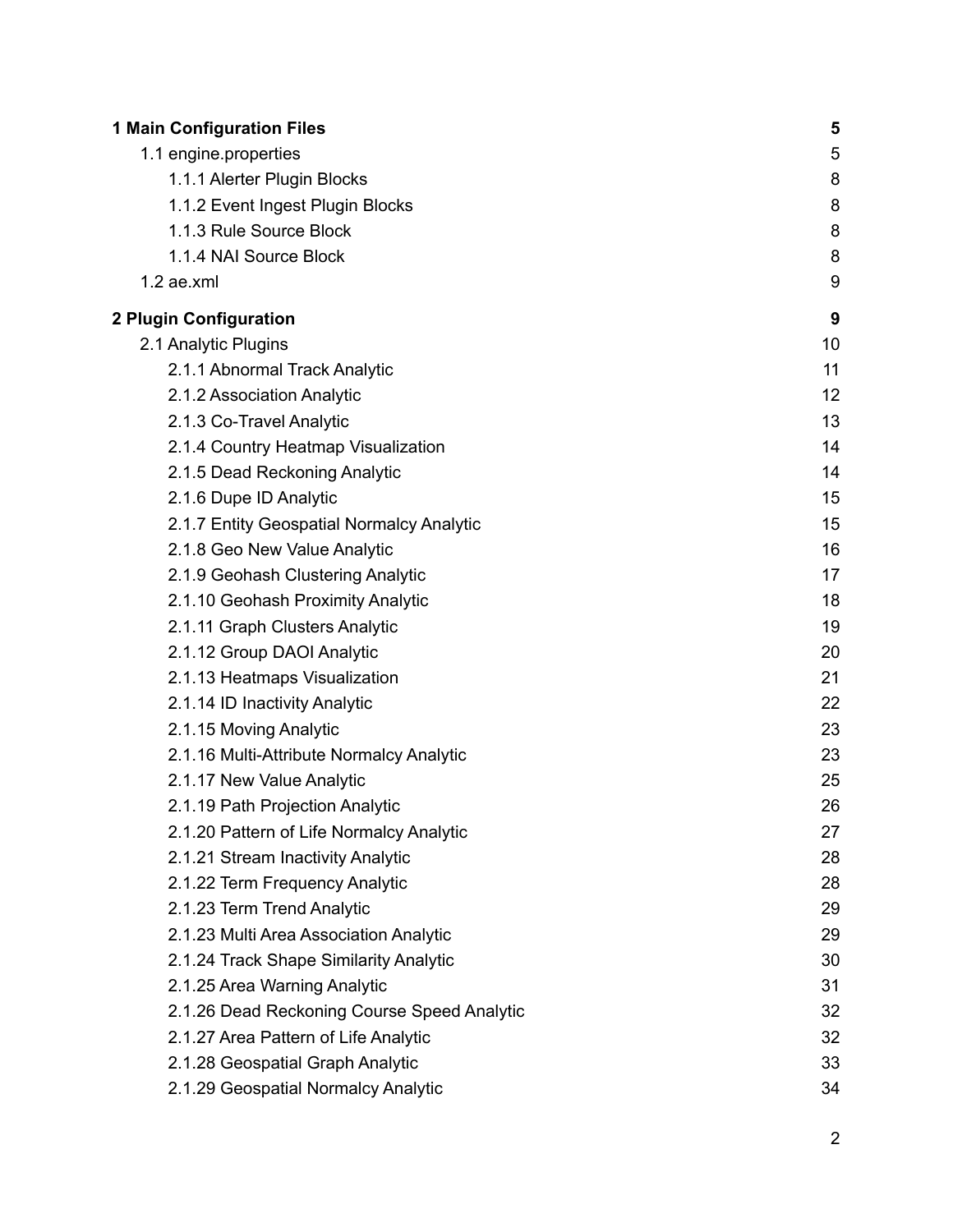| 2.1.29 Paths Visualization                | 35 |
|-------------------------------------------|----|
| 2.1.30 Geo Grid Track Forecast Analytic   | 35 |
| 2.2 Enrichment Plugins                    | 37 |
| 2.2.1 Age Prediction Enrichment           | 37 |
| 2.2.2 Gender Prediction Enrichment        | 37 |
| 2.2.3 Geo Proximity Enrichment            | 38 |
| 2.2.4 Geo Tagging Enrichment              | 38 |
| 2.2.5 Group Membership Enrichment         | 38 |
| 2.2.6 HBOS Anomaly Enrichment             | 39 |
| 2.2.7 IP Address Geoservice Enrichment    | 40 |
| 2.2.8 IP to Geo Enrichment                | 40 |
| 2.2.9 Language Detection Enrichment       | 40 |
| 2.2.10 Last Observation Enrichment        | 40 |
| 2.2.11 Link Fetcher Enrichment            | 41 |
| 2.2.12 Matching Enrichment                | 41 |
| 2.2.13 NLP Enrichment                     | 42 |
| 2.2.14 Political Party Enrichment         | 42 |
| 2.2.15 Regex Capturing Group Enrichment   | 42 |
| 2.2.16 Regex Replacement Enrichment       | 43 |
| 2.2.17 Regex Substring Enrichment         | 43 |
| 2.2.18 Shared Data Enrichment             | 43 |
| 2.2.19 Splitter Enrichment                | 44 |
| 2.2.20 Stock Symbol Enrichment            | 44 |
| 2.2.21 Translation Service Enrichment     | 46 |
| 2.2.22 Tweet Extractor Enrichment         | 46 |
| 2.2.23 Twitter Influence Enrichment       | 47 |
| 2.2.24 Twitter Main Subject Enrichment    | 47 |
| 2.2.25 Uofl Ethnicity Enrichment          | 48 |
| 2.2.26 Uofl Sentiment Enrichment          | 48 |
| 2.2.27 URL Enrichment                     | 48 |
| 2.2.28 URL Splitter Enrichment            | 49 |
| 2.2.29 Value Map Enrichment               | 49 |
| 2.2.30 Value Range Enrichment             | 50 |
| 2.2.31 VS Sentiment Enrichment            | 50 |
| 2.2.32 Word2Vec Enrichment                | 50 |
| 2.2.33 OCR Enrichment                     | 51 |
| 2.2.34 Course Speed Projection Enrichment | 51 |
| 2.3 Alerter Plugins                       | 52 |
| 2.3.1 Cloudant Alerter                    | 52 |
|                                           | 3  |
|                                           |    |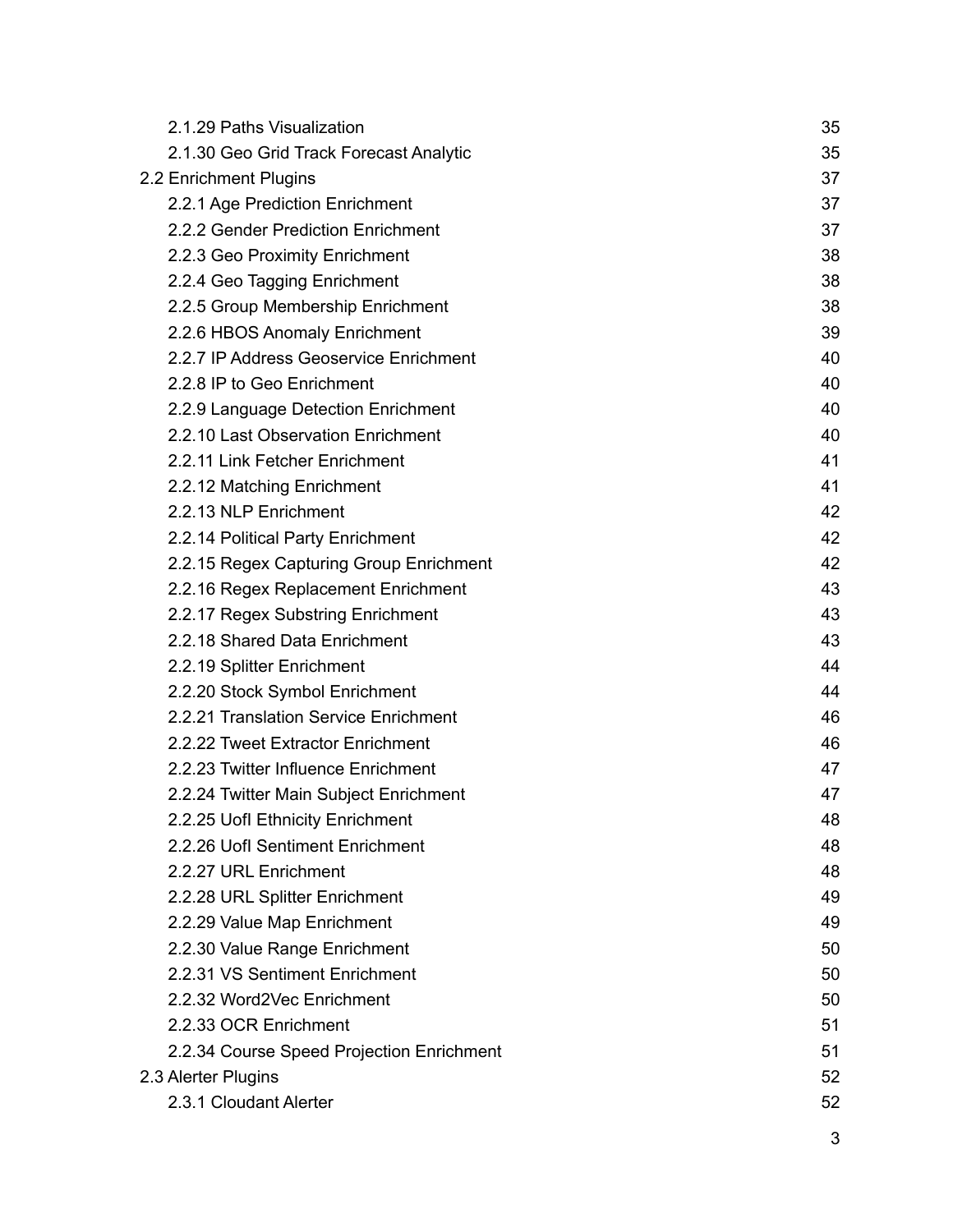| 2.3.2 Console Alerter                | 52 |
|--------------------------------------|----|
| 2.3.3 DNAI Alerter                   | 52 |
| 2.3.4 Email Alerter                  | 52 |
| 2.3.5 Legacy File Alerter            | 53 |
| 2.3.6 IRC Alerter                    | 53 |
| 2.3.7 JMS Alerter                    | 54 |
| 2.3.9 List Alerter                   | 55 |
| 2.3.10 LUX Alerter                   | 55 |
| 2.3.11 LUX Email Alerter             | 55 |
| 2.3.12 Legacy Socket Alerter         | 56 |
| 2.3.13 SQS Alerter                   | 56 |
| 2.3.14 LUX JSON File Alerter         | 57 |
| 2.4 Event Ingest Plugins             | 58 |
| 2.4.1 Bright Planet Ingest           | 58 |
| 2.4.2 Cloudant Ingest                | 58 |
| 2.4.3 Email Ingest                   | 59 |
| 2.4.4 Facebook Ingest                | 59 |
| 2.4.5 File Ingest                    | 60 |
| 2.4.6 FTP File Ingest                | 61 |
| 2.4.7 JMS Ingest                     | 62 |
| 2.4.8 Kafka Ingest V8                | 63 |
| 2.4.9 Kafka Ingest V9                | 63 |
| 2.4.10 Pastebin Ingest               | 63 |
| 2.4.11 Postgres Ingest               | 63 |
| 2.4.12 RSS Ingest                    | 64 |
| 2.4.13 RSS Link Fetcher              | 64 |
| 2.4.14 Socket Ingest                 | 65 |
| 2.4.15 Twitter Ingest                | 65 |
| 2.4.16 Blockchain Ingest             | 66 |
| 2.4.17 YouTube Ingest                | 66 |
| 2.4.18 Reddit Ingest                 | 67 |
| 2.4.19 WMATA Ingest                  | 67 |
| 2.4.20 Postgres Custom SQL Ingest    | 67 |
| 2.5 Event Parsers                    | 68 |
| 2.5.1 Simple Byte Array Event Parser | 68 |
| 2.5.2 CSV File Parser                | 68 |
| 2.5.3 Generic JSON Parser            | 69 |
| 2.5.4 Simple Event Parser            | 70 |
| 2.5.5 Streaming HTML Parser          | 70 |
|                                      | 4  |
|                                      |    |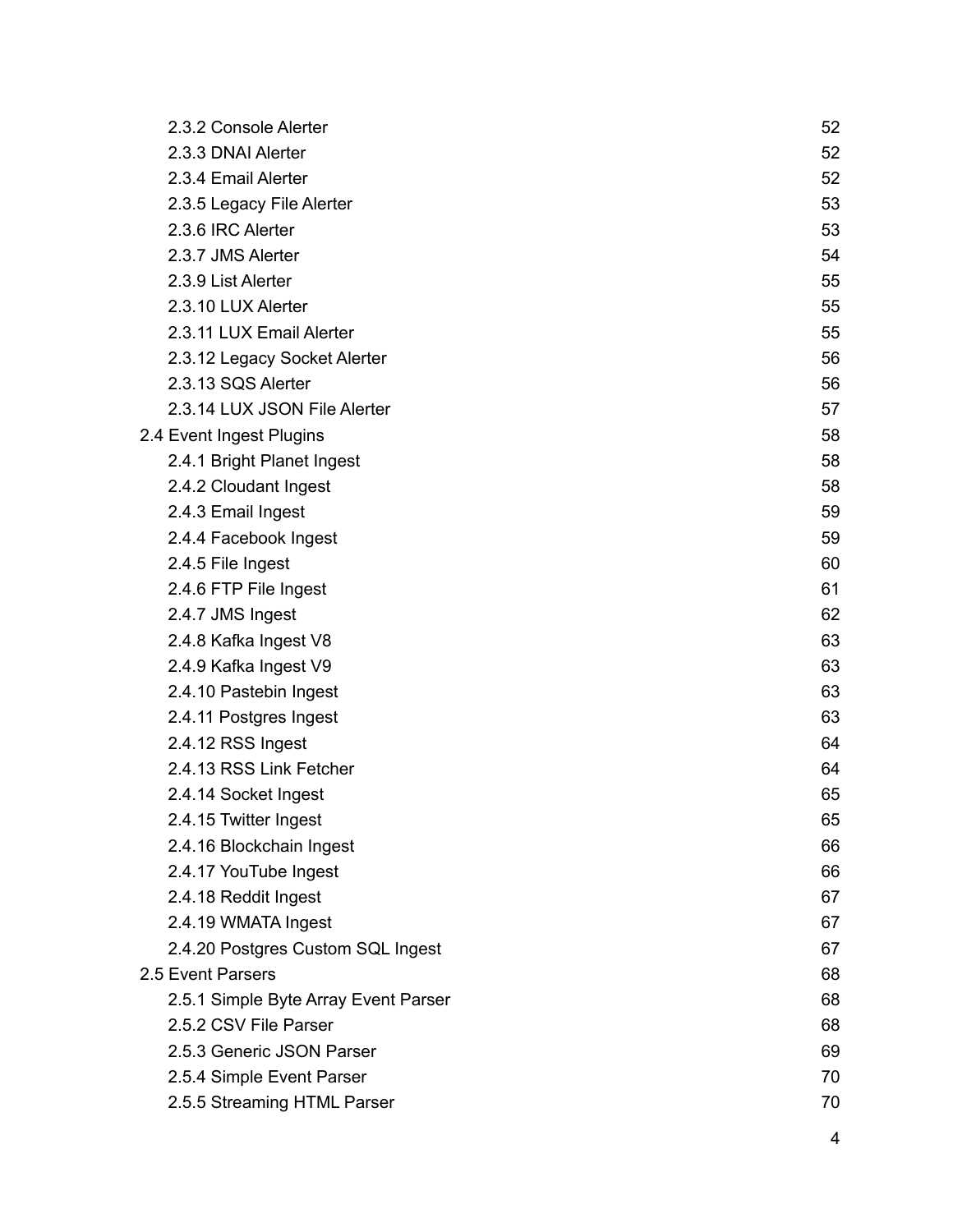| 2.6 Event Output Plugins      | 70 |
|-------------------------------|----|
| 2.6.1 JMS Event Output        | 70 |
| 2.6.2 Kafka Event Output Avro | 71 |
| 2.6.3 Kafka Event Output V8   | 72 |
| 2.6.4 Kafka Event Output V9   | 72 |

# <span id="page-4-0"></span>**1 Main Configuration Files**

The configuration files for LUX Engine are found in <engine home>/EngineMain/data/conf, and are a mix of properties files and xml files. Data files for plugins are found in **<engine\_home>/EngineMain/data** and its subdirectories. Section 1 of this document provides an overview of the two main configuration files: **engine.properties** and **ae.xml**. These files load plugins, which may in turn load their own configuration files. Plugin configuration is explained in Section 2.

# <span id="page-4-1"></span>**1.1 engine.properties**

**engine.properties** controls many core Engine options, in addition to specifying which Ingest and Alerter plugins are loaded by the engine. Table 1 lists options that can be configured in **engine.properties**.

| <b>Property</b>                              | <b>Description</b>                                                                                                     | Data Type or Valid Values                                                                                             |
|----------------------------------------------|------------------------------------------------------------------------------------------------------------------------|-----------------------------------------------------------------------------------------------------------------------|
| engine.system.name                           | Name of the system for Admin<br>Console                                                                                | string                                                                                                                |
| engine.realtime                              | Whether to run the engine against<br>streaming (true) or historical (false)<br>ldata                                   | boolean                                                                                                               |
| engine.system.support.address                | If specified, rule disable emails will be<br>copied to this email address                                              | Any valid email address                                                                                               |
| matching.engine.threadcount                  | Number of engine threads. For values  0 - max system threads<br><=0 supported hardware threads count<br>lwill be used. |                                                                                                                       |
| matching.engine.accesscontrol.en<br>labled   | Whether the data to be processed has<br>classification markings                                                        | Iboolean                                                                                                              |
| matching.engine.classification.req<br>luired | Optional, default true. If false, events<br>without classifications specified will be<br>ltreated as UNCLASSIFIED      | <b>Iboolean</b>                                                                                                       |
| accesscontrol.processor                      | Name of the Java class that should be<br>used to process classification<br>markings                                    | icg.engine.security.Un<br>classAccessControlProc<br>essor.<br>icg.engine.security.Nu<br><i>llAccessControlProcess</i> |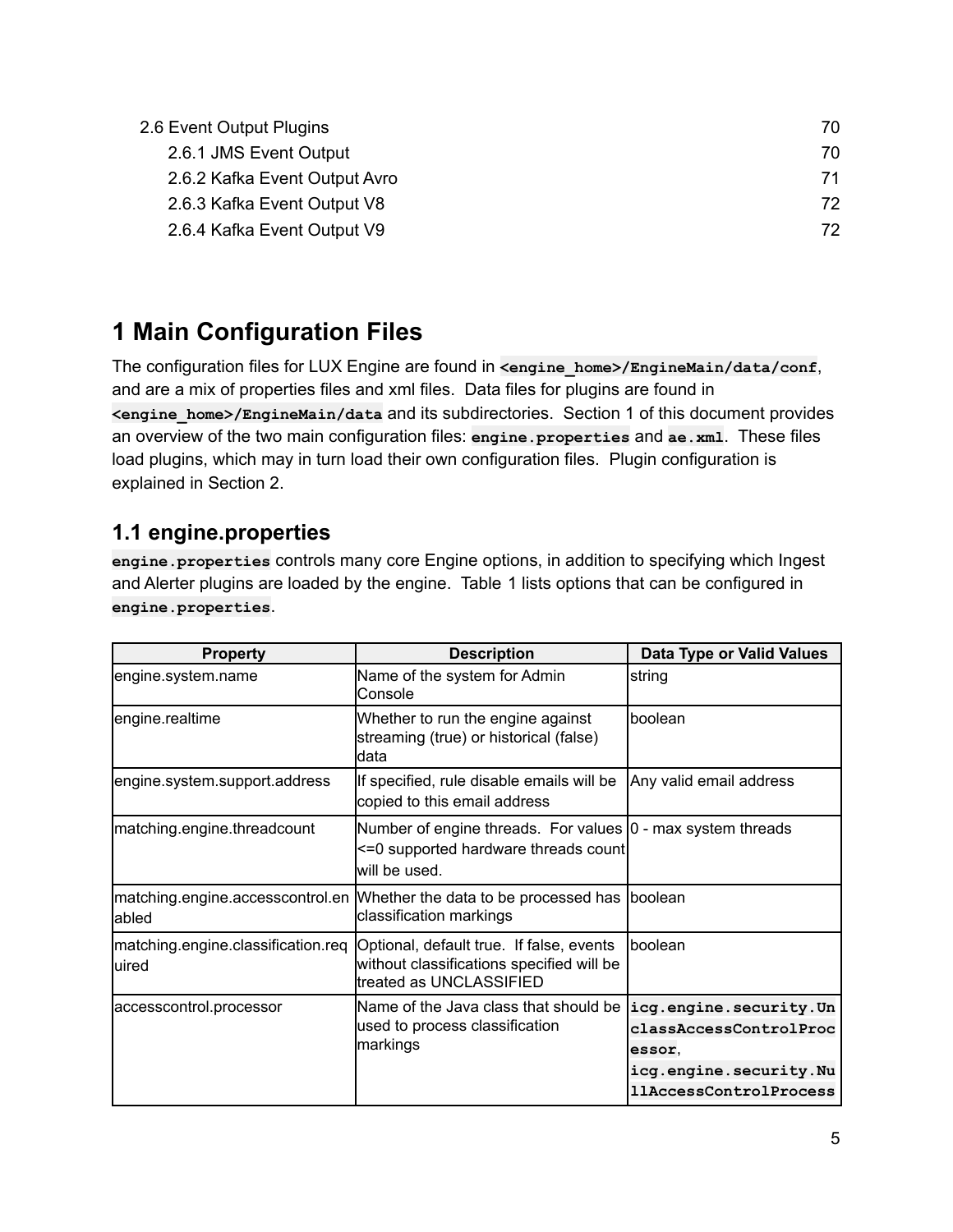|                                  |                                                                                                                                                                          | or,<br>icg.engine.security.jb<br>locks.JBlocksWrapper |
|----------------------------------|--------------------------------------------------------------------------------------------------------------------------------------------------------------------------|-------------------------------------------------------|
| tc.max.alerts.per.rule           | Maximum number of alerts a Time<br>Correlated Rule will hold in memory                                                                                                   | positive integer, default 1000                        |
| tc.max.alerts.per.bucket         | Maximum number of alerts a Time<br>Correlated Rule will hold in memory<br>per bucket, for example per unique<br>attribute                                                | positive integer, default 50                          |
| tc.max.queue.size.per.worker     | Number of events to buffer per<br>processing thread                                                                                                                      | positive integer, default 100                         |
| engine.stats.update.frequency.ms | How frequently to update the core<br>engine stats in the log and Admin<br>Console, in milliseconds                                                                       | positive long                                         |
| alert.stats.update.frequency.ms  | How frequently to update the alert<br>stats in the log and Admin Console, in<br>milliseconds                                                                             | positive long                                         |
| tc.stats.update.frequency.ms     | How frequently to update the time<br>correlated rule stats in the log and<br>Admin Console, in milliseconds                                                              | positive long                                         |
| metrics.update.frequency.ms      | How often to write metrics to<br>metrics log, set to 0 to disable metrics<br>logging                                                                                     | positive long                                         |
| event.logger.enabled             | The event logger will write events in<br>their entirety to a log file                                                                                                    | boolean                                               |
| event.logger.streams             | specify streams or leave commented<br>out for all streams                                                                                                                | Comma separated list of<br>stream names               |
| event.logger.xslt.file           | Path to XSLT file used to transform<br>events written by the event logger                                                                                                | Path to a valid XSLT file                             |
| circuitbreaker.global.maxaps     | Global maximum alerts per second,<br>per rule value. Will be used if maxaps<br>lis not set for an alerter or if the the<br>alerts maxaps is greater than this<br>lvalue. | positive integer                                      |
| circuitbreaker.checkfrequency    | How often the circuit breaker checks to positive long<br>see if maximum alerts per second has<br>been exceeded, in milliseconds                                          |                                                       |
| alerter.default.discard.policy   | Determines how alerts exceeding the<br>alerter queue size are handled<br>(dropped entirely, pause pipeline and<br>wait to catch up, cache to disk)                       | DROP, WAIT, CACHE                                     |
| alerter.plugin.path              | Path to alerter plugins. Relative to<br>Engine working directory<br>(EngineMain/data by default)                                                                         | Valid file path, default<br>plugins/alerter plugins   |
| ation.ms                         | matching.engine.max.rule.eval.dur How long a rule can take to process<br>an event, in ms, before getting a strike                                                        | long                                                  |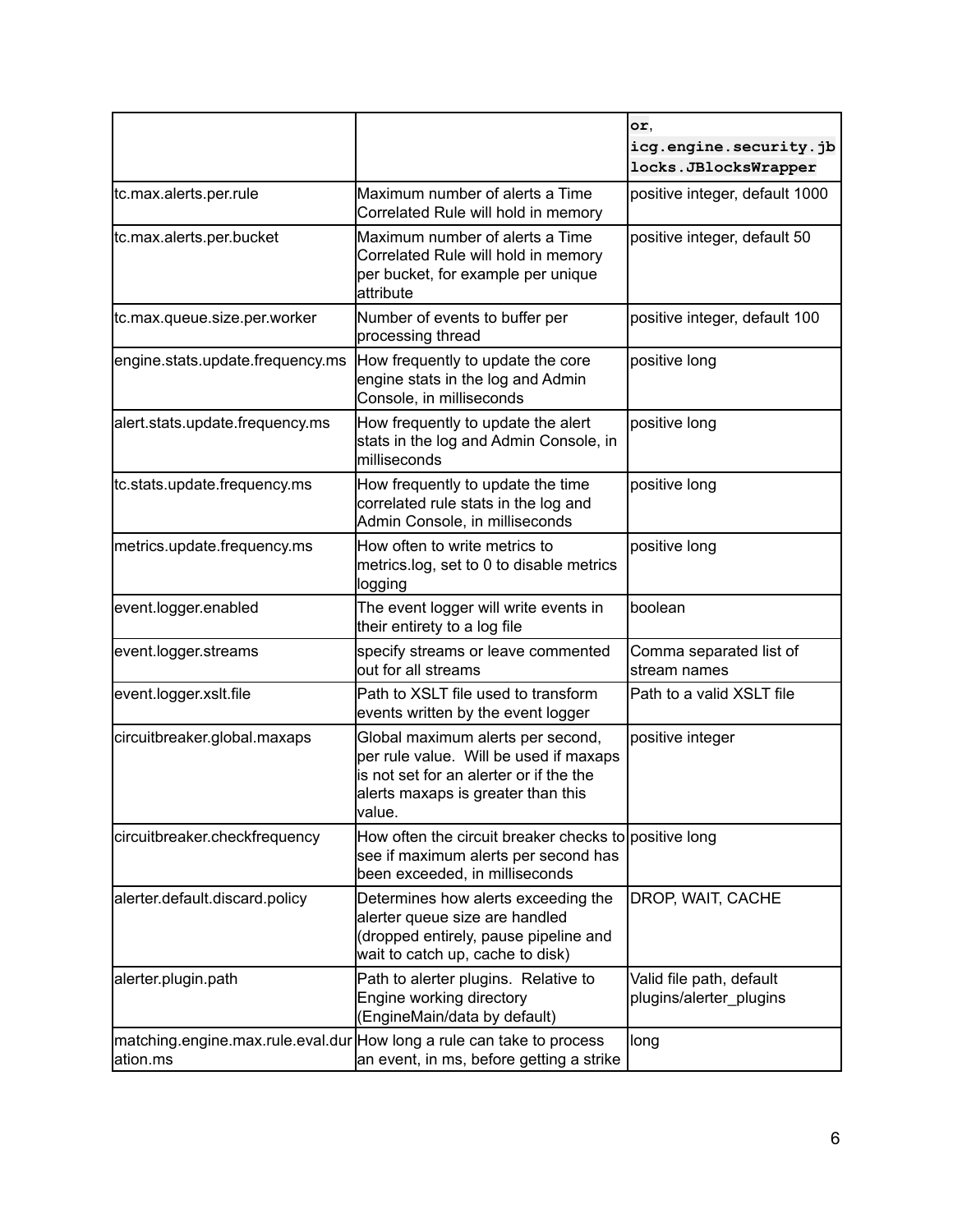| matching.engine.max.slow.rule.stri How many strikes a rule can get<br>kes.before.disable | before being disabled by the system<br>for being too slow                                                                                                                                                        | lint                                                     |
|------------------------------------------------------------------------------------------|------------------------------------------------------------------------------------------------------------------------------------------------------------------------------------------------------------------|----------------------------------------------------------|
| nabled                                                                                   | matching.engine.streamanalyzer.e Option to enable/disable the engine's<br>StreamAnalyzer, which automatically<br>finds attributes in events to populate<br>the advanced rule forms in the UI.<br>(default: true) | boolean                                                  |
| Alert plugin blocks (see 1.1.1)                                                          |                                                                                                                                                                                                                  |                                                          |
| event.ingest.plugin.path                                                                 | Path to event ingest plugins. Relative<br>to Engine working directory<br>(EngineMain/data by default)                                                                                                            | Valid file path, default<br>plugins/event_ingest_plugins |
| Event Ingest plugin blocks (1.1.2)                                                       |                                                                                                                                                                                                                  |                                                          |
| rulesource.disabledrules.email.en<br>abled                                               | Whether to send emails when a rule<br>becomes disabled                                                                                                                                                           | boolean                                                  |
| rulesource.rule.age.max.days                                                             | If enabled, engine will delete any rule<br>whose lastModified date is older than<br>this number of days                                                                                                          | positive integer                                         |
| rulesource.rule.age.warn.days                                                            | Engine will send a warning for any rule positive integer $\le$ =<br>whose lastModified date is older than<br>this number of days                                                                                 | rulesource.rule.age.max.days                             |
| rulesource.rule.age.enabled                                                              | Whether to monitor rule age for<br>automatic warning and deletion                                                                                                                                                | boolean                                                  |
| rulesource.plugin.path                                                                   | Path to rule source plugins. Relative<br>to Engine working directory<br>(EngineMain/data by default)                                                                                                             | Valid file path, default<br>plugins/rule_source_plugins  |
| Rule source blocks (see 1.1.3)                                                           |                                                                                                                                                                                                                  |                                                          |
| naisource.plugin.path                                                                    | Path to NAI source plugins. Relative<br>to Engine working directory<br>(EngineMain/data by default)                                                                                                              | Valid file path, default<br>plugins/nai source plugins   |
| NAI source blocks (see 1.1.4)                                                            |                                                                                                                                                                                                                  |                                                          |
| admin.console.web.enabled                                                                | turn the Admin Console webpage<br>updates on or off                                                                                                                                                              | boolean                                                  |
| admin.console.update.frequency.<br>ms                                                    | Update frequency for REST calls, in<br>milliseconds                                                                                                                                                              | positive long                                            |
| admin.console.rest.url                                                                   | Base URL for admin console REST<br>lservices                                                                                                                                                                     | URL pointing to a running<br><b>Admin Console</b>        |
| admin.console.rest.session.id                                                            | Session ID for REST communication<br>with the Admin Console                                                                                                                                                      | default PleaseChangeMe                                   |

*Table 1 - engine.properties options*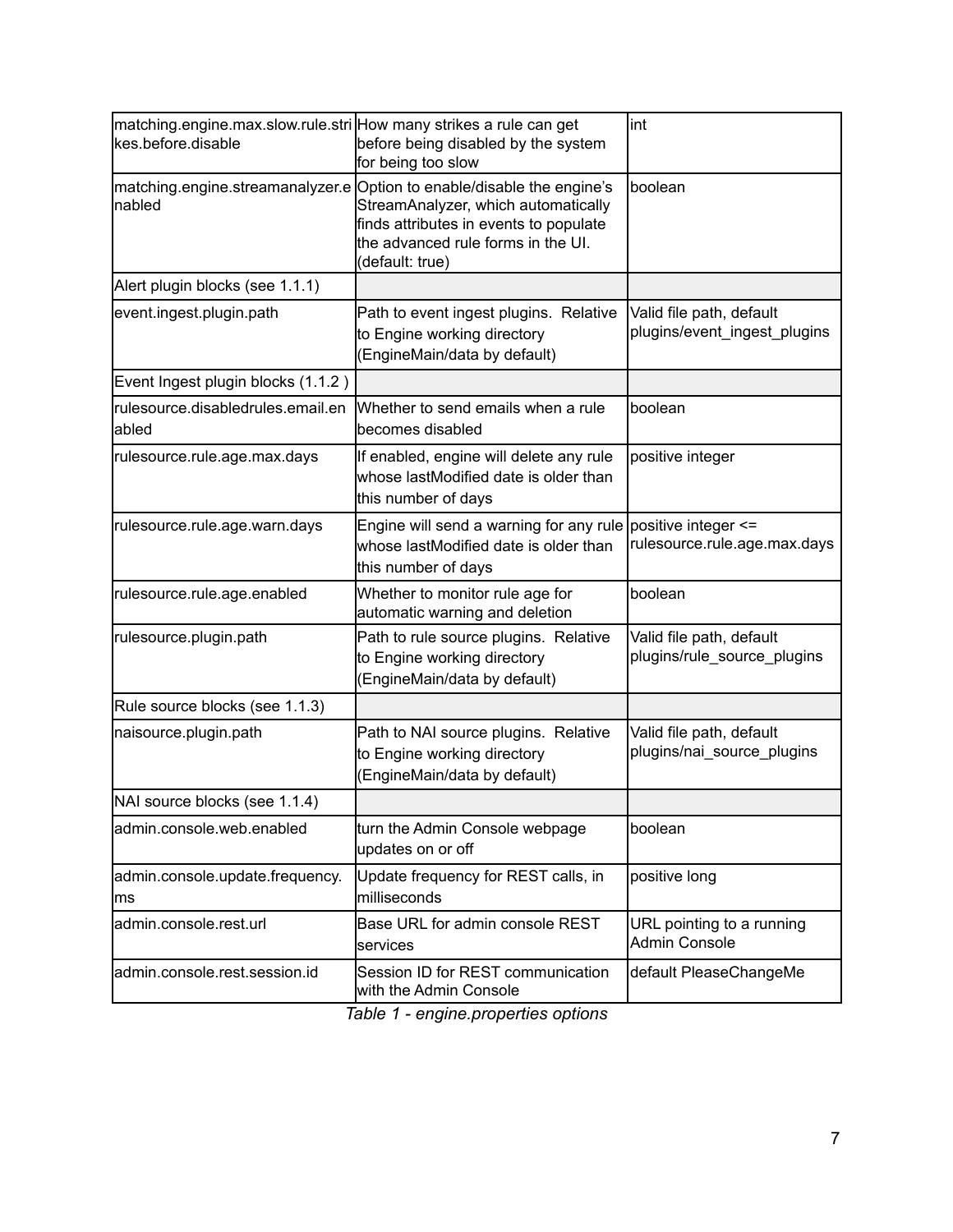### <span id="page-7-0"></span>**1.1.1 Alerter Plugin Blocks**

The format is as follows (# starts at 1 and increments from there) **alerter.#.classpath** - java.classpath.to.alerter.Class **alerter.#.name** - Name of the alerter. Will be used in the rules "alerters" list. **alerter.#.maxaps** - Optional property to set the maximum alerts per second for a specific alerter. **alerter.#.maxalerts** - Optional property to set the maximum number of alerts from a rule for a

**Example:**

specific alerter.

```
alerter.1.classpath=icg.engine.alerter.jms.lux.LUXJsonConsoleAlerter
alerter.1.name=Console
alerter.1.maxaps=10
alerter.1.alert.format=XML
```
### <span id="page-7-1"></span>**1.1.2 Event Ingest Plugin Blocks**

The format is as follows (# starts and 1 and increments from there) **event.ingest.#.classpath** - java.classpath.to.event.ingest.Class **event.ingest.#.name** - Name of the ingest plugin.

**event.ingest.#.confpath** - Path to configuration file for plugin, will be passed in constructor **event.ingest.#.stream.nam**e - Stream name for events that come from this plugin (Use a comma or semicolon separated list to duplicate to multiple streams)

**Example:**

```
event.ingest.1.stream.name=Netflow
event.ingest.1.classpath=icg.engine.event.generator.NetflowEventGenerator
event.ingest.1.name=NetflowEventGenerator
event.ingest.1.confpath=NetflowEventGenerator.properties
```
### <span id="page-7-2"></span>**1.1.3 Rule Source Block**

The format is as follows (# starts and 1 and increments from there) #rulesource.#.classpath - java.classpath.to.rulesource.Class #rulesource.#.name - Name of the rule source.

Example:

```
rulesource.1.classpath=icg.engine.rulesource.luxfile.LUXFileRuleSource
rulesource.1.name=LUXFile
```
#### <span id="page-7-3"></span>**1.1.4 NAI Source Block**

The format is as follows (# starts and 1 and increments from there)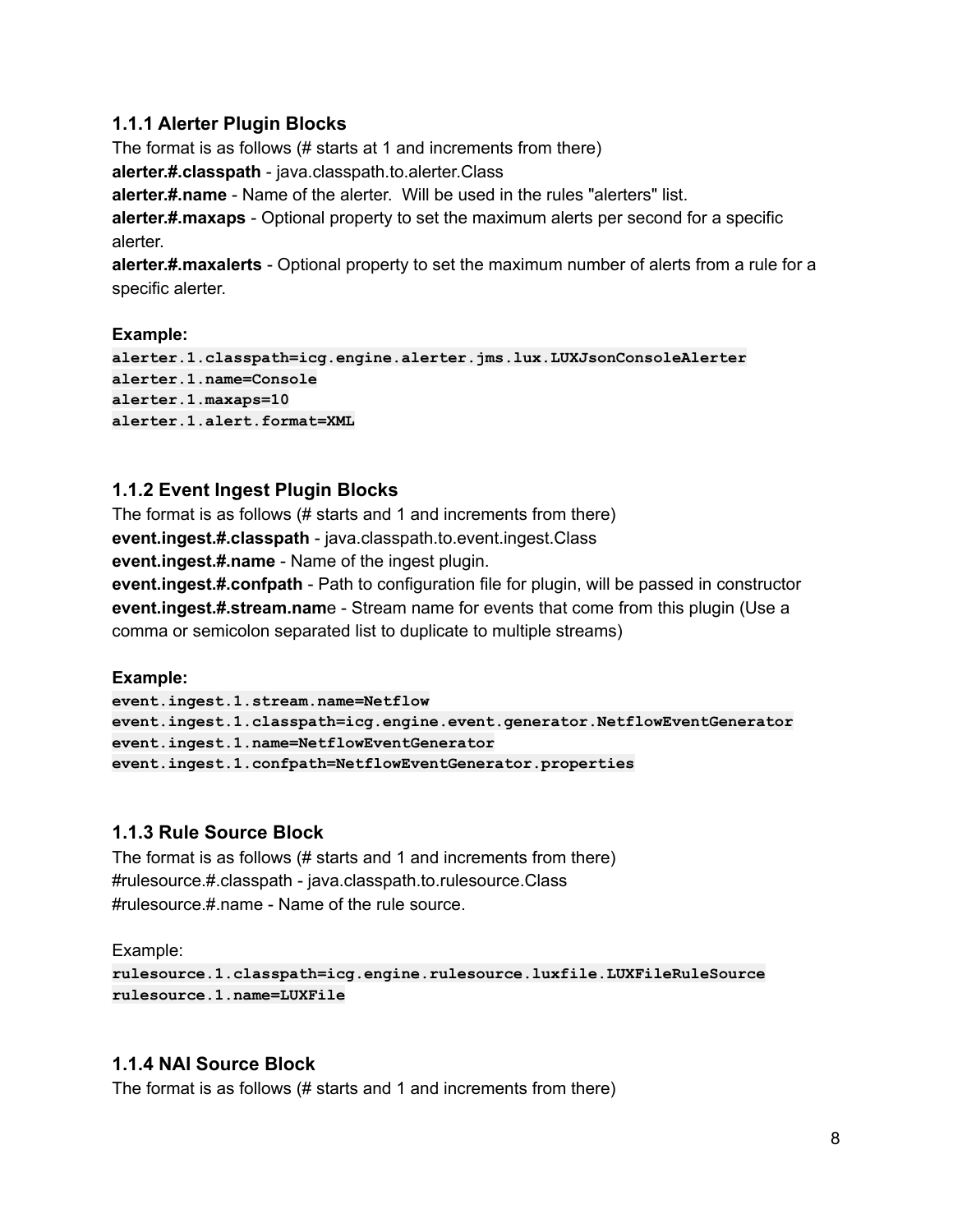#naisource.#.classpath - java.classpath.to.naisource.Class #naisource.#.name - Name of the alert source.

Example:

**naisource.1.classpath=icg.engine.naisource.luxfile.LUXFileNAISource naisource.1.name=LUXFileNAISource**

# <span id="page-8-0"></span>**1.2 ae.xml**

**ae.xml** controls which Analytic, Enrichment, and Event Output plugins are loaded by the engine. Table 2 lists options that can be configured in **ae.xml**.

| <b>Property</b>              | <b>Description</b>                                                                                 | Data Type or Valid Values                                                                                        |
|------------------------------|----------------------------------------------------------------------------------------------------|------------------------------------------------------------------------------------------------------------------|
| java_analytics_path          | Disk location of Analytic plugins                                                                  | Valid folder path                                                                                                |
| java_processing_thread_count | Number of threads to assign to this<br>group of plugins                                            | positive integer                                                                                                 |
| stat_reporting_interval      | Frequency of stats reporting for this<br>group of plugins, in milliseconds                         | positive long                                                                                                    |
| java_enrichments_path        | Disk location of Enrichment plugins                                                                | Valid folder path                                                                                                |
| plugin_path                  | Disk location of Event Output plugins                                                              | Valid folder path                                                                                                |
| stream in                    | Specifies a data stream to send to a<br>particular Analytic, Enrichment, or<br>Event Output plugin | A stream name specified in<br>an Ingest plugin's<br>configuration, or a<br>stream out property of an<br>analytic |
| stream out                   | The name of the stream that an<br>analytic will send its results on                                | string                                                                                                           |
| Iname                        | The Java class name containing the<br>plugin code                                                  | A class name on the runtime<br>classpath                                                                         |
| Iclassification              | Classification of an plugin's name and<br>configuration                                            | A valid classification string                                                                                    |
| description                  | Plugin description sent to User<br>Interface                                                       | string                                                                                                           |
| display_name                 | Plugin name for User Interface and<br><b>Admin Console</b>                                         | string                                                                                                           |
| overlay                      | Whether an Analytic plugin outputs a<br>map layer for the User Interface                           | boolean                                                                                                          |

*Table 2 - ae.xml options*

# <span id="page-8-1"></span>**2 Plugin Configuration**

This section describes some the out-of-the-box Engine plugins, and how to configure them.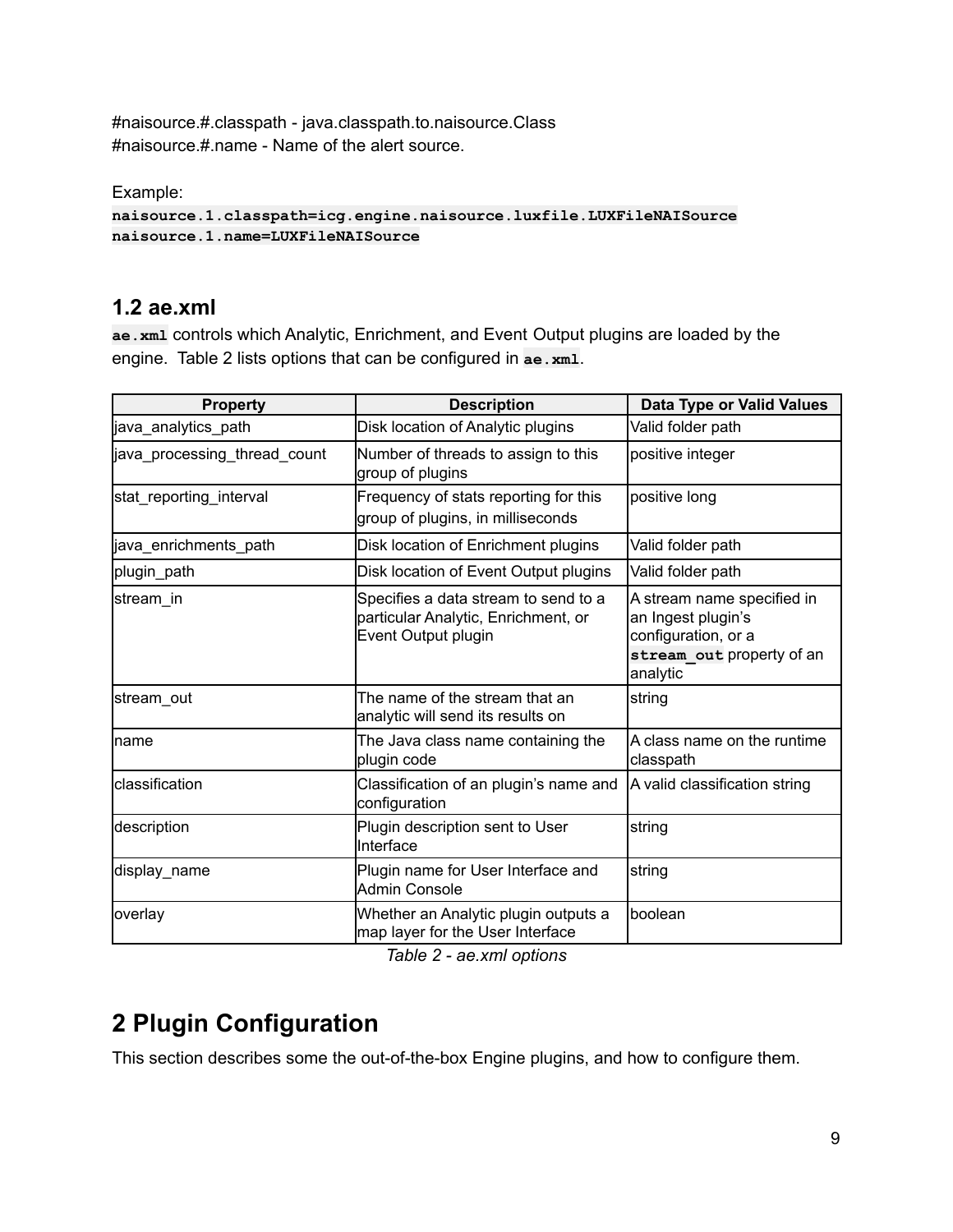# <span id="page-9-0"></span>**2.1 Analytic Plugins**

Most Analytic plugins support either an EventFilter or a GeoAnalyticFilter. New Analytics should use GeoAnalyticFilter, which wraps EventFilter (and GeoFilter) and can perform a superset of EventFilter's capabilities. EventFilter and GeoAnalyticFilter are configured by the properties in tables 3 and 4, respectively. These parameters are optional.

| <b>Property</b>       | <b>Description</b>                                                                                                                                                                                                                               | Data Type or Valid Values |
|-----------------------|--------------------------------------------------------------------------------------------------------------------------------------------------------------------------------------------------------------------------------------------------|---------------------------|
| filter_xpath.x        | XPath to an event attribute to filter on                                                                                                                                                                                                         | <b>XPath string</b>       |
| filter_regex.x        | Regex with which to filter the<br>corresponding event attribute.<br>Attribute must match specified regex.<br>Specify either a regex OR list for each<br>xpath.                                                                                   | Regex string              |
| filter list.x         | List file with which to filters the<br>corresponding event attribute. Attribute<br>must equal at least one value from file.<br>List files are expected to contain one<br>valid value per line. Specify either a<br>regex OR list for each xpath. | File path                 |
| list.poll.interval.ms | The frequency with which to poll filter<br>files, in milliseconds                                                                                                                                                                                | llong                     |

*Table 3 - EventFilter options*

| <b>Property</b>                           | <b>Description</b>                                                                           | Data Type or Valid Values |
|-------------------------------------------|----------------------------------------------------------------------------------------------|---------------------------|
| <eventfilter properties=""></eventfilter> | <geoanalyticfilter an<br="" contains="">EventFilter&gt;</geoanalyticfilter>                  |                           |
| min_lat                                   | Events with less than min_lat<br>latitude will not be processed                              | double, -90 to 90         |
| min_lon                                   | Events wil less than min lon<br>longitude will not be processed                              | double, -180 to 180       |
| max lat                                   | Events with more than max_lat<br>latitude will not be processed                              | double, -90 to 90         |
| max_lon                                   | Events with more than max_lon<br>longitude will not be processed                             | double, -180 to 180       |
| geo_filter_file                           | Path to KML/KMZ file to use as a<br>geospatial filter                                        | Path to KML/KMZ file      |
| geo_filter_poll_interval_s                | How frequently to poll geo_filter_file<br>for changes, in seconds. $-1 = don't$<br>poll      | <i>integer</i>            |
| geo_filter_is_inside                      | Whether to process events that are<br>inside the KML/KMZ shapes (true)<br>or outside (false) | boolean                   |
| geo_required                              | Default true. If false, only use<br>EventFilter and ignore geospatial<br>filters.            | boolean                   |
| max_distance_to_region_m                  | Max distance an event can be from                                                            | long                      |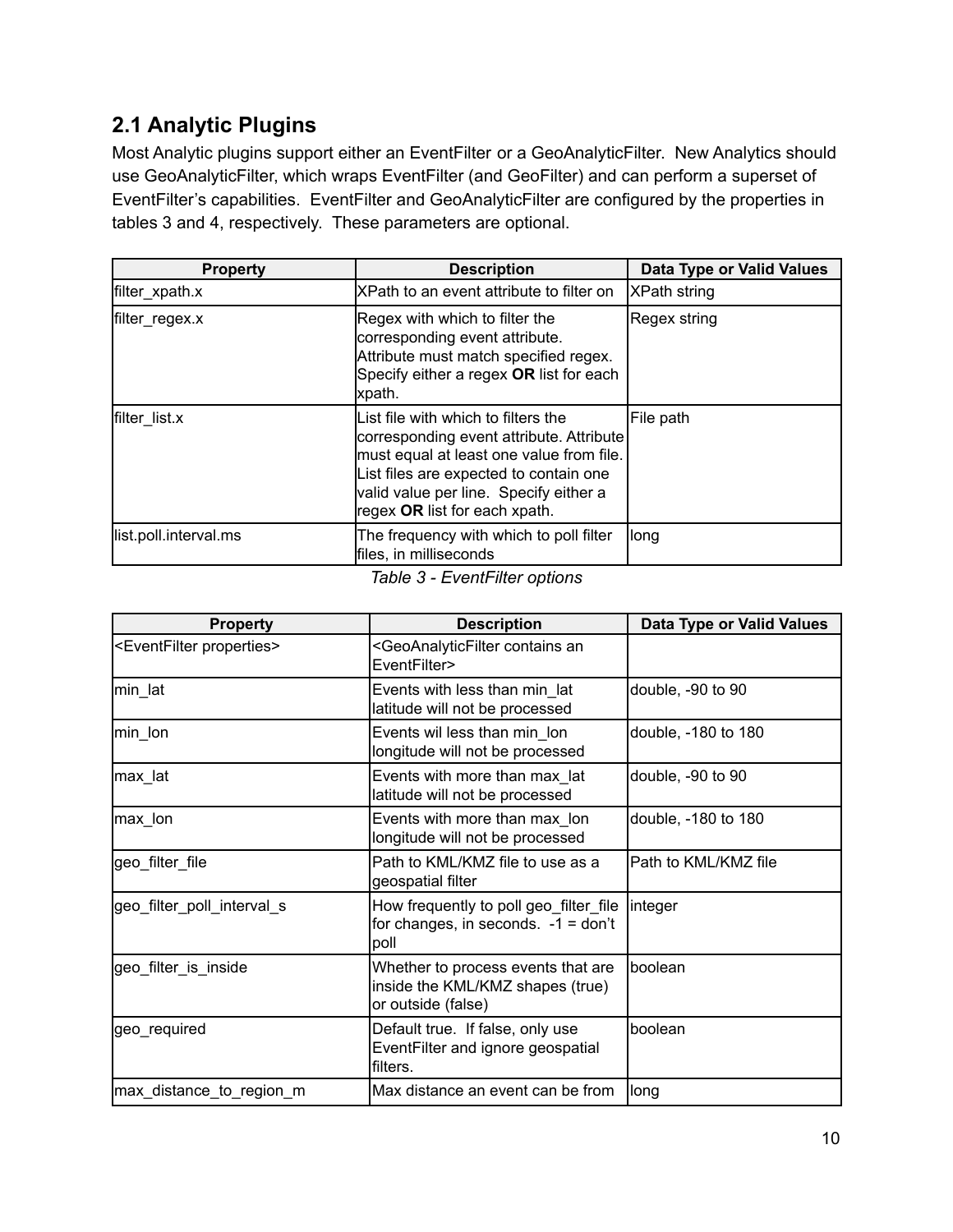|                                                                     | a region, in meters. 0 (default)<br>means the event geo overlaps or is<br>contained by the region geo.                                 |                |
|---------------------------------------------------------------------|----------------------------------------------------------------------------------------------------------------------------------------|----------------|
| apply max distance to points only If true, max distance to region m | only applies to areas that are points.<br>Areas that are not points will<br>effectively have a 0 value for<br>max distance to region m | <b>boolean</b> |

*Table 4 - GeoAnalyticFilter options*

### <span id="page-10-0"></span>**2.1.1 Abnormal Track Analytic**

#### **icg.engine.analytic.track.analysis.AbnormalTrackAnalytic**

Detects when a unique ID has a track greater than a specified length, but the distance delta between the start and end points are less than a certain amount. Abnormal tracks are then sent through a classifiers to attempt to identify the activity represented by the track. Classifiers include PMML models, machine learning models, and computer vision models.

| <b>Property</b>                | <b>Description</b>                                                                                                                                                     | Data Type or Valid Values |
|--------------------------------|------------------------------------------------------------------------------------------------------------------------------------------------------------------------|---------------------------|
| aggregate_classifications      | Whether to combine the classifications boolean<br>of all events in all paths for the output<br>classification                                                          |                           |
| clear alerted data             | Whether to clear data from the window boolean<br>once it has been represented in output                                                                                |                           |
| event.prop.x.display.name      | Display name of a property to be<br>included in output                                                                                                                 | string                    |
| event.prop.x.key               | Property key of a property to be<br>included in output                                                                                                                 | string                    |
| event.prop.x.xpath             | XPath to a property to be included in<br>output                                                                                                                        | <b>IXPath</b>             |
| id attribute xpath             | XPath to the ID attribute                                                                                                                                              | <b>XPath</b>              |
| id display name                | Display name to use for the ID<br>lattribute                                                                                                                           | string                    |
| location xpath                 | XPath to the event location                                                                                                                                            | <b>XPath</b>              |
| min events                     | Minimum events needed to form a<br>path                                                                                                                                | positive integer          |
| min_travel_distance_meters     | Minimum length of a path in meters                                                                                                                                     | positive long             |
| max percent distance travelled | Maximum percentage of a path's<br>actual length represented by the<br>difference between the start and end<br>points for which a path will be<br>considered "abnormal" | $1 - 100$                 |
| window_size_seconds            | Amount of data to hold in memory,<br>measured as seconds since current<br>ltime                                                                                        | positive long             |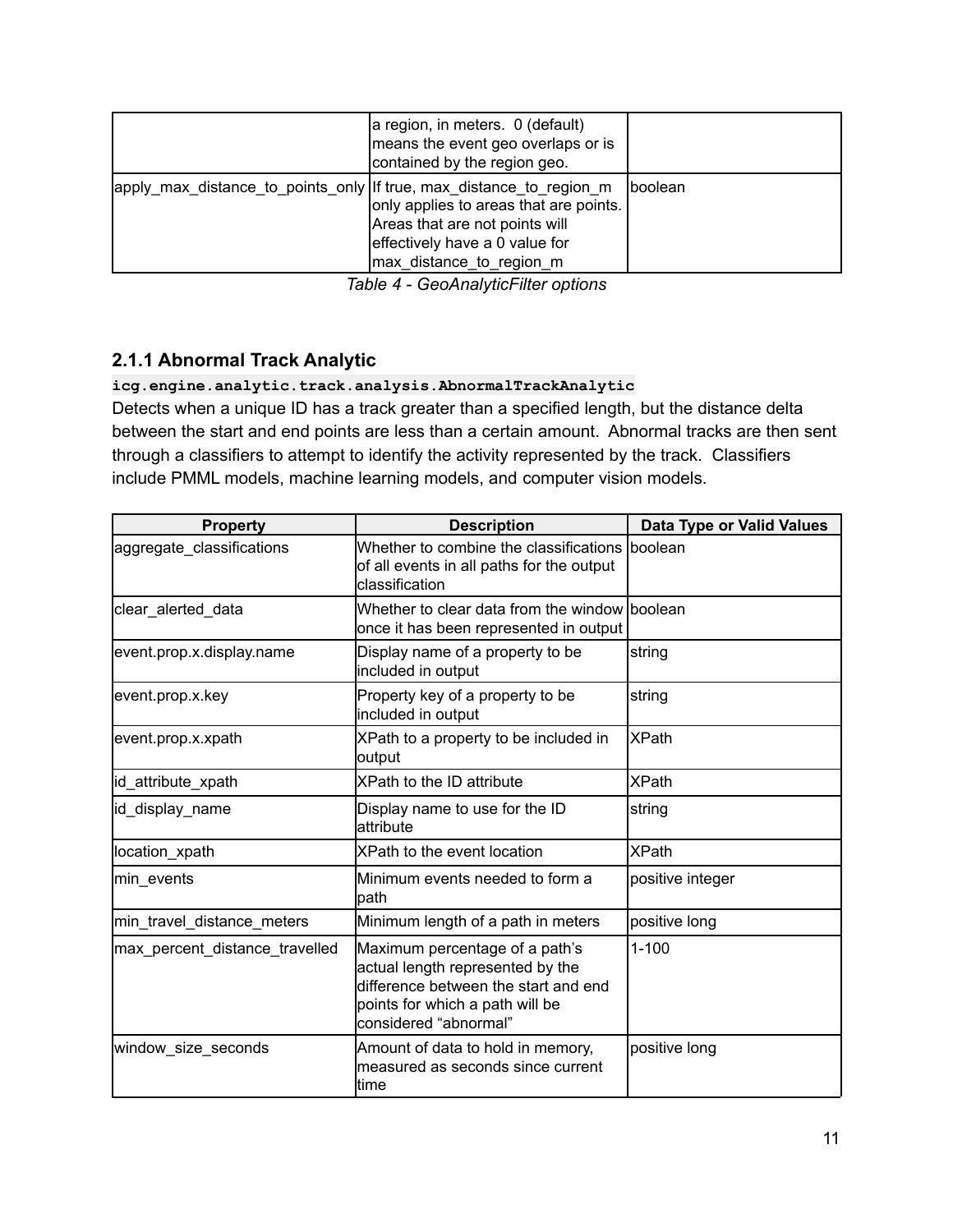| ltrack.classifier.x | Optional, up to 3 names of<br>TrackClassifiers to load. | "shape", "icg", or "kmeans" |
|---------------------|---------------------------------------------------------|-----------------------------|
| l <filter></filter> | GeoAnalyticFilter                                       |                             |

*Table 5 - Abnormal Track Analytic options*

# <span id="page-11-0"></span>**2.1.2 Association Analytic**

#### **icg.engine.analytic.association.AssociationAnalytic**

Creates a directed multigraph with configurable node and edge definitions. Alerts when any 2 nodes have n or more edges between them in a configurable time window.

| <b>Property</b>                                           | <b>Description</b>                                                                                                                    | Data Type or Valid Values     |
|-----------------------------------------------------------|---------------------------------------------------------------------------------------------------------------------------------------|-------------------------------|
| description format string                                 | Format string for output description<br>with %s for source ID followed by %s<br>for destination ID                                    | String.format() format string |
|                                                           | display_attribute_x_display_name Display_attributes will be stored and<br>output with results. Display name for<br>lattribute         | string                        |
| display_attribute_x_name                                  | <b>XML/JSON name for attribute</b>                                                                                                    | string                        |
| display_attribute_x_xpath                                 | <b>XPath to attribute</b>                                                                                                             | <b>XPath string</b>           |
| dst_id_xpath                                              | XPath in the event where the<br>destination ID is found                                                                               | <b>XPath string</b>           |
| graph_store_relationship_desc                             | Relationship description for the Graph<br>Store, if write_to_graph_store is true                                                      | string                        |
| tribute                                                   | graph_store_relationship_desc_at  Relationship description attribute in the string<br>Graph Store, if write_to_graph_store is<br>true |                               |
| graph_store_relationship_output_<br>property              | Output property for Graph Store<br>Relationship ID, if<br>write_to_graph_store is true                                                | string                        |
| graph_store_relationship_output_<br>property display name | Display name for Relationship ID<br>output property, if<br>write_to_graph_store is true                                               | string                        |
| id filter file                                            | Optional file that contains IDs to<br>process                                                                                         | Path to IDs file              |
| num_associations                                          | The number of times two IDs need to<br>be associated before an alert                                                                  | positive integer              |
| src_id_xpath                                              | XPath in the event where the source<br>ID is found                                                                                    | XPath string                  |
| timeout_duration_seconds                                  | Timeout before the same<br>source/destination ID pair can be<br>alerted on again                                                      | positive integer              |
| window_size_seconds                                       | Amount of data to hold in memory,<br>measured as seconds since current<br>time                                                        | positive long                 |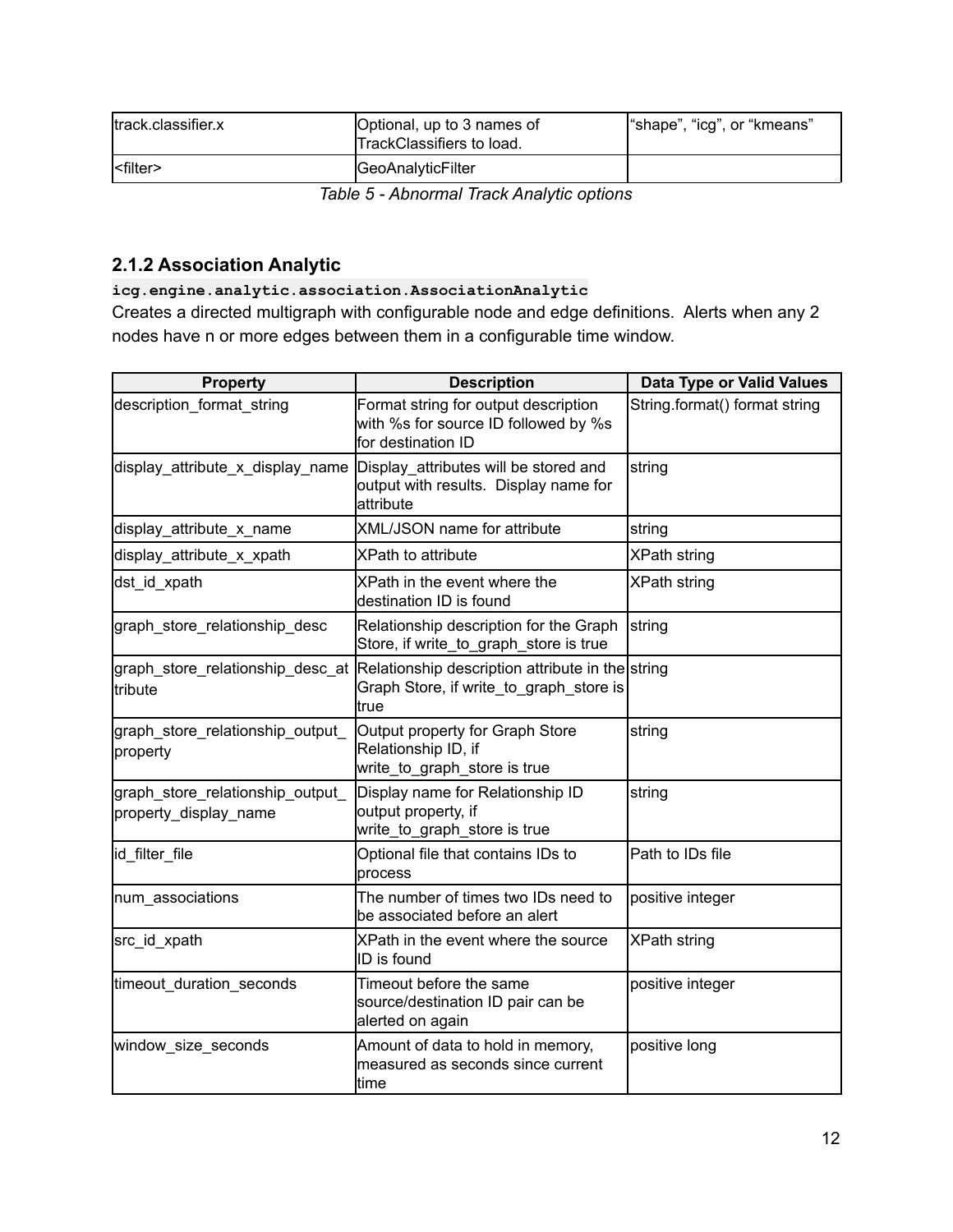| write to graph store                                    | Whether or not to write entities and<br>relationships to the Entity Manager<br><b>Graph Store</b> | Iboolean |
|---------------------------------------------------------|---------------------------------------------------------------------------------------------------|----------|
| l <filter></filter>                                     | <b>IEventFilter</b>                                                                               |          |
| aggregate classifications                               | Whether to accumulate and combine<br>classifications and data groups                              | Iboolean |
| <relationshipconfig properties=""></relationshipconfig> |                                                                                                   |          |

*Table 6 - Association Analytic options*

# <span id="page-12-0"></span>**2.1.3 Co-Travel Analytic**

#### **icg.engine.analytic.cotravel.CoTravelAnalytic**

When two unique attributes are within a specified distance from each other within a specified amount of time, an association is created. Alerts are generated when a minimum number of associations occur within a specified time window, and cover at least a minimum distance.

| <b>Property</b>                 | <b>Description</b>                                                                                             | Data Type or Valid Values     |
|---------------------------------|----------------------------------------------------------------------------------------------------------------|-------------------------------|
| aggregate_classifications       | Whether to combine the classifications Iboolean<br>of all events in all paths for the output<br>classification |                               |
| description format string       | Format string for output description<br>with %s for first ID followed by %s for<br>second ID                   | String.format() format string |
| dual_alerts                     | Whether or not to produce two alerts<br>for each co-travelling pair (x->y and<br>$y->x)$                       | boolean                       |
| location_xpath                  | XPath to the event location                                                                                    | <b>XPath string</b>           |
| max_association_distance_m      | Max distance between IDs to be<br>associated, in meters                                                        | positive long                 |
| max_association_time_s          | Max temporal delta between events for positive integer<br>IDs to be associated, in seconds                     |                               |
| max associations                | Max associations to store for a pair of<br>IDs                                                                 | positive integer              |
| min associations                | Minimum number of associations to<br>declare two IDs are co-travelling                                         | positive integer              |
| min_travel_distance_m           | Minimum distance a pair must travel to positive long<br>be co-travelling                                       |                               |
| required_attribute_display_name | Optional parameter to enforce the<br>presence of an attribute, name for it                                     | string                        |
| required_attribute_xpath        | XPath to required attribute.                                                                                   | <b>XPath string</b>           |
| attribute_display_name          | Display name for required attribute                                                                            | string                        |
| unique_attribute_xpath          | <b>XPath to ID attribute</b>                                                                                   | <b>XPath string</b>           |
| window_size_s                   | Amount of data to hold in memory,<br>measured as seconds since current                                         | positive long                 |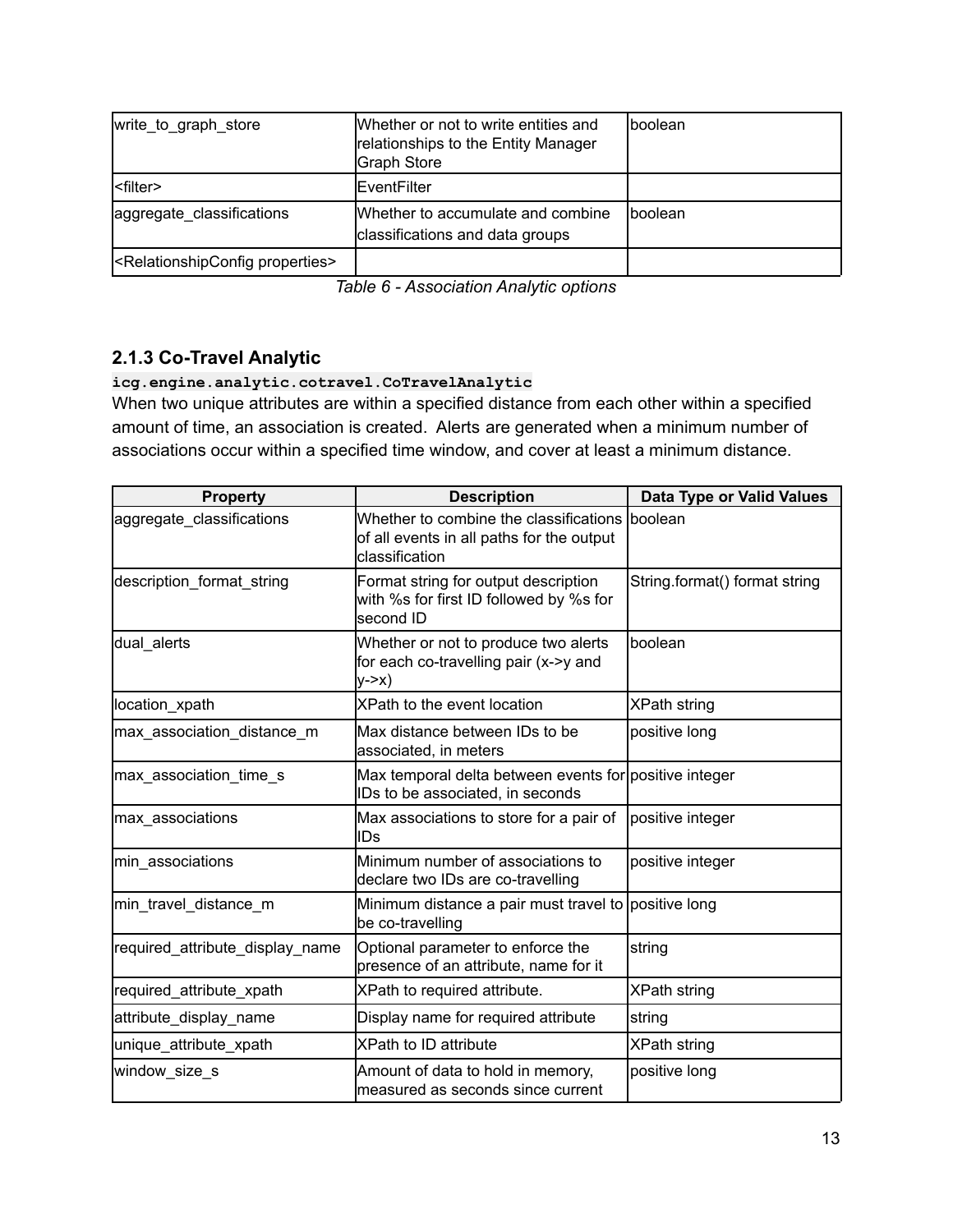|                                                      | time      |  |
|------------------------------------------------------|-----------|--|
| <filter< td=""><td>GeoFilter</td><td></td></filter<> | GeoFilter |  |

*Table 7 - CoTravel Analytic options*

### <span id="page-13-0"></span>**2.1.4 Country Heatmap Visualization**

**icg.engine.analytic.heatmaps.CountryHeatmapVisualization** Visualization Analytic that heatmaps events by areas loaded from a CSV file.

| <b>Property</b>      | <b>Description</b>                                                                                             | <b>Data Type or Valid Values</b> |
|----------------------|----------------------------------------------------------------------------------------------------------------|----------------------------------|
| geometry column      | CSV column containing geometry                                                                                 |                                  |
| include_descriptions | Whether to include description blocks<br>in KML output                                                         | Iboolean                         |
| kml_output_file      | Optional file to output KML into                                                                               | Path to file                     |
| region id column     | CSV column that contains the region<br>ID                                                                      | linteger                         |
| region xpath         | XPath to region ID in event                                                                                    | XPath string                     |
| regions csv file     | CSV file containing, at a minumum, a<br>region ID column and a KML geometry<br>column (which should be quoted) | Path to CSV file                 |
| window size s        | Amount of data to hold in memory,<br>Imeasured as seconds since current<br>ltime                               | positive long                    |
| <filter></filter>    | lEventFilter                                                                                                   |                                  |

*Table 8 - Country Heatmap Visualization options*

### <span id="page-13-1"></span>**2.1.5 Dead Reckoning Analytic**

**icg.engine.analytic.deadreckoning.DeadReckoningAnalytic** Provides a future predicted location of an attribute based on the last two positions observed.

| prediction_size_s | How many seconds into the future to | lpositive integer |
|-------------------|-------------------------------------|-------------------|
|                   | Ipredict                            |                   |

| <b>Property</b>           | <b>Description</b>                                            | Data Type or Valid Values |
|---------------------------|---------------------------------------------------------------|---------------------------|
| date format string        | Format string for event date, see<br>SimpleDateFormat javadoc | Date format string        |
| date_xpath                | <b>XPath to event date</b>                                    | <b>XPath string</b>       |
| event.prop.x.key          | Event property to store with output<br>levents                | string                    |
| event.prop.x.display.name | Display name for event property                               | string                    |
| event.prop.x.xpath        | <b>XPath to event property</b>                                | XPath string              |
| id_attribute_name         | Property name for ID attribute                                | string                    |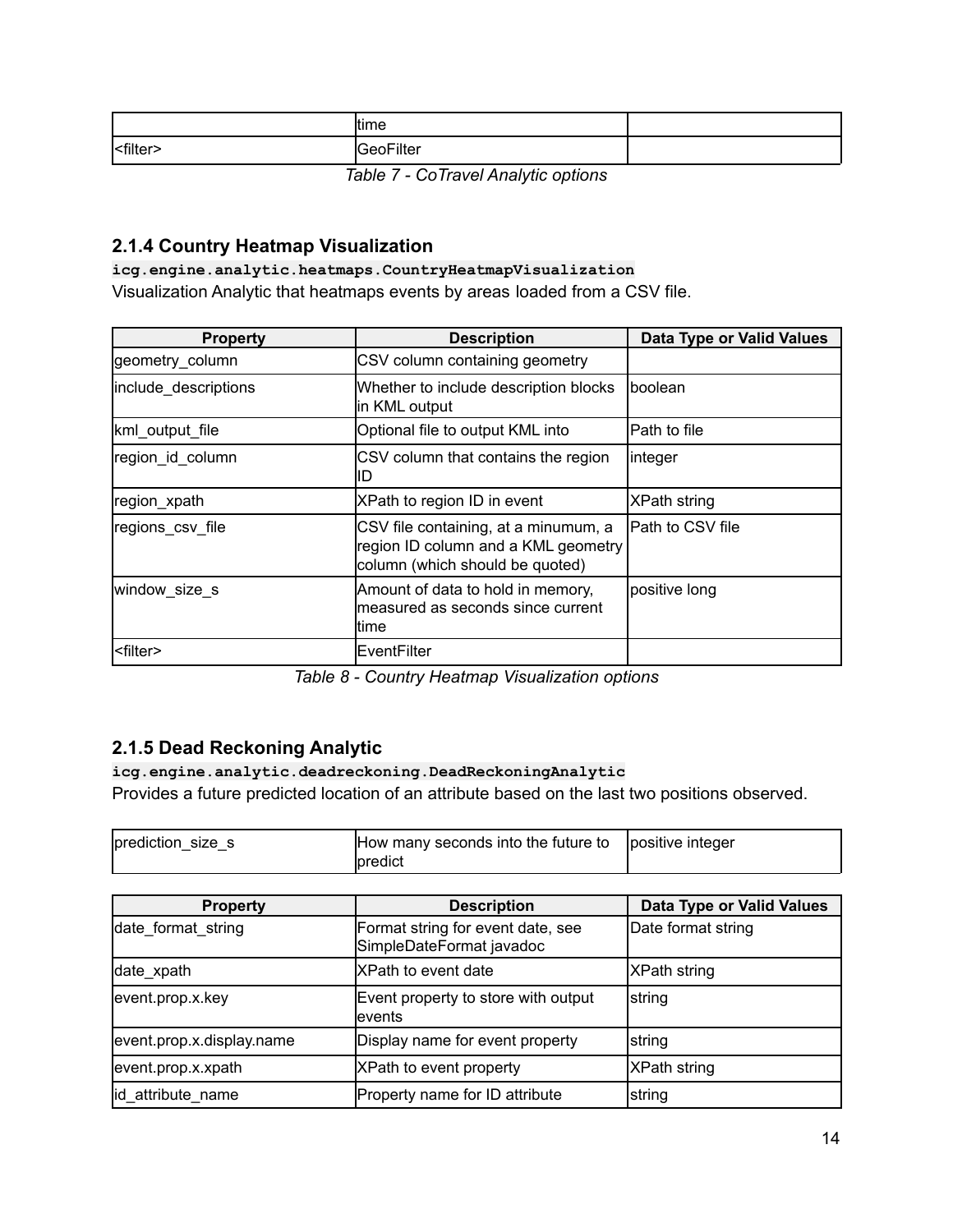| id_attribute_xpath         | <b>XPath to ID attribute</b>                                                          | <b>XPath string</b>         |
|----------------------------|---------------------------------------------------------------------------------------|-----------------------------|
| location xpath             | <b>IXPath to event location</b>                                                       | <b>XPath string</b>         |
| prediction geo filter file | Optional KML/KMZ file containing<br>geospatial regions to exclude from<br>predictions | <b>Path to KML/KMZ file</b> |
| <filter></filter>          | GeoAnalyticFilter                                                                     |                             |

*Table 9 - Dead Reckoning Analytic options*

# <span id="page-14-0"></span>**2.1.6 Dupe ID Analytic**

#### **icg.engine.analytic.analytic.dupeid.DupeIDAnalytic**

Detects unique attributes that appear at two locations that could not be reached by traveling at a configurable maximum speed in a specified time delta between events.

| <b>Property</b>             | <b>Description</b>                                                                             | Data Type or Valid Values |
|-----------------------------|------------------------------------------------------------------------------------------------|---------------------------|
| location xpath              | <b>XPath to location attribute</b>                                                             | XPath string              |
| id_attribute_name           | Output display name for ID attribute                                                           | <b>string</b>             |
| id_attribute_xpath          | <b>XPath to ID attribute</b>                                                                   | XPath string              |
| max_speed_meters_per_second | The maximum speed entities in the<br>data stream could move, measured in<br>meters per second. | Positive long             |
| min distance delta m        | Min distance in meters that the events<br>can be apart to qualify for an analytic<br>levent    | Positive long             |
| <filter></filter>           | GeoAnalyticFilter                                                                              |                           |

*Table 10 - Dupe ID Analytic options*

### <span id="page-14-1"></span>**2.1.7 Entity Geospatial Normalcy Analytic**

**icg.engine.analytic.normalcy.entitygeo.EntityGeospatialNormalcyAnalytic** Determines the geospatial normalcy for an event, based on the history of the entity identified by the ID\_ATTRIBUTE. Optionally determines normalcy based on time of day/week/year.

| <b>Property</b>    | <b>Description</b>                                                                                                                                                     | <b>Data Type or Valid Values</b> |
|--------------------|------------------------------------------------------------------------------------------------------------------------------------------------------------------------|----------------------------------|
| geom query         | XPath to event location.<br>"geom_query" "lat_query" "lon_query"<br>geom.name or alternately<br>lat.name, lon.name are used to define<br>a geo-location for the event. | <b>XPath string</b>              |
| grid size m        | Approximate width of single cell in<br>geospatial grid                                                                                                                 | Postive long                     |
| id attribute_regex | Regex ID attribute must pass to be<br>processed                                                                                                                        | Regex string                     |
| id attribute xpath | XPath to ID attribute                                                                                                                                                  | <b>XPath string</b>              |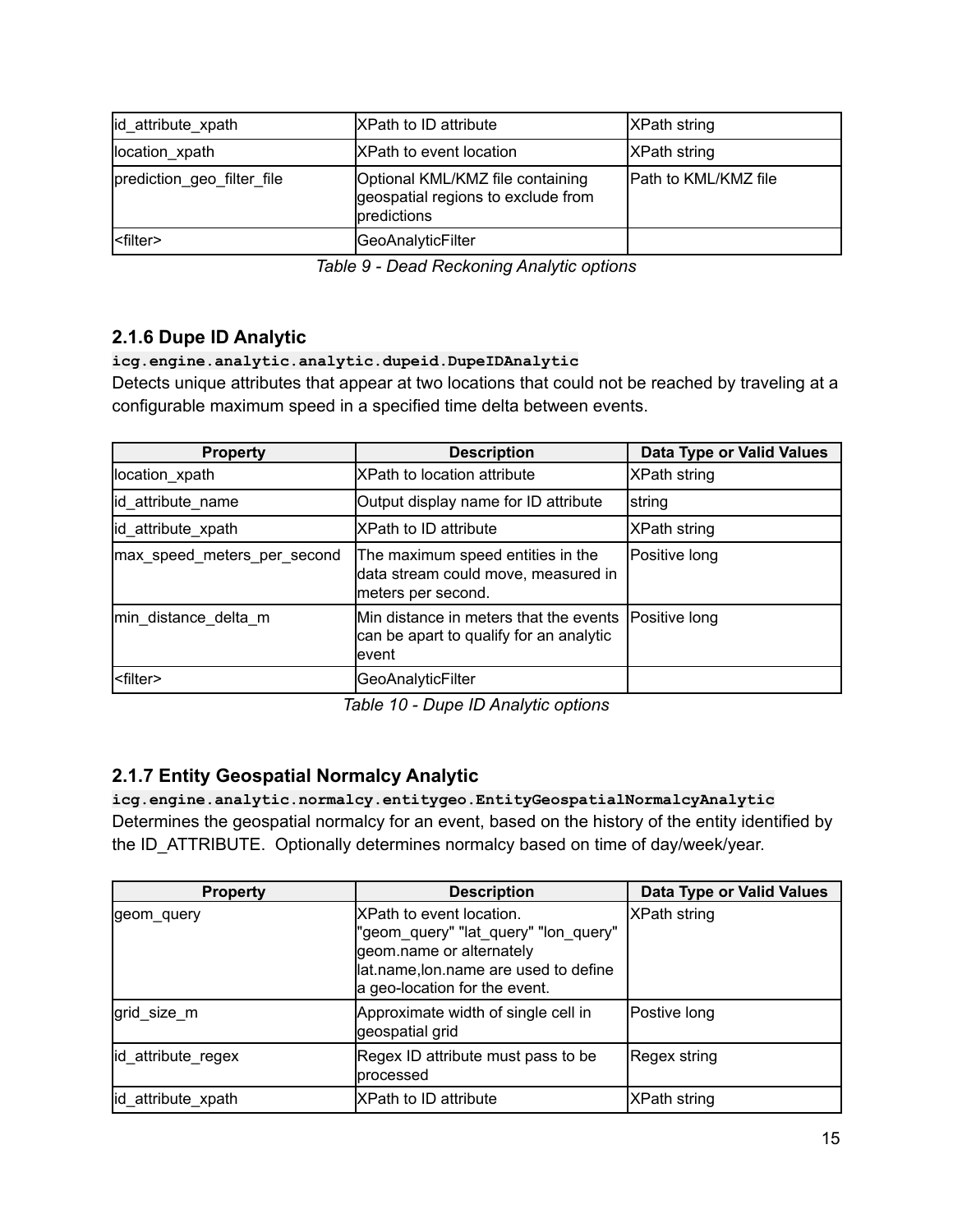| lat_query                 | XPath to latitude attribute                                                | XPath string     |
|---------------------------|----------------------------------------------------------------------------|------------------|
| llon query                | XPath to longitude attribute                                               | XPath string     |
| normalcy_threshold        | Maximum normalcy value to alert on,<br>measured 0 (abnormal) to 1 (normal) | Double 0 to 1    |
| training file             | Optional CSV training file                                                 | File path        |
| training period s         | Training time in seconds, no alerts<br>during this time                    | Positive integer |
| use_day_of_week           | Use the day of the week in the time<br>bucket (Is this normal for Monday?) | lboolean         |
| luse hour                 | Use hour in time bucket (Is this normal boolean<br>for 1am-2am?)           |                  |
| use_minute                | Use minute in time bucket                                                  | boolean          |
| use_month                 | lUse month in time bucket                                                  | lboolean         |
| luse second               | Use second in time bucket                                                  | boolean          |
| <filter></filter>         | <b>GeoAnalyticFilter</b>                                                   |                  |
| aggregate_classifications | Whether to accumulate and combine<br>classifications and data groups       | boolean          |

*Table 11 - Entity Geospatial Normalcy Analytic options*

### <span id="page-15-0"></span>**2.1.8 Geo New Value Analytic**

**icg.engine.analytic.newvalue.GeoNewValueAnalytic** NewValueAnalytic (see below) with added geospatial filter.

| <b>Property</b>                | <b>Description</b>                                                                  | Data Type or Valid Values |
|--------------------------------|-------------------------------------------------------------------------------------|---------------------------|
| history_file_name              | Optional file to save values in between File path<br>system restarts                |                           |
| history_file_save_interval     | How often to save to history file, if<br>lenabled                                   | positive long             |
| location_xpath                 | XPath to event location                                                             | <b>XPath string</b>       |
| identity_output_display_name   | Display name for ID attribute                                                       | string                    |
| identity_output_property       | Property name for ID attribute                                                      | string                    |
| identity_path                  | <b>XPath to ID attribute</b>                                                        | XPath string              |
| training_time_s                | (Optional) Amount of time to build<br>history before alerting begins, in<br>seconds | positive long             |
| value_path                     | XPath to value attribute                                                            | XPath string              |
| value_output_property          | (Optional) Prop name for new value                                                  | String                    |
| value_output_display_name      | (Optional) Display name for new value                                               | String                    |
| last_value_output_property     | (Optional) Prop name for last value                                                 | String                    |
| last_value_output_display_name | (Optional) Display name for last value                                              | String                    |
| description_output_property    | (Optional) Prop name for description                                                | String                    |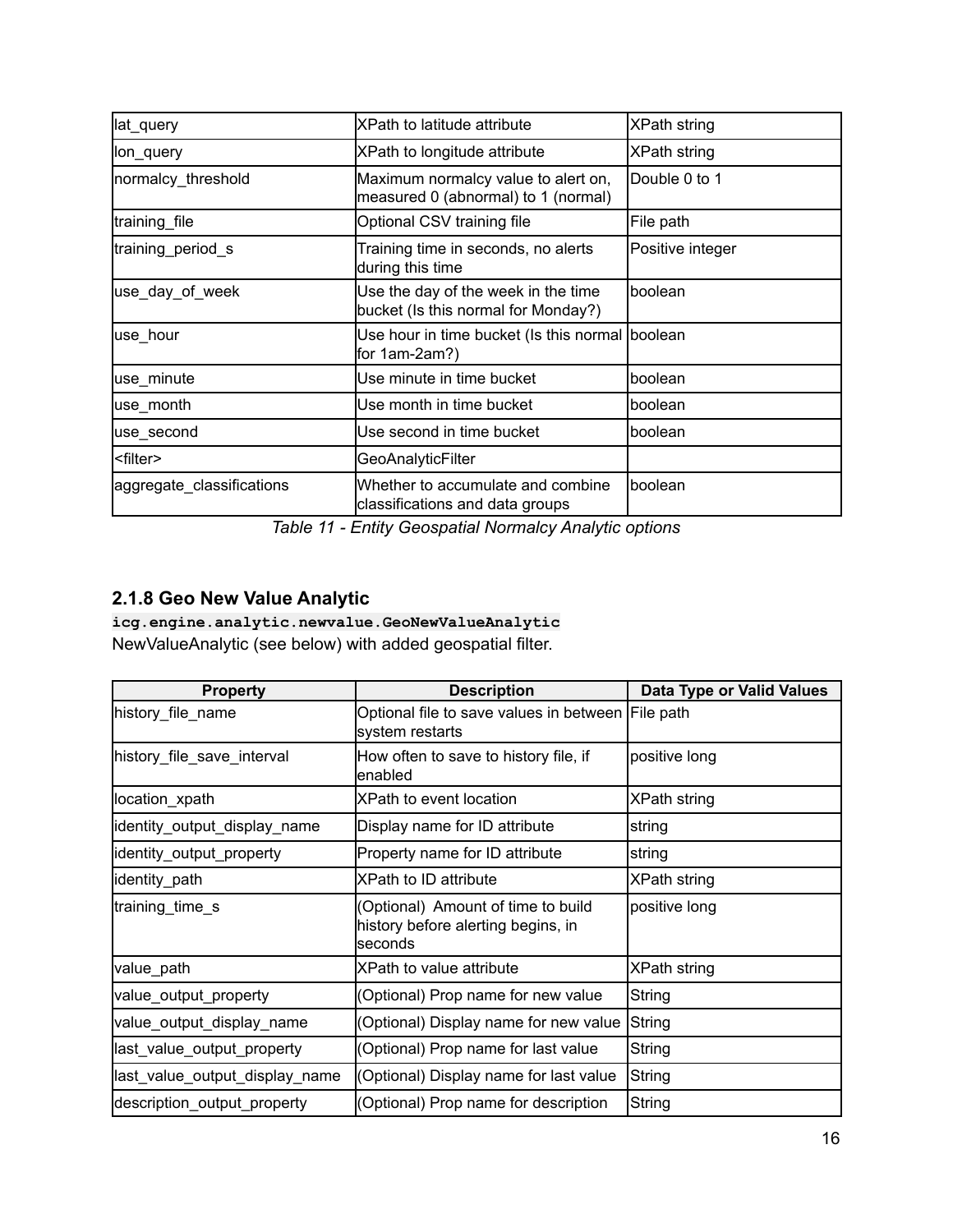| description_output_display_name (Optional) Display name for | description                                                                                                                           | String        |
|-------------------------------------------------------------|---------------------------------------------------------------------------------------------------------------------------------------|---------------|
| description format string                                   | (Optional) Format string for<br>description, takes 2 strings: the new<br>value and the last value                                     | Format string |
| change only                                                 | Flag that will make this analytic only<br>alert if there was a previous value for<br>an attribute (can't be null). Default:<br>lfalse | Iboolean      |
| l <filter></filter>                                         | GeoAnalyticFilter                                                                                                                     |               |

*Table 12 - Geo New Value Analytic options*

### <span id="page-16-0"></span>**2.1.9 Geohash Clustering Analytic**

**icg.engine.analytic.geohashclustering.GeoHashClusteringAnalytic** Alerts when it detects a geo-spatial clustering of data. The data is grouped by whatever element is specified in configuration. Clusters must be of a minimum configurable size, must occur within a specified time window, and must be within a cluster bounded by a circle of no more than a specified size.

| <b>Property</b>               | <b>Description</b>                                                                                            | Data Type or Valid Values     |
|-------------------------------|---------------------------------------------------------------------------------------------------------------|-------------------------------|
| aggregate_classifications     | Whether to combine the classifications boolean<br>of all events in all paths for the output<br>classification |                               |
| clear_alerted_data            | Whether to clear data from the window boolean<br>once it has been represented in output                       |                               |
| area_diameter_meters          | Maximum size of a cluster, in meters                                                                          | positive long                 |
| common_attribute_display_name | Optional attribute all events in a cluster string<br>must share, display name                                 |                               |
| common_attribute_xpath        | XPath to common attribute                                                                                     | <b>XPath string</b>           |
| description_format_string     | Format string for output description<br>with %s for what is being clustered                                   | String.format() format string |
| diameter_display_name         | Display name for diameter of cluster                                                                          | string                        |
| location_xpath                | <b>XPath to event location</b>                                                                                | <b>XPath string</b>           |
| max events                    | Max number of events in a cluster                                                                             | positive integer              |
| min_cluster_diameter_meters   | Minimum size of a cluster, in meters                                                                          | positive integer              |
| min_cluster_time_seconds      | Optional parameter to specify a<br>minimum time window in seconds for<br>all cluster events to occur          | positive integer              |
| min_events                    | Minimum events in a cluster                                                                                   | positive integer              |
| unique_attribute_xpath        | Optional attribute that must be unique<br>among all events in a cluster, XPath                                | XPath string                  |
| window size seconds           | Amount of data to hold in memory,<br>measured as seconds since current                                        | positive long                 |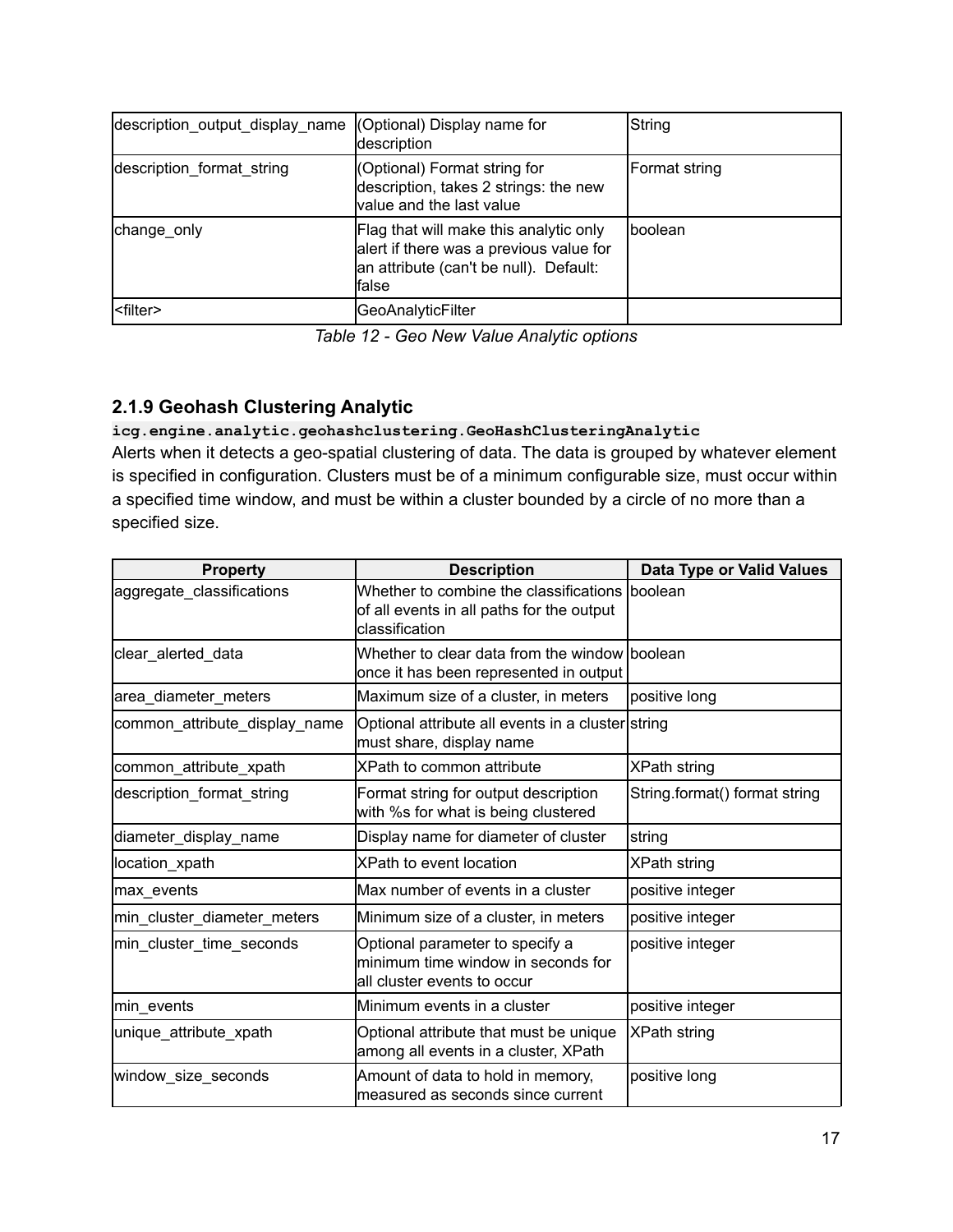|                   | <b>time</b>       |  |
|-------------------|-------------------|--|
| <filter></filter> | GeoAnalyticFilter |  |

*Table 13 - Geohash Clustering Analytic options*

### <span id="page-17-0"></span>**2.1.10 Geohash Proximity Analytic**

**icg.engine.analytic.geohashproximity.GeoHashProximityAnalytic**

Alerts when two unique ID attributes are in events that occur within a specified proximity, within a configured amount of time. The analytic can optionally be configured with event filters, which will partition the data into two groups. If used, analytic will alert if a new event from one group is in proximity to a stored event in other group.

| <b>Property</b>           | <b>Description</b>                                                                                                                                                            | Data Type or Valid Values     |
|---------------------------|-------------------------------------------------------------------------------------------------------------------------------------------------------------------------------|-------------------------------|
| description_format_string | Format string for output description<br>with two %s for the names of the two<br>things in proximity                                                                           | String.format() format string |
| distance_display_name     | Display name for the distance between string<br>the two things in proximity                                                                                                   |                               |
| distance_threshold_meters | Max distance between things to be in<br>proximity                                                                                                                             | positive long                 |
| filter_attribute_regex_a  | Optional way to break events into<br>groups "A" and "B" based on an<br>attribute, so proximity is only between<br>items in different groups. Attribute<br>regex for "A" group | Regex string                  |
| filter_attribute_xpath_a  | Attribute XPath for "A" group                                                                                                                                                 | <b>XPath string</b>           |
| filter_attribute_regex_b  | Attribute regex for "B" group                                                                                                                                                 | Regex string                  |
| filter_attribute_xpath_b  | Attribute XPath for "B" group                                                                                                                                                 | <b>XPath string</b>           |
| id_display_name           | Display name for ID attribute                                                                                                                                                 | string                        |
| id_xpath                  | <b>XPath to ID attribute</b>                                                                                                                                                  | XPath string                  |
| location_xpath            | IXPath to event location                                                                                                                                                      | XPath string                  |
| window_size_seconds       | Amount of data to hold in memory,<br>measured as seconds since current<br>ltime                                                                                               | positive long                 |
| <filter></filter>         | GeoFilter                                                                                                                                                                     |                               |

*Table 14 - Geohash Proximity Analytic options*

# <span id="page-17-1"></span>**2.1.11 Graph Clusters Analytic**

#### **icg.engine.analytic.graphclusters.GraphClustersAnalytic**

GraphClusters builds a network graph from a stream of data, where nodes in the graph are created through identified "source" and "destination" fields within the same event. The data stream feeding GraphClusters can be filtered by performing regex queries on any fields within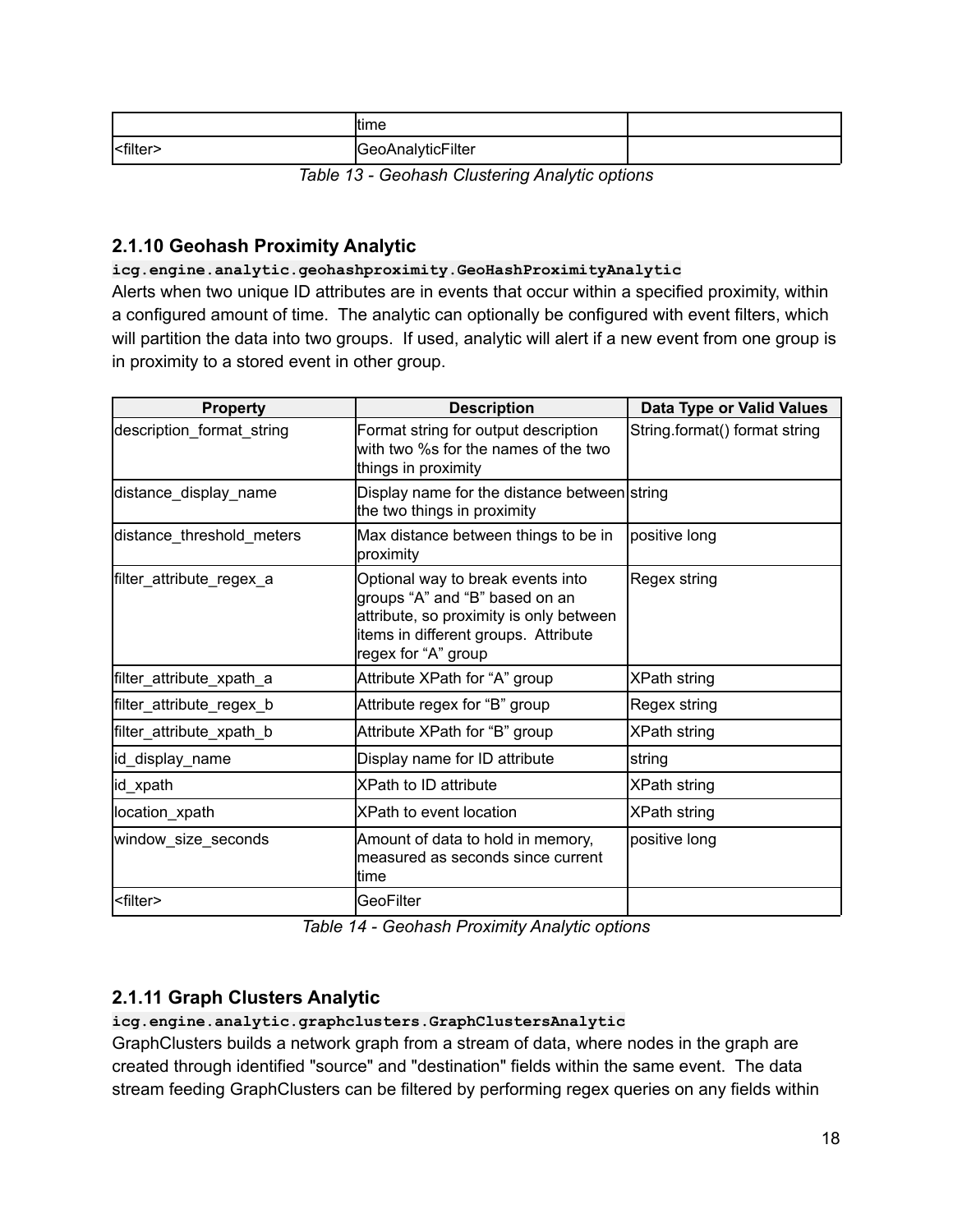the event, such that only events which pass these filters are added to the graph. GraphClusters look for bi-directional "association" between nodes in the graph, where association is defined as a minimum number of edges existing between the nodes in a configured time window. Once associations are identified, they are added to a second graph, called the Association Graph. When a node is added to the AssociationGraph, a check is performed to see how many nodes in that graph can be reached by a certain degree of edge traversal, specified via configuration. If the number of nodes reachable by traversal is greater than or equal to a configured threshold, the analytic produces an event. The analytic event conveys to the user that the triggering node is a new member of a GraphCluster, as well as all constituent nodes of the GraphCluster. Once a GraphCluster has been identified, subsequent alerts on the same cluster can optionally be ignored for a configurable time window.

| <b>Property</b>           | <b>Description</b>                                                                       | Data Type or Valid Values |
|---------------------------|------------------------------------------------------------------------------------------|---------------------------|
| attach images             | Whether to add a jpg of the graph<br>cluster to the output (in ascii binary)             | boolean                   |
| bidirectional_required    | Whether bidirectional connection<br>between nodes is required to form an<br>lassociation | boolean                   |
| cluster_degree            | The number of "hops" in the graph to<br>traverse to meet<br>min_nodes_for_cluster nodes  | positive integer          |
| dst_id_xpath              | XPath to the destination node ID                                                         | <b>XPath string</b>       |
| edge_attribute_xpath      | XPath to attribute to store with edge                                                    | <b>XPath string</b>       |
| id_filter_file            | Optional file to filter graph nodes                                                      | File path string          |
| min_edges_for_association | Minimum number of edges between<br>nodes before they are considered<br>lassociated       | positive integer          |
| min_nodes_for_cluster     | Minimum number of nodes                                                                  | positive integer          |
| src_id_xpath              | XPath to ID of source node                                                               | XPath string              |
| timeout_duration_seconds  | Timeout before the same cluster can<br>be alerted on again                               | positive integer          |
| window_size_seconds       | Amount of data to hold in memory,<br>lmeasured as seconds since current<br>ltime         | positive long             |
| <filter></filter>         | EventFilter                                                                              |                           |
| aggregate_classifications | Whether to accumulate and combine<br>classifications and data groups                     | boolean                   |

*Table 15 - Graph Clusters Analytic options*

### <span id="page-18-0"></span>**2.1.12 Group DAOI Analytic**

**icg.engine.analytic.groupdaoi.GroupDAOIAnalytic**

Correlates events between two streams, A and B. Creates dynamic areas of interest around unique attributes in stream A. When an event from stream B is received, creates an alert for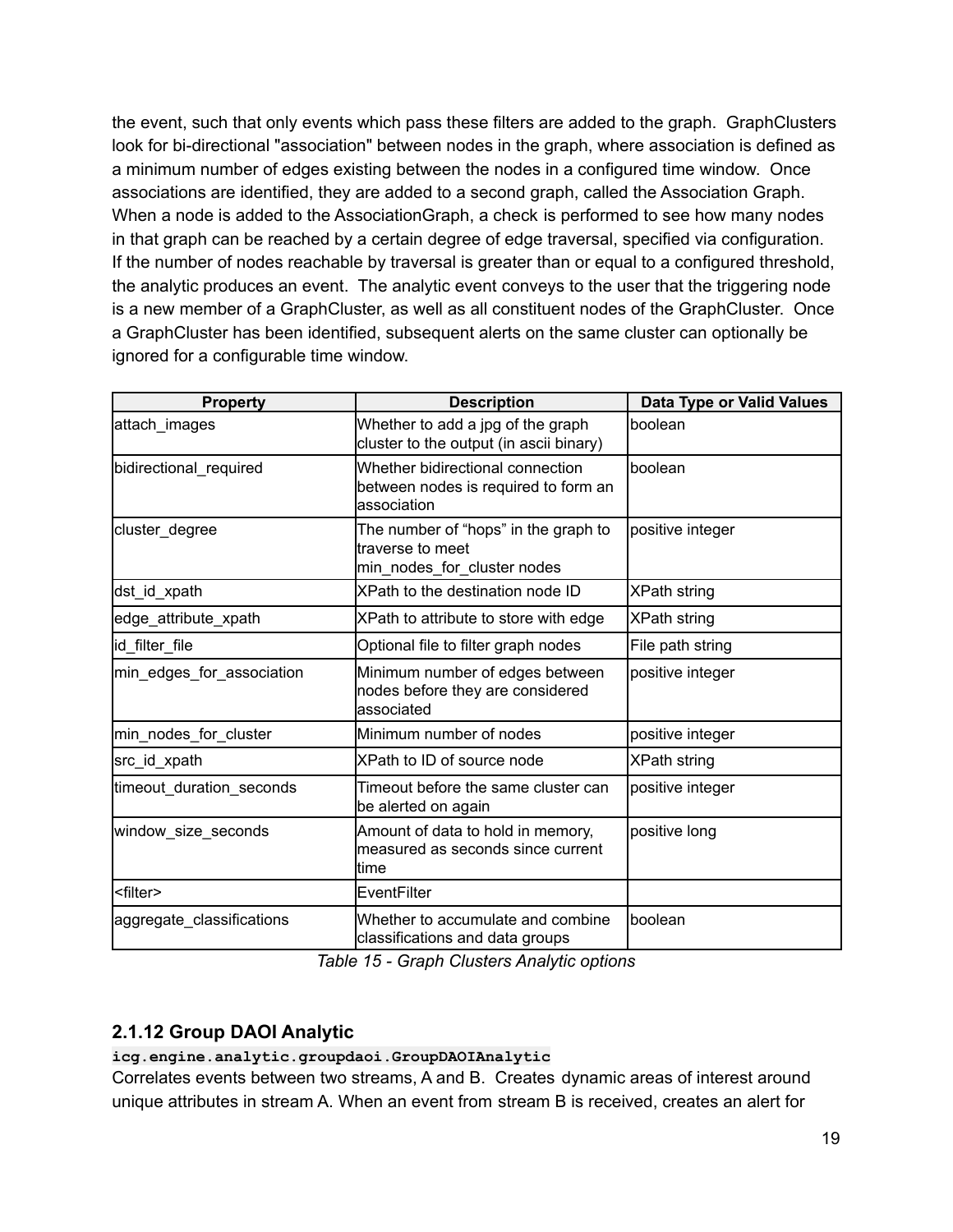each attribute from stream A within a configurable distance threshold. Optionally, instead alerts if there are no attributes from stream A within the distance threshold.

| <b>Property</b>           | <b>Description</b>                                                                                                        | Data Type or Valid Values |
|---------------------------|---------------------------------------------------------------------------------------------------------------------------|---------------------------|
| alert_on_no_hits          | If true, alert when there are no events<br>from stream B near an event from<br>stream A within the specified<br>timeframe | boolean                   |
| description               | Description string for alert                                                                                              | string                    |
| distance_display_name     | Display name for distance between<br>levents                                                                              | string                    |
| distance_threshold_meters | Maximum distance between events                                                                                           | positive long             |
| lid_display_name          | Display name for ID attribute                                                                                             | string                    |
| id_xpath_a                | XPath to ID attribute                                                                                                     | <b>XPath string</b>       |
| location_xpath_a          | XPath to event location in A stream                                                                                       | <b>XPath string</b>       |
| location_xpath_b          | XPath to event location in B stream                                                                                       | <b>XPath string</b>       |
| stream_name_a             | Stream name of A stream                                                                                                   | string                    |
| stream_name_b             | Stream name of B stream                                                                                                   | string                    |
| window_size_seconds       | Amount of data to hold in memory,<br>measured as seconds since current<br>ltime                                           | positive long             |
| <filter></filter>         | GeoAnalyticFilter postfix "A"<br>GeoAnalyticFilter postfix "B"                                                            | One for each stream       |

*Table 16 - Group DAOI Analytic options*

# <span id="page-19-0"></span>**2.1.13 Heatmaps Visualization**

### **icg.engine.analytic.heatmaps.HeatmapVisualization**

Sends KML periodically which shows the density of attributes, within a configured time window, by coloring grid cells on the map. Cell colors are based on the normal distribution of attributes, compared to the number in the given cell. Can limit counting to unique occurrences of attribute values, or use aggregate occurrences.

| <b>Property</b>       | <b>Description</b>                                                                       | Data Type or Valid Values |
|-----------------------|------------------------------------------------------------------------------------------|---------------------------|
| grid size m           | Approximate width of a single cell of<br>the geospatial grid for the heatmap             | positive long             |
| id_attribute_name     | Output name for ID attribute                                                             | <b>s</b> tring            |
| id_attribute_regex    | Regex ID attribute must satisfy                                                          | Regex string              |
| id attribute xpath    | <b>XPath to ID attribute</b>                                                             | <b>XPath string</b>       |
| kml_3d_enabled        | Whether output KML should be in 3D                                                       | Iboolean                  |
| kml show descriptions | Whether output KML should include<br>description blocks per cell, will<br>lincrease size | Iboolean                  |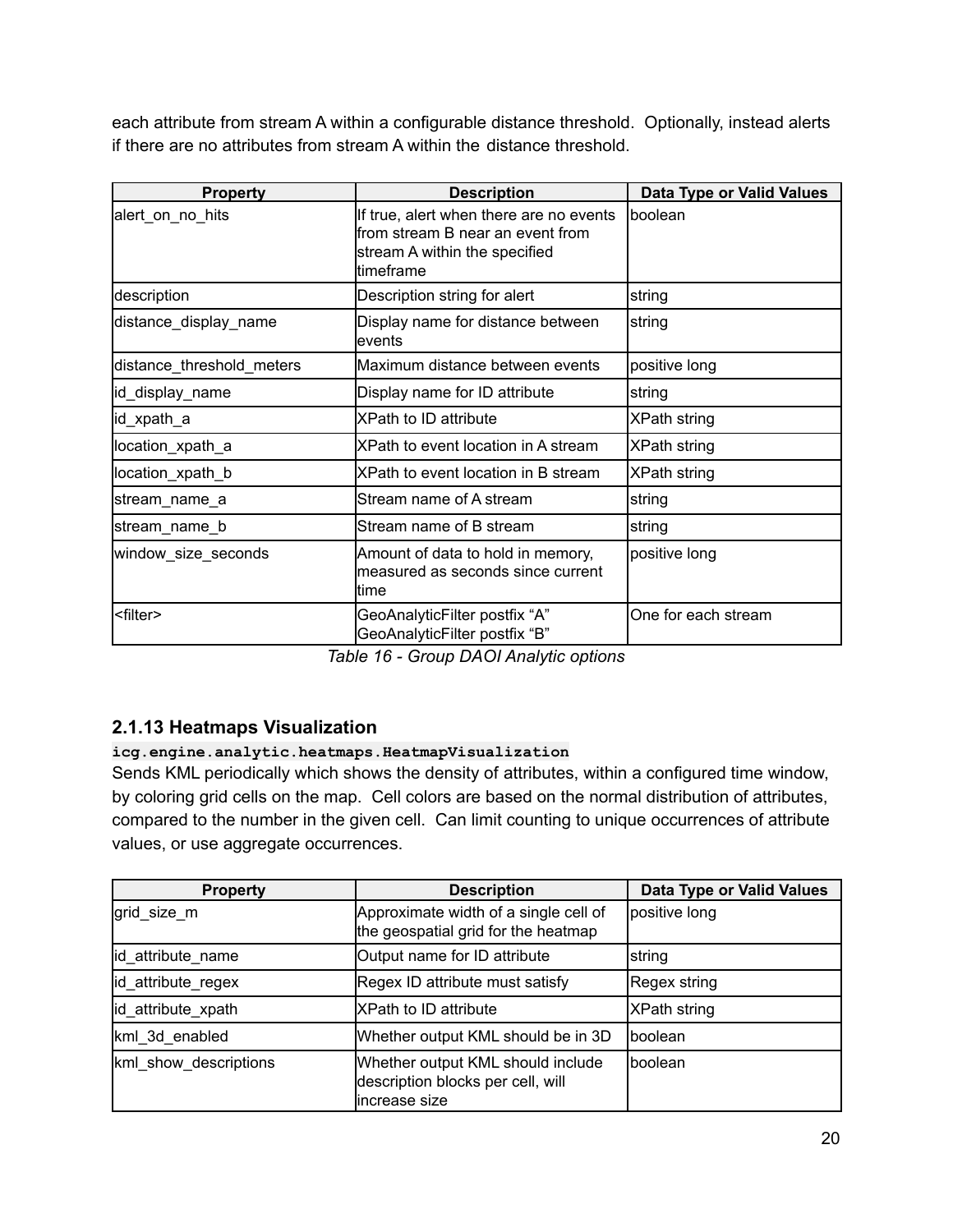| kml_classification        | Classification for KML output                                                        | <b>Classification string</b> |
|---------------------------|--------------------------------------------------------------------------------------|------------------------------|
| kml_data_name             | Name of things being heatmapped, for sstring<br><b>KML</b> description blocks        |                              |
| kml include lookat        | Whether to include KML lookat, which<br>positions the camera to look at the<br>ldata | Iboolean                     |
| kml_output_file           | Optional file to output KML to                                                       | File path string             |
| kml_output_interval_s     | How often to output KML, in seconds                                                  | positive long                |
| kml_output_max_length     | Maximum character length of KML<br>output                                            | positive long                |
| location_xpath            | XPath to event location                                                              | <b>XPath string</b>          |
| only_count_uniques        | If true, only unique IDs will be counted<br>in heatmap, rather than all events       | Iboolean                     |
| window_size_s             | Amount of data to hold in memory,<br>lmeasured as seconds since current<br>ltime     | positive long                |
| <filter></filter>         | <b>GeoAnalyticFilter</b>                                                             |                              |
| aggregate_classifications | Whether to accumulate and combine<br>classifications and data groups                 | Iboolean                     |

*Table 17 - Heatmaps Visualization options*

# <span id="page-20-0"></span>**2.1.14 ID Inactivity Analytic**

#### **icg.engine.analytic.inactivity.IdInactivityAnalytic**

Monitors a stream tracking occurrences of a unique ID. After the first occurrence of a value, if that value is not seen again within **window\_size\_s** seconds, an analytic event is sent. If **continuous\_alerting** is set, analytic events will be sent every **check\_interval\_s** seconds until the ID appears, or **max\_inactive\_time\_s** seconds have passed since it was last seen.

| <b>Property</b>     | <b>Description</b>                                                                                                   | Data Type or Valid Values |
|---------------------|----------------------------------------------------------------------------------------------------------------------|---------------------------|
| location_xpath      | <b>XPath to location attribute</b>                                                                                   | XPath string              |
| value_xpath         | <b>XPath to ID attribute</b>                                                                                         | XPath string              |
| window_size_s       | Min time before an ID is considered<br>inactive, in seconds                                                          | positive long             |
| l <filter></filter> | GeoAnalyticFilter                                                                                                    |                           |
| field.x.name        | Display name for attribute to save from String<br>levent                                                             |                           |
| field.x.path        | XPath for attribute to save from event                                                                               | <b>XPath string</b>       |
| continuous alerting | Whether to alert multiple times (at<br>each interval) for the same ID, or to<br>clear after the first, default false | <b>Boolean</b>            |
| max inactive time s | (Optional) Time before ID stops<br>alerting and is reset                                                             | Positive long             |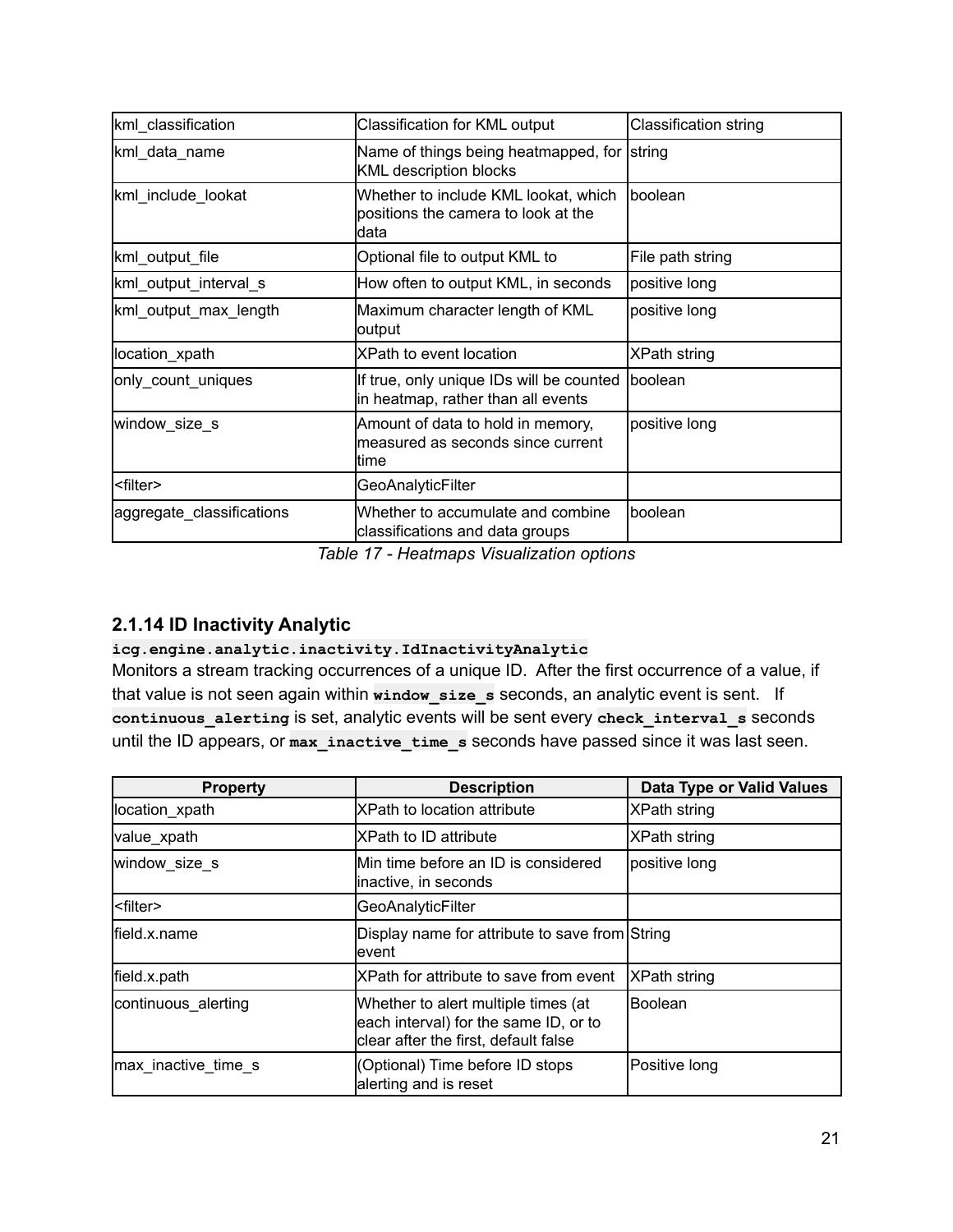| check interval s           | How often to check timeout window, in Positive long<br><b>Iseconds</b> |               |
|----------------------------|------------------------------------------------------------------------|---------------|
| missing_value_display_name | Display name for missing IDs                                           | <b>String</b> |

*Table 18 - ID Inactivity Analytic options*

# <span id="page-21-0"></span>**2.1.15 Moving Analytic**

**icg.engine.analytic.moving.MovingAnalytic** Detects when something has moved x meters in y seconds.

| <b>Property</b>            | <b>Description</b>                                                               | <b>Data Type or Valid Values</b> |
|----------------------------|----------------------------------------------------------------------------------|----------------------------------|
| clear alerted data         | Whether to clear data from window<br>lonce it has been alerted on                | lboolean                         |
| location_xpath             | <b>XPath to event location</b>                                                   | XPath string                     |
| id_attribute_xpath         | XPath to ID attribute                                                            | <b>XPath string</b>              |
| id_display_name            | Display name for ID attribute                                                    | string                           |
| min events                 | Minimum events needed before<br>ldistance is measured                            | positive integer                 |
| min_travel_distance_meters | IMinimum distance needed to be<br>considered moving                              | positive long                    |
| window_size_seconds        | Amount of data to hold in memory,<br>lmeasured as seconds since current<br>ltime | positive long                    |
| <filter></filter>          | GeoAnalyticFilter                                                                |                                  |

*Table 19 - Moving Analytic options*

# <span id="page-21-1"></span>**2.1.16 Multi-Attribute Normalcy Analytic**

**icg.engine.analytic.normalcy.multiattribute.MultiAttributeNormalcyAnalytic** Computes normalcy scores based on event counts for anomaly detection. Events are grouped by a configurable set of attributes (including optionally geospatial gridding) and counted over a configurable time window. Time windows themselves can be optionally grouped (e.g. by hour of day, day of week, etc.), and the binned counts are passed to one of several algorithms for assigning 'normalcy' values based on the history of counts in that bin.

| <b>Property</b>                  | <b>Description</b>                                                                                                            | Data Type or Valid Values |
|----------------------------------|-------------------------------------------------------------------------------------------------------------------------------|---------------------------|
| attribute.x.filter.include regex | (optional) Regex inclusion filter for<br>values to accept; values not matching<br>will be ignored.                            | Regex string              |
| attribute.x.filter.exclude regex | (optional) Regex exclusion filter for<br>values to accept; values matching this<br>regex will be ignored                      | Regex string              |
| lile                             | attribute.x.filter.include_list_from_f ((optional) Path of a csv file with a list<br>of values to include. Values not in this | File path                 |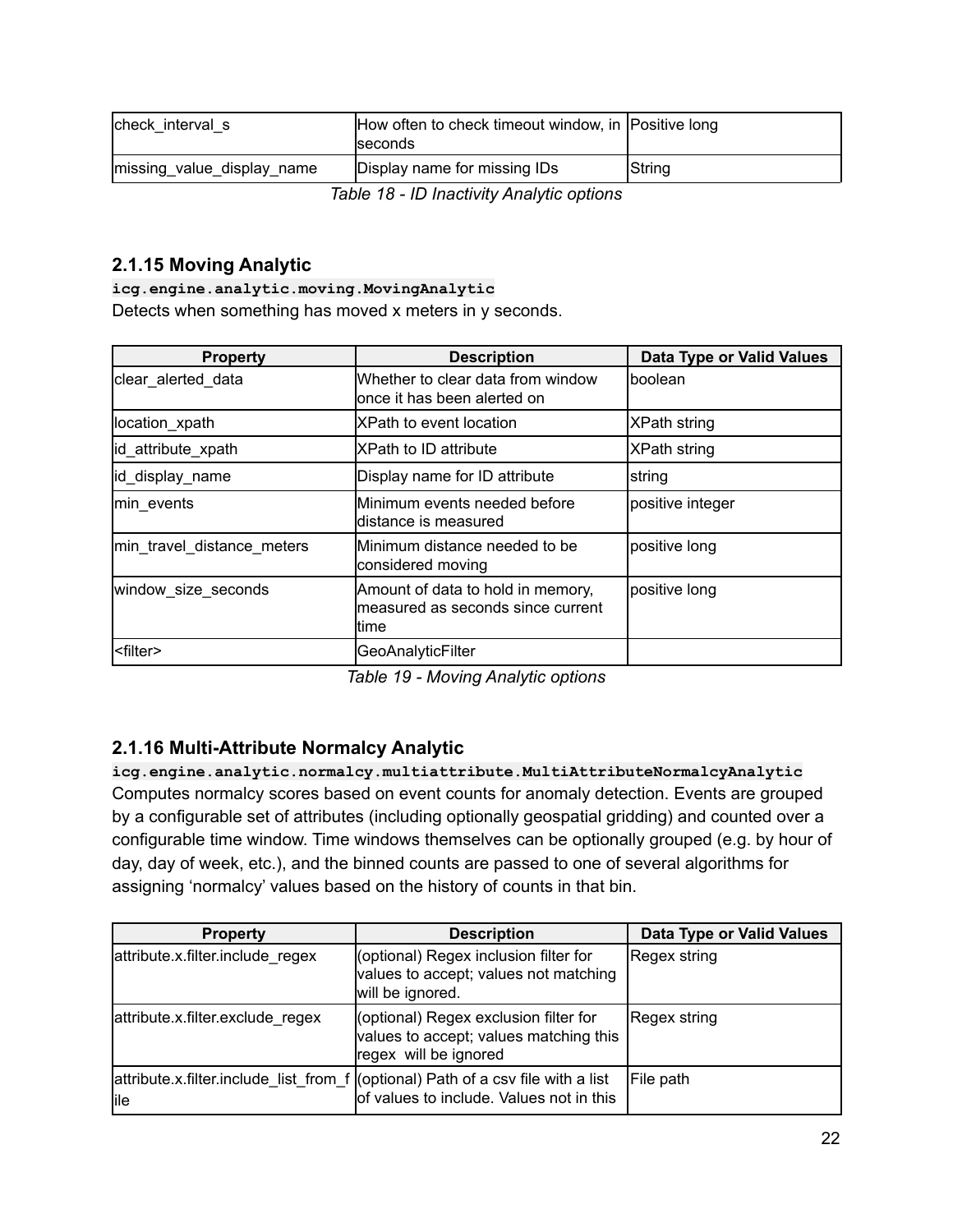|                                                                                          | list will be ignored.                                                                                                                                                                                                                      |                                                                                                                                              |
|------------------------------------------------------------------------------------------|--------------------------------------------------------------------------------------------------------------------------------------------------------------------------------------------------------------------------------------------|----------------------------------------------------------------------------------------------------------------------------------------------|
| attribute.x.filter.include_list_from_f<br>ileheader_rows                                 | (optional) Number of header rows to<br>skip when reading the include list csv<br>file. Default is 0.                                                                                                                                       | Integer                                                                                                                                      |
| attribute.x.filter.include_list_from_f ((optional) Index of column in the<br>lile.column | include list csv file to take as the list of<br>values to include. Default is 0.                                                                                                                                                           | Integer                                                                                                                                      |
| attribute.x.filter.exclude list from<br>file                                             | (optional) Path of a csv file with a list<br>of values to exclude. Values in this list<br>will be ignored.                                                                                                                                 | File path                                                                                                                                    |
| attribute.x.filter.exclude_list_from_<br>fileheader_rows                                 | (optional) Number of header rows to<br>skip when reading the exclude list csv<br>file. Default is 0.                                                                                                                                       | Integer                                                                                                                                      |
| attribute.x.filter.exclude_list_from_<br>file.column                                     | (optional) Index of column in the<br>exclude list csv file to take as the list of<br>values to exclude. Default is 0.                                                                                                                      | Integer                                                                                                                                      |
| attribute.x.output_display_name                                                          | Display name for attribute                                                                                                                                                                                                                 | string                                                                                                                                       |
| attribute.x.output property                                                              | Output property for attribute                                                                                                                                                                                                              | string                                                                                                                                       |
| attribute.x.query                                                                        | <b>XPath to attribute</b>                                                                                                                                                                                                                  | XPath string, or one of<br>PROPERTY NAME,<br>PROPERTY VALUE                                                                                  |
| attribute.x.type                                                                         | Type of attribute. Default is TEXT.                                                                                                                                                                                                        | TEXT, GEO                                                                                                                                    |
| attribute.x.grid_size_m                                                                  | Approximate width of single cell in<br>geospatial grid. Required if attribute<br>type is GEO, ignored otherwise                                                                                                                            | double                                                                                                                                       |
| classification                                                                           | Classification of output                                                                                                                                                                                                                   | Classification string                                                                                                                        |
| drop_rare_items_threshold                                                                | (optional) If specified, the analytic will<br>forget it's ever seen a value in a time<br>bucket if the average count for that<br>time bucket drops lower than this<br>threshold                                                            | double                                                                                                                                       |
| accumulate_history_for_unseen_it  If false, the analytic won't begin<br>lems             | ftraining' on a particular value ina time<br>bucket until it's seen it at least once. If<br>true, the first time a value is<br>encountered its history will be<br>back-filled with counts of 0 since the<br>analytic began. Default false. | boolean                                                                                                                                      |
| normalcy_method                                                                          | Which method to use to track and<br>determine normalcy values. Default is<br>SIMPLE_NORMAL_STAT.                                                                                                                                           | SIMPLE NORMAL STAT,<br>SLIDING WINDOW NORMA<br>L STAT,<br>ROLLING NORMAL STAT,<br>ROLLING NORMAL STAT<br>WITH HISTORY,<br><b>BINARY_MODE</b> |
| window_size                                                                              | Number of historical values to track for Integer $>= 0$<br>each time bucket. Required with<br>SLIDING_WINDOW_NORMAL_STAT,                                                                                                                  |                                                                                                                                              |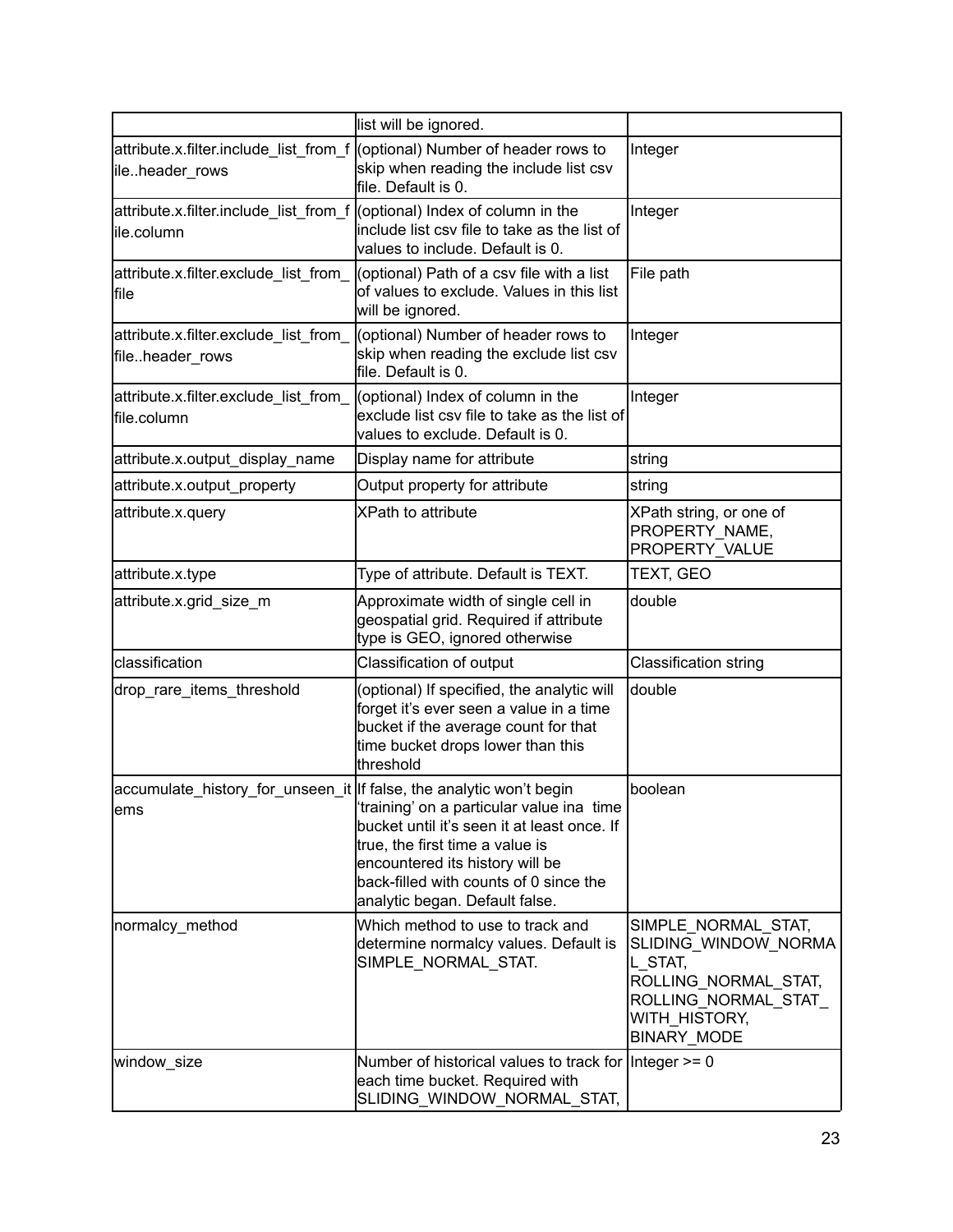|                           | ROLLING_NORMAL_STAT_WITH_HI<br><b>STORY. Optional with</b><br>BINARY MODE. Ignored otherwise                                                                                            |                                                 |
|---------------------------|-----------------------------------------------------------------------------------------------------------------------------------------------------------------------------------------|-------------------------------------------------|
| decay                     | Decay factor. Required with<br>ROLLING NORMAL STAT,<br>ROLLING_NORMAL_STAT_WITH_HI<br>STORY. Higher values cause<br>expectations to shift more slowly in<br>response to new data.       | Double from 0.0 to 1.0                          |
| generate normalcy graph   | (optional) If true, the analytic will<br>include a visual graph of the history of<br>a value when it outputs an event. Only<br>works with some normalcy_method<br>types. Default false. |                                                 |
| history_file_name         | Optional file to store history                                                                                                                                                          | File path                                       |
| history_file_usage        | How to use history file, valid values<br>are READ ONLY, WRITE ONLY,<br>READ_WRITE                                                                                                       | Enum                                            |
| max_eventlist_output      | Max events in event output                                                                                                                                                              | Positive integer                                |
| normalcy_threshold        | Maximum normalcy value to alert on,<br>measured 0 (abnormal) to 1 (normal)                                                                                                              | Double 0 to 1                                   |
| num_training_values       | Number of time periods to train.<br>Warning: if your time bucket uses<br>month and this value is 1 or more, you<br>won't get alerts for years.                                          | Integer $>= 0$                                  |
| For preload_default_value | Optional, value to preload into time<br>buckets                                                                                                                                         | double                                          |
| use_day_of_week           | Include the day of the week in time<br>bucket IDs                                                                                                                                       | boolean                                         |
| use_hour                  | Include the hour of day in time bucket<br>IDs                                                                                                                                           | boolean                                         |
| use minute                | Include the minute of the hour in time<br>bucket IDs                                                                                                                                    | boolean                                         |
| use_month                 | Include the month of the year in time<br>bucket IDs                                                                                                                                     | boolean                                         |
| use_second                | Include the second of the minute in<br>time bucket IDs                                                                                                                                  | boolean                                         |
| window_type               | (optional) The size of a time bucket. If<br>unspecified, the smallest size<br>consistent with the specified use x<br>parameters will be used.                                           | SECOND, MINUTE, HOUR,<br>DAY, WEEK, MONTH, YEAR |
| <filter></filter>         | EventFilter and GeoAnalyticFilter,<br>depending on if there are any GEO<br>properties specified. Needs to<br>change.                                                                    |                                                 |
| aggregate_classifications | Whether to accumulate and combine<br>classifications and data groups                                                                                                                    | boolean                                         |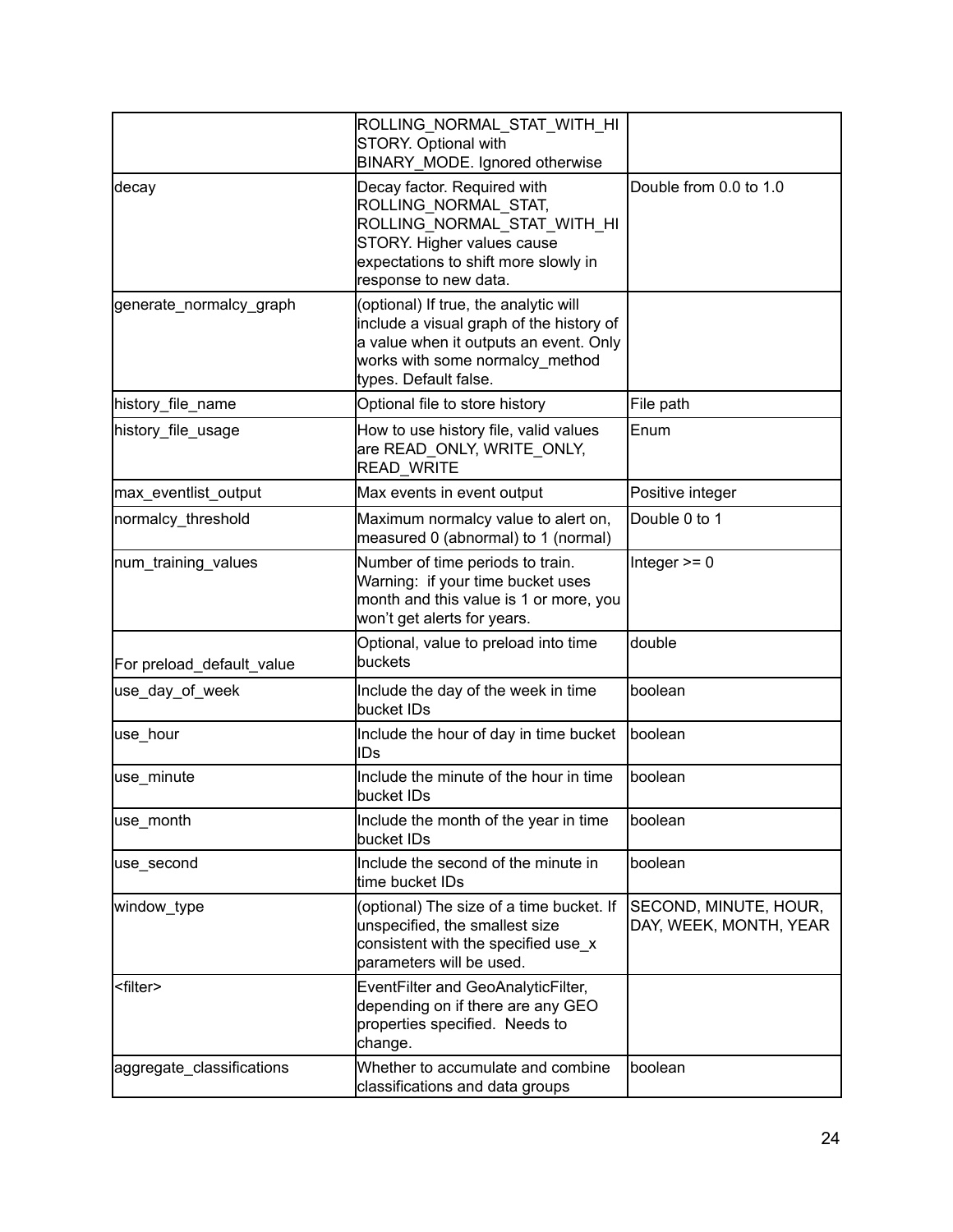#### <span id="page-24-0"></span>**2.1.17 New Value Analytic**

#### **icg.engine.analytic.newvalue.NewValueAnalytic**

NewValueAnalytic alerts whenever a value for a specified attribute is seen that hasn't been seen before. Can also find when a unique value of an attribute is found with multiple values for a different attribute.

| <b>Property</b>              | <b>Description</b>                                                                                                                    | <b>Data Type or Valid Values</b> |
|------------------------------|---------------------------------------------------------------------------------------------------------------------------------------|----------------------------------|
| history_file_name            | Optional file to save values in between File path<br>system restarts                                                                  |                                  |
| history_file_save_interval_s | How often to save to history file in<br>seconds, if enabled                                                                           | positive long                    |
| identity_output_display_name | Display name for ID attribute                                                                                                         | string                           |
| identity_output_property     | Property name for ID attribute                                                                                                        | string                           |
| identity_xpath               | <b>XPath to ID attribute</b>                                                                                                          | <b>XPath string</b>              |
| training_time_s              | Optional, amount of time to build<br>history before alerting begins, in<br>seconds                                                    | positive long                    |
| value_xpath                  | XPath to value attribute                                                                                                              | <b>XPath string</b>              |
| value_output_property        | (Optional) Prop name for new value                                                                                                    | String                           |
| value_output_display_name    | (Optional) Display name for new value String                                                                                          |                                  |
| change_only                  | Flag that will make this analytic only<br>alert if there was a previous value for<br>an attribute (can't be null). Default:<br>lfalse | boolean                          |
| <filter></filter>            | GeoAnalyticFilter                                                                                                                     |                                  |
| aggregate_classifications    | Whether to accumulate and combine<br>classifications and data groups                                                                  | boolean                          |

*Table 21 - New Value Analytic options*

# <span id="page-24-1"></span>**2.1.19 Path Projection Analytic**

#### **icg.engine.analytic.path.projection.PathProjectionAnalytic**

Dead reckons a position along a path a configurable number of points into the future at a configurable time interval. Optionally, the path can include stop boxes. If the projected path hits a stop box, it will end at the center of the box.

| <b>Property</b>    | <b>Description</b>                                    | Data Type or Valid Values |
|--------------------|-------------------------------------------------------|---------------------------|
| date format string | SimpleDateFormat format string to<br>parse event date | Date format string        |
| date_xpath         | Path to date in event                                 | <b>XPath string</b>       |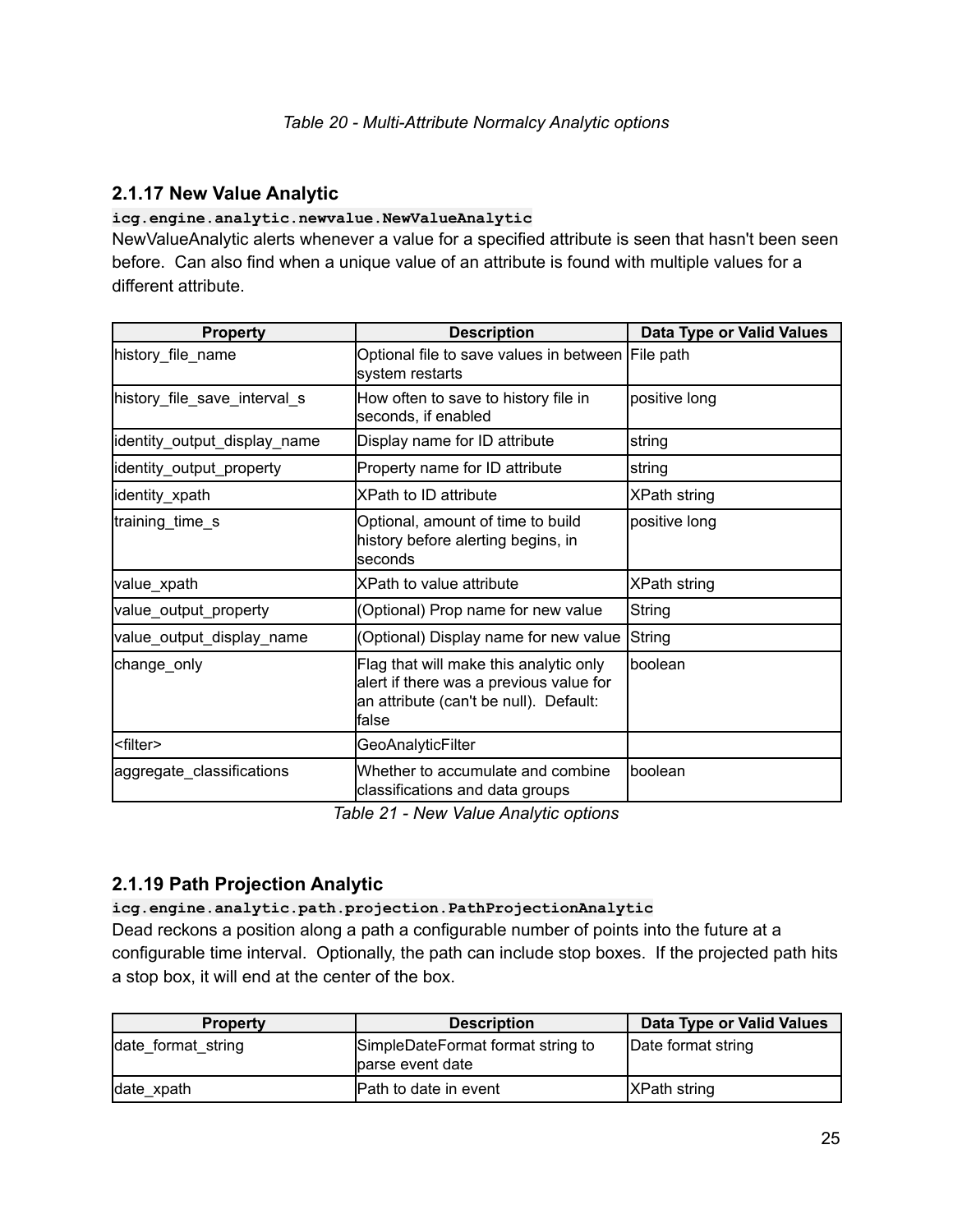| id_attribute_regex | Regex for ID attribute to pass                                                        | Regex string      |
|--------------------|---------------------------------------------------------------------------------------|-------------------|
| id_attribute_xpath | <b>XPath to ID attribute</b>                                                          | XPath string      |
| location xpath     | <b>XPath to event location</b>                                                        | XPath string      |
| path lat lon       | Series of lat/lon coordinate pairs<br>separated by spaces                             | Coordinate string |
| prediction_count   | How many points into the future to<br> project                                        | Positive integer  |
| prediction_size_s  | How many seconds apart each<br>prediction should be                                   | Positive long     |
| stop box lat lon   | Series of lat/lon coordinate pairs,<br>which represent the corners of stop<br>lboxes. | Coordinate string |
| <filter></filter>  | <b>GeoAnalyticFilter</b>                                                              |                   |

*Table 23 - Path Projection Analytic options*

# <span id="page-25-0"></span>**2.1.20 Pattern of Life Normalcy Analytic**

#### **icg.engine.analytic.normalcy.pol.POLNormalcyAnalytic**

Determines normal levels of number of occurrences of an event over time, and detects deviations from those levels. Normal operation will build Normalcy curves to determine normalcy, reporting area under the curve represented by the current value. Binary operation mode will detect when a value is the first zero or non-zero occurrence in a time bucket. In binary mode normalcy values will be reported as 0 or 1, if the value is the first zero/non-zero or not, respectively.

| <b>Property</b>     | <b>Description</b>                                                                                                    | Data Type or Valid Values    |
|---------------------|-----------------------------------------------------------------------------------------------------------------------|------------------------------|
| binary_mode         | Binary mode will alert for the first zero<br>or non-zero number of occurrences in<br>la time bucket                   | Iboolean                     |
| Iclassification     | Classification of output                                                                                              | <b>Classification string</b> |
| count_unique        | If true, will only count unique IDs<br>toward normalcy                                                                | lboolean                     |
| history file name   | Optional file to save history                                                                                         | File path                    |
| id_attribute_regex  | Regex ID attribute must pass to be<br>processed                                                                       | Regex string                 |
| id_attribute_xpath  | <b>XPath to ID attribute</b>                                                                                          | XPath string                 |
| ids file            | Known IDs, counts will start for these<br>IDs when the analytic starts, even if no<br>events with them have been seen | File path                    |
| ids filter file     | List of IDs to filter data on                                                                                         | File path                    |
| normalcy_threshold  | Maximum normalcy value to alert on,<br>measured 0 (abnormal) to 1 (normal)                                            | Double 0 to 1                |
| num_training_values | Number of time periods to train.<br>Warning: if your time bucket uses                                                 | Integer $>= 0$               |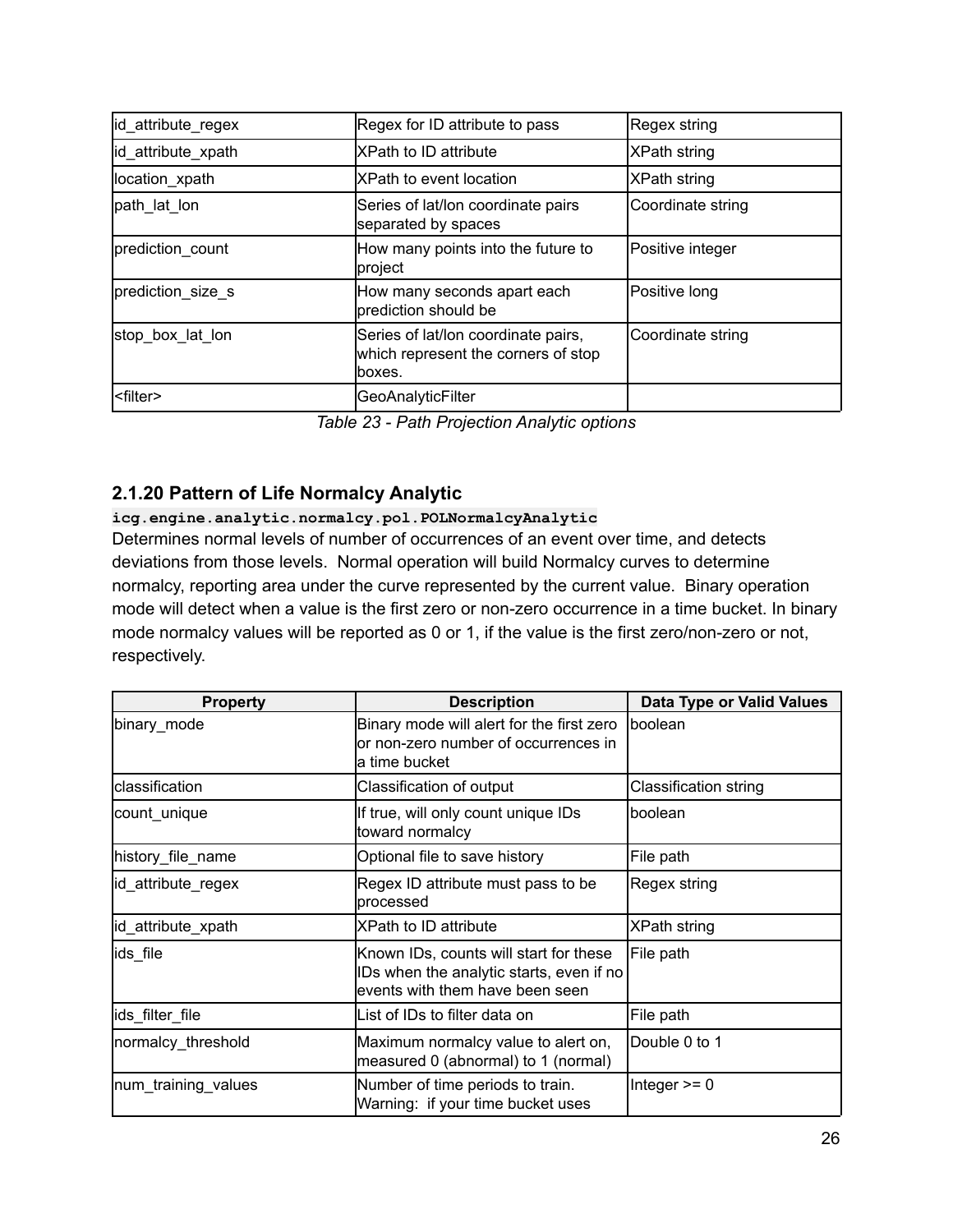|                           | month and this value is 1 or more, you<br>won't get alerts for years.      |          |
|---------------------------|----------------------------------------------------------------------------|----------|
| use day of week           | Use the day of the week in the time<br>bucket (Is this normal for Monday?) | Iboolean |
| luse hour                 | Use hour in time bucket (Is this normal boolean<br>for $1am-2am$ ?)        |          |
| use_minute                | Use minute in time bucket                                                  | Iboolean |
| use month                 | Use month in time bucket                                                   | Iboolean |
| use_second                | Use second in time bucket                                                  | Iboolean |
| l <filter></filter>       | <b>IEventFilter</b>                                                        |          |
| aggregate_classifications | Whether to accumulate and combine<br>classifications and data groups       | Iboolean |

*Table 24 - Pattern of Life Normalcy Analytic options*

### <span id="page-26-0"></span>**2.1.21 Stream Inactivity Analytic**

#### **icg.engine.analytic.inactivity.StreamInactivityAnalytic**

Monitors all event streams, sends an alert if there are no events on the data stream in the window\_size. Then sends a follow up event when the data stream has new data.

| <b>Property</b>       | <b>Description</b>          | Data Type or Valid Values |
|-----------------------|-----------------------------|---------------------------|
| Iwindow size          | Time window size in seconds | <b>Positive long</b>      |
| $ $ <filter></filter> | Inone                       |                           |

*Table 25 - Stream Inactivity Analytic options*

### <span id="page-26-1"></span>**2.1.22 Term Frequency Analytic**

#### **icg.engine.analytic.term.frequency.TermFrequencyAnalytic**

Produces term frequency counts, which are essentially dynamic word clouds, at a specified interval. Attempts to predict future frequencies based on historical trends.

| <b>Property</b>       | <b>Description</b>                                                     | Data Type or Valid Values |
|-----------------------|------------------------------------------------------------------------|---------------------------|
| data_interval_seconds | Calculation and prediction interval                                    | Positive long             |
| filter_single_terms   | Comma separated list of terms to<br>lignore only for terms of length 1 | Comma separated string    |
| filter terms          | Comma separated list of terms to<br>lignore globally                   | Comma separated string    |
| id attribute_xpath    | <b>XPath to ID attribute</b>                                           | XPath string              |
| id filter file        | Optional file containing list of IDs to<br>include in this analytic    | File path                 |
| max term size         | Calculate for terms of size 1 to x                                     | Positive integer          |
| num subintervals      | How many times per<br>DATA_INTERVAL_SECONDS to                         | Positive integer          |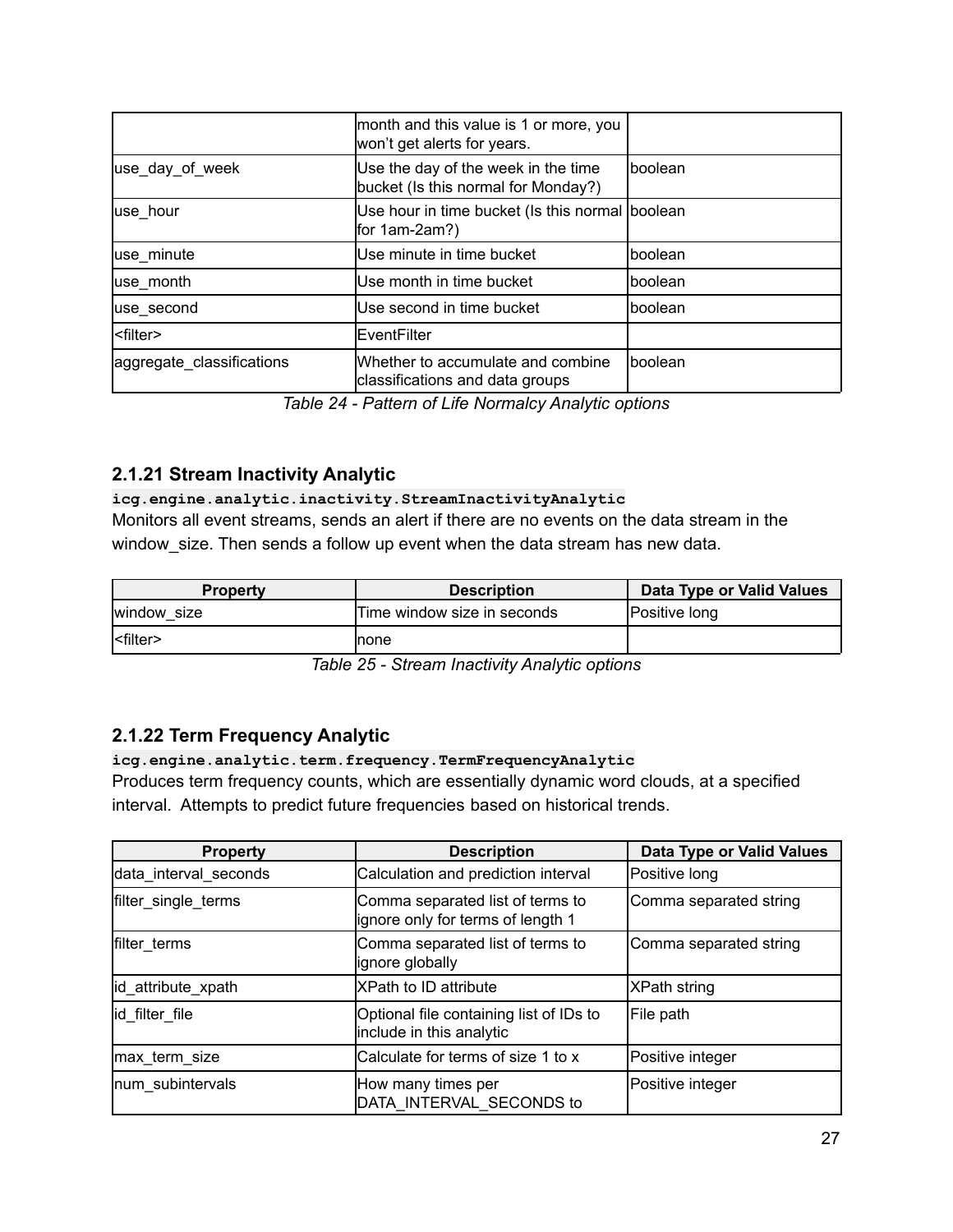|                           | output sub-results                                                   |                  |
|---------------------------|----------------------------------------------------------------------|------------------|
| results per term size     | Output the top x terms for each term<br>Isize                        | Positive integer |
| state file                | Saves the analytic's state for a restart                             | File path        |
| sync.start.to.minute      | Synchronize time to minute boundary                                  | <b>Iboolean</b>  |
| text attribute xpath      | <b>XPath to text</b>                                                 | XPath string     |
| <filter></filter>         | GeoAnalyticFilter                                                    |                  |
| aggregate_classifications | Whether to accumulate and combine<br>classifications and data groups | Iboolean         |

*Table 26 - Term Frequency Analytic options*

# <span id="page-27-0"></span>**2.1.23 Term Trend Analytic**

**icg.engine.analytic.term.trend.TermTrendAnalytic** Produces term frequency counts at a specified interval. Shows increase/decrease from previous interval.

| <b>Property</b>       | <b>Description</b>                                                    | <b>Data Type or Valid Values</b> |
|-----------------------|-----------------------------------------------------------------------|----------------------------------|
| data_interval_seconds | Calculation and prediction interval                                   | Positive long                    |
| filter_single_terms   | Comma separated list of terms to<br>ignore only for terms of length 1 | Comma separated string           |
| filter_terms          | Comma separated list of terms to<br>ignore globally                   | Comma separated string           |
| id_attribute_xpath    | <b>XPath to ID attribute</b>                                          | <b>XPath string</b>              |
| id filter file        | Optional file containing list of IDs to<br>include in this analytic   | File path                        |
| min_unigram_size      | Minimum length of a unigram (others<br>will be filtered)              | Positive integer                 |
| num_subintervals      | How many times per<br>DATA INTERVAL SECONDS to<br>output sub-results  | Positive integer                 |
| results_per_term_size | Output the top x terms for each term<br>lsize                         | Positive integer                 |
| term_sizes            | Comma separated list of term sizes to<br>ltrack                       | Comma separated string           |
| text_attribute_xpath  | XPath to text                                                         | XPath string                     |
| <filter></filter>     | GeoAnalyticFilter                                                     |                                  |

*Table 27 - Term Trend Analytic options*

### <span id="page-27-1"></span>**2.1.23 Multi Area Association Analytic**

**icg.engine.analytic.multiareaassociation.MultiAreaAssociationAnalytic**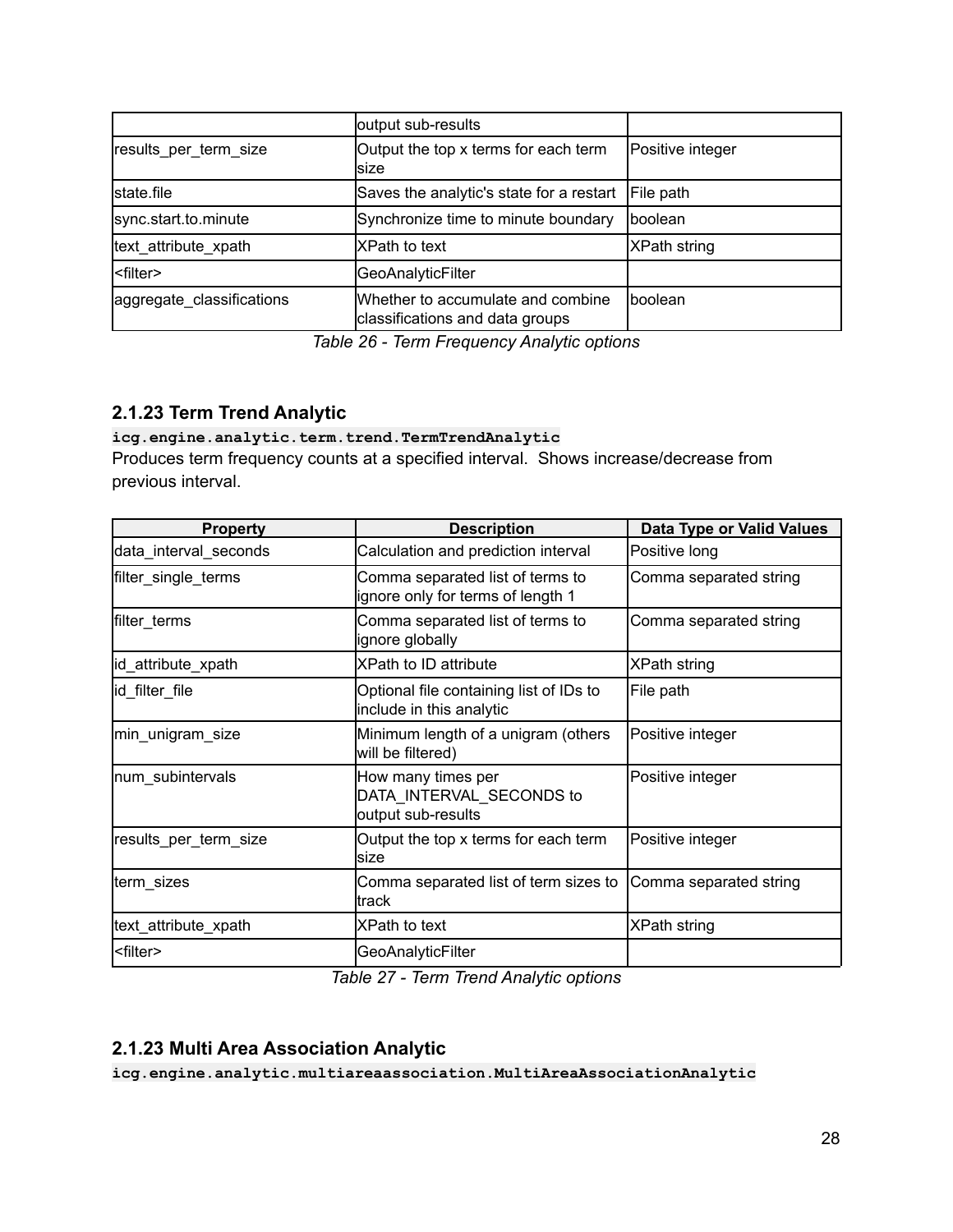Monitors a set of areas loaded from a KML file. When a unique ID is found within **max\_distance\_to\_area** meters of **min\_locations** number of them, each at least **min\_observations\_per\_location** times, an analytic event is created. Optionally saves history to disk.

| <b>Property</b>                       | <b>Description</b>                                                                                                                                                  | <b>Data Type or Valid Values</b> |
|---------------------------------------|---------------------------------------------------------------------------------------------------------------------------------------------------------------------|----------------------------------|
| id_attribute_xpath                    | XPath to unique ID attribute                                                                                                                                        | <b>XPath string</b>              |
| id attribute name                     | Name of unique ID for output                                                                                                                                        | String                           |
| location xpath                        | <b>XPath to location</b>                                                                                                                                            | <b>XPath string</b>              |
| min locations                         | The minimum number of locations an<br>ID needs to be seen at to create an<br>analytic event.                                                                        | long                             |
| min_observations_per_location         | The minimum number of observations<br>per location needed.                                                                                                          | integer                          |
| max_distance_to_area_m                | Max distance an event can be from an<br>area to count, in meters. 0 means the<br>event geo overlaps or is contained by<br>the area geo.                             | llong                            |
| apply_max_distance_to_points_o<br>nly | If true, MAX_DISTANCE_TO_AREA<br>only applies to areas that are points.<br>Areas that are not points will<br>effectively have a 0 value for<br>MAX DISTANCE_TO_AREA | boolean                          |
| grid_size_m                           | Used to create geohash grid, size of<br>grid square in meters.                                                                                                      | long                             |
| kml_file                              | Path to KML or KMZ areas file                                                                                                                                       | File path                        |
| history_file                          | File to store observation history                                                                                                                                   | File path                        |
| <filter></filter>                     | GeoAnalyticFilter                                                                                                                                                   |                                  |
| aggregate_classifications             | Whether to accumulate and combine<br>classifications and data groups                                                                                                | boolean                          |

*Table 28 - Multi Area Association Analytic options*

### <span id="page-28-0"></span>**2.1.24 Track Shape Similarity Analytic**

**icg.engine.analytic.track.analysis.TrackShapeSimilarityAnalytic** Constructs tracks from data streams, compares the shape of those tracks against image files containing black and white drawings of track shapes. Comparison is done by converting track shapes into binary matrices. Alerts if the similarity is greater than min\_match\_threshold.

| <b>Property</b>     | <b>Description</b>                                    | Data Type or Valid Values |
|---------------------|-------------------------------------------------------|---------------------------|
| window size seconds | How much track history to keep, in<br><b>Iseconds</b> | llong                     |
| Imin events         | Minimum track length before track is<br>lanalyzed     | lint                      |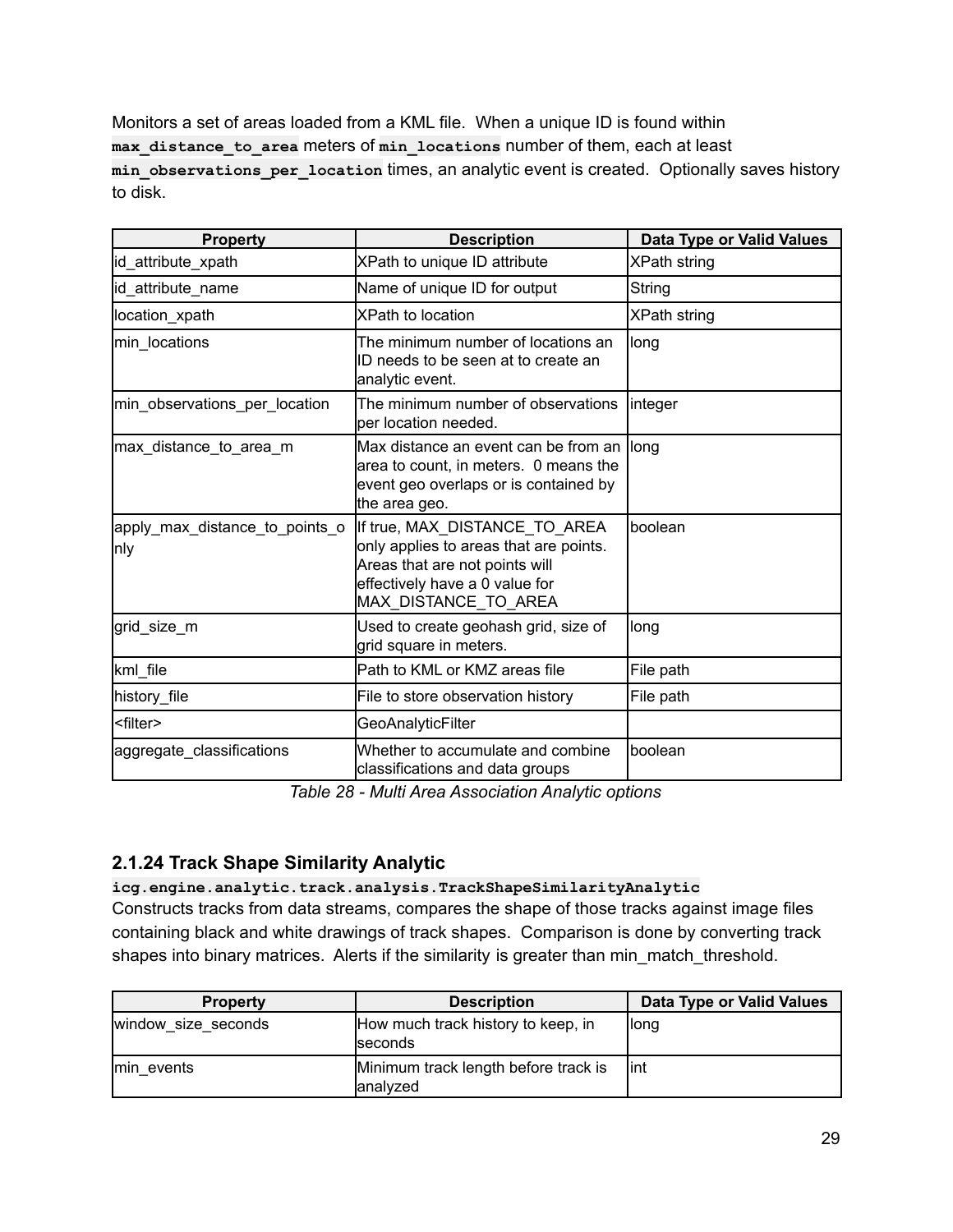| location_xpath             | <b>XPath to location</b>                                                                                                       | <b>XPath string</b> |
|----------------------------|--------------------------------------------------------------------------------------------------------------------------------|---------------------|
| id_attribute_xpath         | XPath to unique ID attribute                                                                                                   | <b>XPath string</b> |
| min_travel_distance_meters | Min length of the track in meters<br>before it is analyzed                                                                     | long                |
| id_display_name            | Display name for ID attribute                                                                                                  | <b>String</b>       |
| clear_alerted_data         | Whether to clear data for a track after<br>lit is alerted on                                                                   | boolean             |
| event.prop.x.display.name  | Display name of a property to be<br>included in output                                                                         | string              |
| event.prop.x.key           | Property key of a property to be<br>included in output                                                                         | string              |
| event.prop.x.xpath         | XPath to a property to be included in<br>output                                                                                | <b>XPath</b>        |
| aggregate_classifications  | Whether to aggregate classifications<br>for all events that go into a track for<br>the analytic event classification           | boolean             |
| shape.x.name               | Name for shape represented in file x                                                                                           | string              |
| shape.x.file               | File path to input file x                                                                                                      | File path string    |
| min_match_threshold        | Min max percent, 0-100, to report on                                                                                           | double              |
| add_rotations              | If true, analytic will match the track<br>against 35 rotations of the input shape,<br>in addition to the original input shape. | boolean             |
| <filter></filter>          | GeoAnalyticFilter                                                                                                              |                     |

*Table 29 - Track Shape Similarity Analytic options*

# <span id="page-29-0"></span>**2.1.25 Area Warning Analytic**

# **icg.engine.analytic.track.areawarning.AreaWarningAnalytic**

Monitors one or more areas specified in a KML/KMZ file for incoming entities. If an entity is projected to be in one of the areas within **warning\_threshold\_s** second, an analytic event is created.

| <b>Property</b>                                                                         | <b>Description</b>                                                        | Data Type or Valid Values |
|-----------------------------------------------------------------------------------------|---------------------------------------------------------------------------|---------------------------|
| location xpath                                                                          | IXPath to location                                                        | <b>XPath string</b>       |
| warning_threshold s                                                                     | Time to project tracks into the future<br>for check against warning areas | llong                     |
| course degrees xpath                                                                    | XPath to course in degrees attribute                                      | XPath string              |
| speed_knots_xpath                                                                       | XPath to speed in knots attribute                                         | XPath string              |
| GeoFilter properties with<br>"_areawarning" appended, for<br>specifying warning regions | E.g.<br>geo filter file areawarning                                       |                           |
| <filter></filter>                                                                       | <b>GeoAnalyticFilter</b>                                                  |                           |

*Table 30 - Area Warning Analytic options*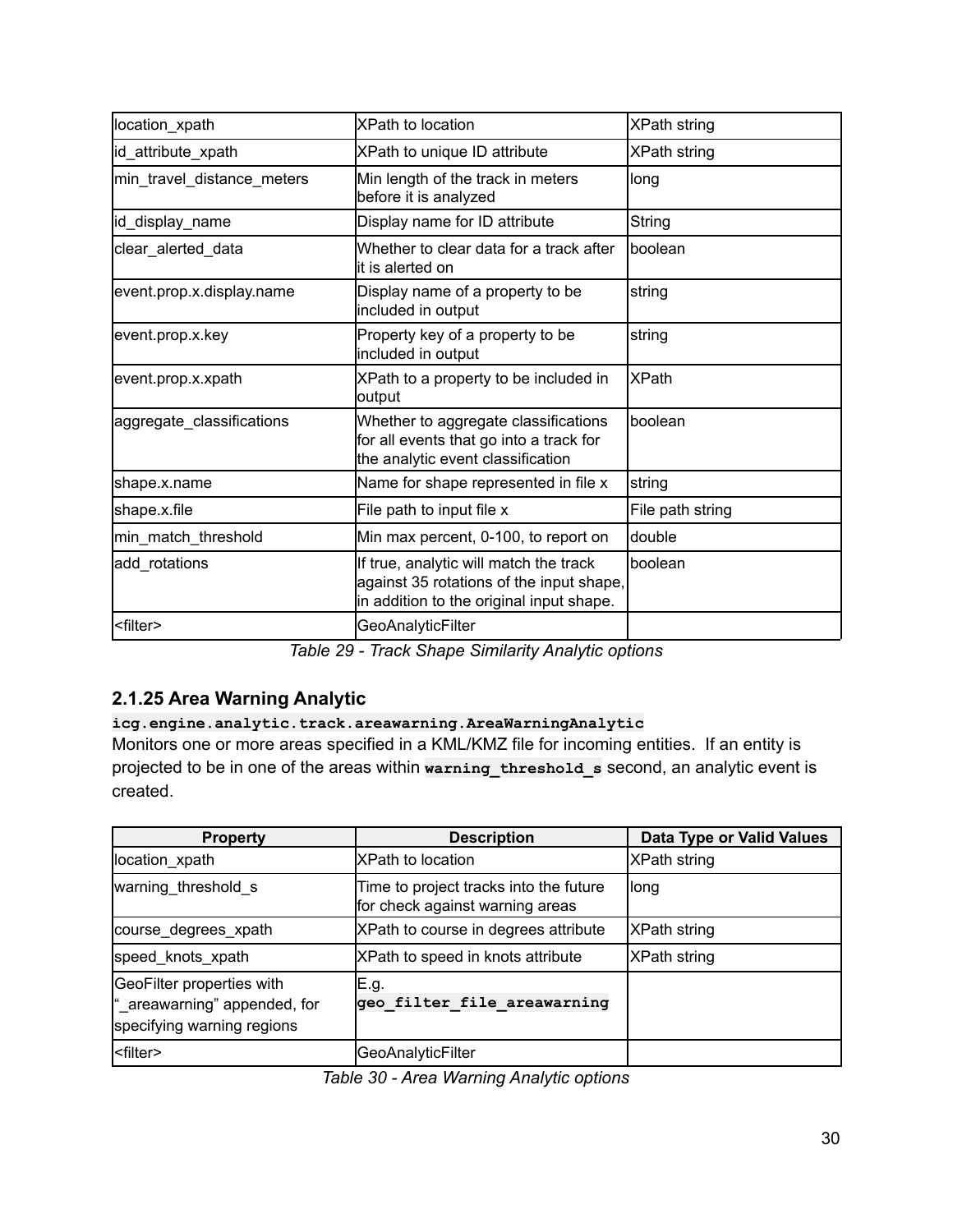# <span id="page-30-0"></span>**2.1.26 Dead Reckoning Course Speed Analytic**

**icg.engine.analytic.deadreckoning.DeadReckoningCourseSpeedAnalytic** Uses dead reckoning to predict future points on course and speed attributes.

| <b>Property</b>            | <b>Description</b>                                                                                             | Data Type or Valid Values |
|----------------------------|----------------------------------------------------------------------------------------------------------------|---------------------------|
| location_xpath             | <b>IXPath to location</b>                                                                                      | XPath string              |
| prediction_seconds_x       | Time to project tracks into the future<br>(use $1, 2, 3$ for x)                                                | long                      |
| course degrees xpath       | XPath to course in degrees attribute                                                                           | <b>XPath string</b>       |
| speed knots xpath          | XPath to speed in knots attribute                                                                              | XPath string              |
| <filter></filter>          | GeoAnalyticFilter                                                                                              |                           |
| prediction_geo_filter_file | KML/KMZ file to filter predictions,<br>predictions that fall within the shapes<br>in the file will not be sent | KML/KMZ file path         |

*Table 31 - Dead Reckoning Course Speed Analytic options*

### <span id="page-30-1"></span>**2.1.27 Area Pattern of Life Analytic**

#### **icg.engine.analytic.areapol.AreaPOLAnalytic**

Produces periodic reports with various statistics about a areas specified by a KML/KMZ file.

| <b>Property</b>                                                                     | <b>Description</b>                                                                                                                                                                   | Data Type or Valid Values |
|-------------------------------------------------------------------------------------|--------------------------------------------------------------------------------------------------------------------------------------------------------------------------------------|---------------------------|
| location_xpath                                                                      | <b>XPath to location</b>                                                                                                                                                             | <b>XPath string</b>       |
| id_attribute_xpath                                                                  | <b>XPath to ID attribute</b>                                                                                                                                                         | <b>XPath string</b>       |
| report_interval_s                                                                   | Number of seconds between sending<br>statistics as analytic events                                                                                                                   | Positive long             |
| history_file_name                                                                   | Name of file to store statistics                                                                                                                                                     | File path string          |
| top_percent_to_display                                                              | Percentage of ID stats to report<br>individually                                                                                                                                     | Integer 0-100             |
| GeoFilter properties with<br>"_areapol" appended, for<br>specifying warning regions | E.g. "geo_filter_file_areapol"                                                                                                                                                       |                           |
| missing_id_evict_time_s                                                             | Optional. Amount of time an entity can Long<br>be considered still in the area without<br>being seen, in seconds.                                                                    |                           |
| <filter></filter>                                                                   | GeoAnalyticFilter                                                                                                                                                                    |                           |
| top_percent_limit                                                                   | Optional, puts a hard limit on the<br>number of entries that can be<br>produced by "top entities" lists in the<br>alert, which are otherwise controlled<br>by top_percent_to_display | Integer                   |
| aggregate_classifications                                                           | Whether to accumulate and combine<br>classifications and data groups                                                                                                                 | lboolean                  |

*Table 32 - Area Pattern of Life Analytic options*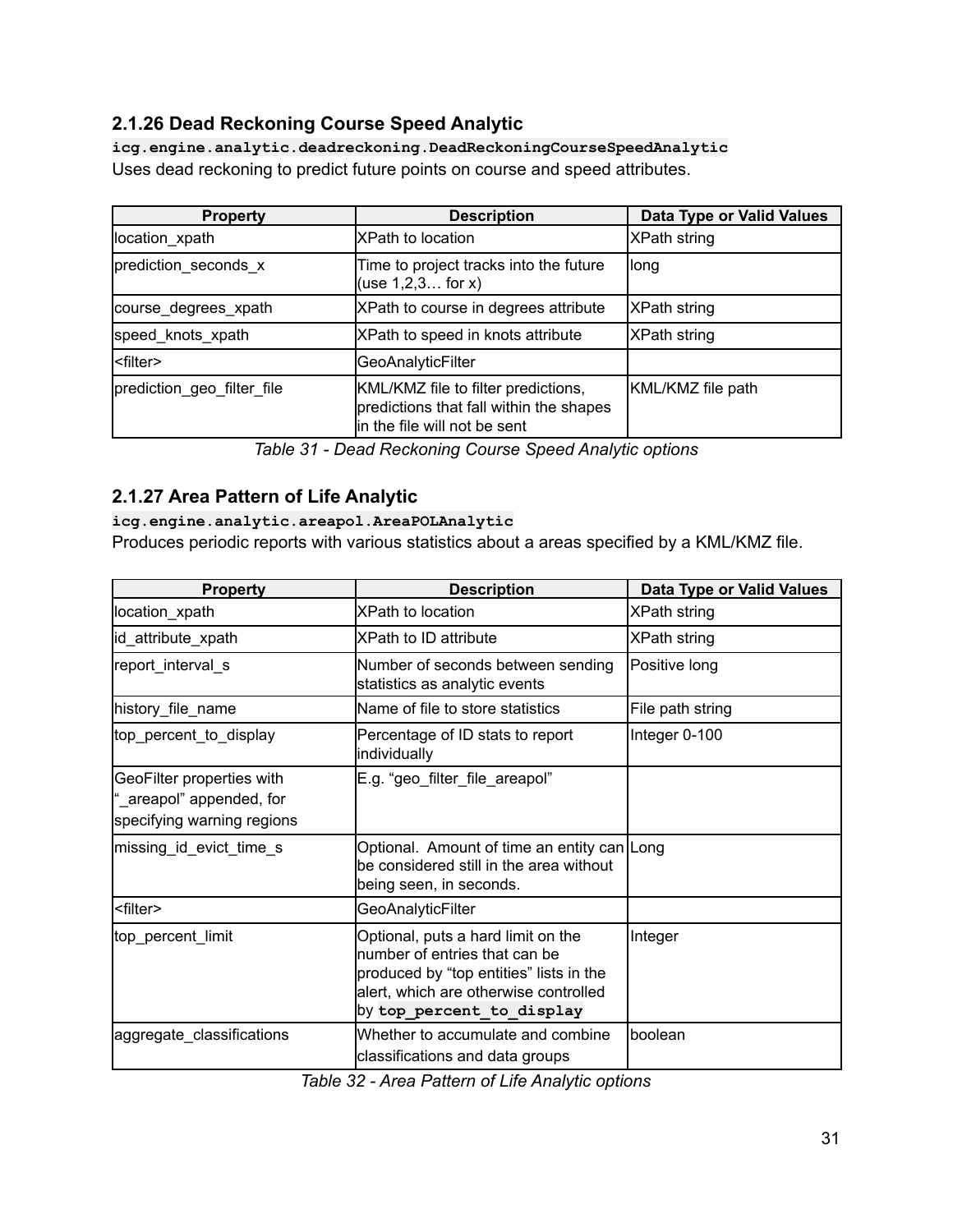# <span id="page-31-0"></span>**2.1.28 Geospatial Graph Analytic**

#### **icg.engine.analytic.geospatial.graph.GeospatialGraphAnalytic**

Constructs a network graph in memory from geospatial associations between IDs. Periodically writes the graph to disk in GraphML format.

| <b>Property</b>              | <b>Description</b>                                                                                                                      | Data Type or Valid Values |
|------------------------------|-----------------------------------------------------------------------------------------------------------------------------------------|---------------------------|
| location_xpath               | <b>XPath to location</b>                                                                                                                | XPath string              |
| id_attribute_xpath           | <b>XPath to ID attribute</b>                                                                                                            | <b>XPath string</b>       |
| output_interval_s            | How often to write graph to disk in<br>lseconds                                                                                         | Long                      |
| history_file_name            | File to save/load geospatial map                                                                                                        | File path string          |
| graphml_state_file_name      | File to save GraphML to                                                                                                                 | File path string          |
| inactive_expire_time_s       | Time in seconds before an inactive ID<br>is removed from the geospatial map,<br>preventing future associations until it's<br>seen again | Long                      |
| distance_threshold_meters    | Maximum distance in meters IDs can<br>be from each other and still be<br>lassociated                                                    | Long                      |
| <filter></filter>            | <b>GeoAnalyticFilter</b>                                                                                                                |                           |
| aggregate_classifications    | Whether to accumulate and combine<br>classifications and data groups                                                                    | boolean                   |
| kml_output_file              | Optional, file to output KML view of<br>graph                                                                                           | File path string          |
| association_output_threshold | Optional, min number of associations<br>a node pair can have and be output to<br>lfiles                                                 | integer                   |

*Table 33 - Geospatial Graph Analytic options*

### <span id="page-31-1"></span>**2.1.29 Geospatial Normalcy Analytic**

#### **icg.engine.analytic.normalcy.geospatial.GeospatialNormalcyAnalytic**

Creates geospatial normal distributions for occurrences of attributes that match a given regex. Wakes up every windowSize seconds and takes a measurement. After numTraining measurements, it will alert when a value falls far enough away from the normal dist curve for that cell. Far enough away is determined by normalcyThreshold, and is related to cumulative probability under the distribution curve.

| <b>Property</b>    | <b>Description</b>                                     | Data Type or Valid Values |
|--------------------|--------------------------------------------------------|---------------------------|
| location xpath     | XPath to event location.                               | <b>XPath string</b>       |
| grid size m        | Approximate width of single cell in<br>geospatial grid | Postive long              |
| id_attribute_regex | Regex ID attribute must pass to be<br>processed        | Regex string              |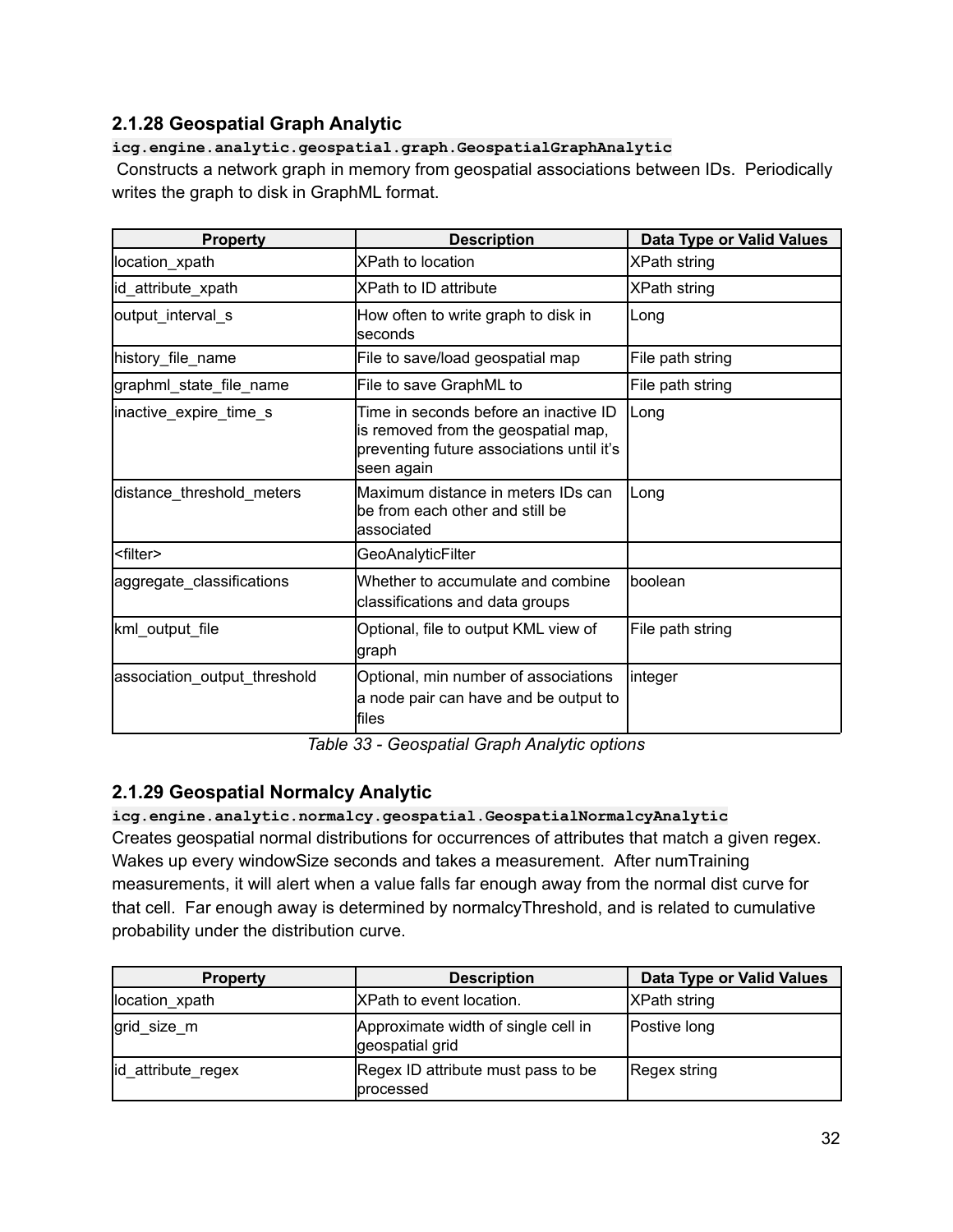| id_attribute_xpath        | <b>XPath to ID attribute</b>                                                                                          | <b>XPath string</b> |
|---------------------------|-----------------------------------------------------------------------------------------------------------------------|---------------------|
| history_file_name         | File path to store history                                                                                            | File path string    |
| count_unique              | If only unique IDs should be counted in Boolean<br>an area (true), or every event (false),<br>default false           |                     |
| normalcy_threshold        | Maximum normalcy value to alert on,<br>measured 0 (abnormal) to 1 (normal)                                            | Double 0 to 1       |
| binary mode               | Whether to only consider the first zero<br>lor non-zero results for an area<br>significant, default false             | Boolean             |
| num training values       | Training time in intervals, no alerts<br>during this time                                                             | Positive integer    |
| use_day_of_week           | Use the day of the week in the time<br>bucket (Is this normal for Monday?)                                            | boolean             |
| use_hour                  | Use hour in time bucket (Is this normal boolean<br>for 1am-2am?)                                                      |                     |
| use_minute                | Use minute in time bucket                                                                                             | boolean             |
| use month                 | Use month in time bucket                                                                                              | boolean             |
| use_second                | Use second in time bucket                                                                                             | boolean             |
| <filter></filter>         | GeoAnalyticFilter                                                                                                     |                     |
| aggregate_classifications | Whether to accumulate and combine<br>classifications and data groups                                                  | lboolean            |
| ids_file                  | Known IDs, counts will start for these<br>IDs when the analytic starts, even if no<br>events with them have been seen | File path           |

*Table 34 - Entity Geospatial Normalcy Analytic options*

# <span id="page-32-0"></span>**2.1.29 Paths Visualization**

**icg.engine.analytic.paths.PathsVisualization**

Stores lists of position/time pairs for each ID. Sends out KML periodically.

| <b>Property</b>           | <b>Description</b>                                                                           | Data Type or Valid Values |
|---------------------------|----------------------------------------------------------------------------------------------|---------------------------|
| location_xpath            | <b>XPath to location</b>                                                                     | XPath string              |
| lid_xpath                 | <b>XPath to ID attribute</b>                                                                 | XPath string              |
| output interval s         | How often to output KML                                                                      | <b>Long</b>               |
| kml_output_file           | File to save KML to                                                                          | File path string          |
| distance_threshold_meters | Min distance between points in a path<br>in meters, intermediate points will be<br>discarded | <b>long</b>               |
| min_path_points           | Min number of points to display a path lint                                                  |                           |
| lid_regex                 | Regex to filter ID                                                                           | Regex string              |
| <filter></filter>         | GeoAnalyticFilter                                                                            |                           |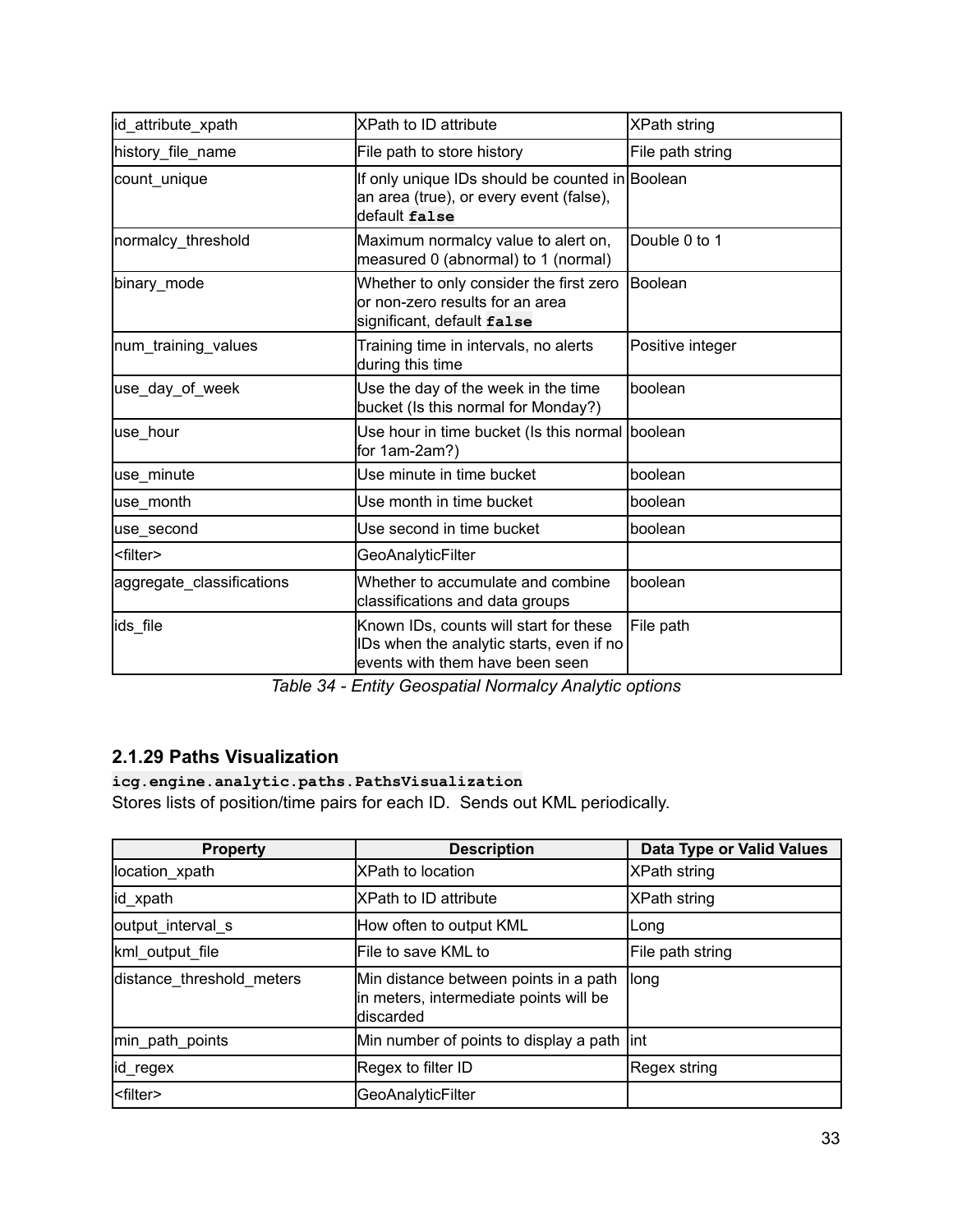| aggregate_classifications      | Whether to accumulate and combine<br>classifications and data groups                                                                                                                          | lboolean         |
|--------------------------------|-----------------------------------------------------------------------------------------------------------------------------------------------------------------------------------------------|------------------|
| id_display_name                | Display name for unique attribute                                                                                                                                                             | String           |
| max_path_points                | Max number of points to keep per path int                                                                                                                                                     |                  |
| gc_after_purge                 | Whether to manually run garbage<br>collector after data purge                                                                                                                                 | Boolean          |
| placemark_titles_enabled       | Whether to output titles for placemarks Boolean                                                                                                                                               |                  |
| kml_include_points             | Whether to include track points                                                                                                                                                               | <b>Boolean</b>   |
| kml_point_color                | Color for track points                                                                                                                                                                        | <b>KML</b> color |
| kml_point_scale                | Scale for track points                                                                                                                                                                        | <b>KML</b> scale |
| kml_point_icon_url             | Icon URL for track points                                                                                                                                                                     | Icon URL         |
| kml_output_max_length          | Max length KML can be and still be<br>sent to UI, in bytes                                                                                                                                    | Long             |
| color_category_attribute_xpath | Optional, xpath to an attribute in the<br>event that will determine the color of<br>the path. All paths with the same<br>value for this attribute will be assigned<br>the same (random) color | Xpath string     |

*Table 34 - Paths Visualization options*

# <span id="page-33-0"></span>**2.1.30 Geo Grid Track Forecast Analytic**

**icg.engine.analytic.track.forecast.GeoGridTrackForecastAnalytic** Uses geohash network associations from historical tracks to predict future points on a track. Historical tracks are built from all events that pass the eventFilter. Predictions are made for events that pass the predictionFilter and have tracks of at least min\_geohash\_track\_size\_for\_prediction geohashes. Tracks that have temporal gaps of more than track\_gap\_expire\_time\_s seconds will be removed.

| <b>Property</b>         | <b>Description</b>                                                                                                                                                                                  | Data Type or Valid Values |
|-------------------------|-----------------------------------------------------------------------------------------------------------------------------------------------------------------------------------------------------|---------------------------|
| location_xpath          | IXPath to location                                                                                                                                                                                  | <b>XPath string</b>       |
| id_attribute_xpath      | XPath to ID attribute                                                                                                                                                                               | XPath string              |
| grid_size_m             | Size of geohash grid in meters                                                                                                                                                                      | Long                      |
| track_gap_expire_time_s | Max amount of time allowed between<br>track updates before it is considered<br>expired and removed, in seconds                                                                                      | Long                      |
| max_geohash_chain_size  | Max number of consecutive<br>geohashes to associate in graph.<br>Default 4. Increasing this will make<br>predictions more accurate, increase<br>training time, and increase memory<br>requirements. | lint                      |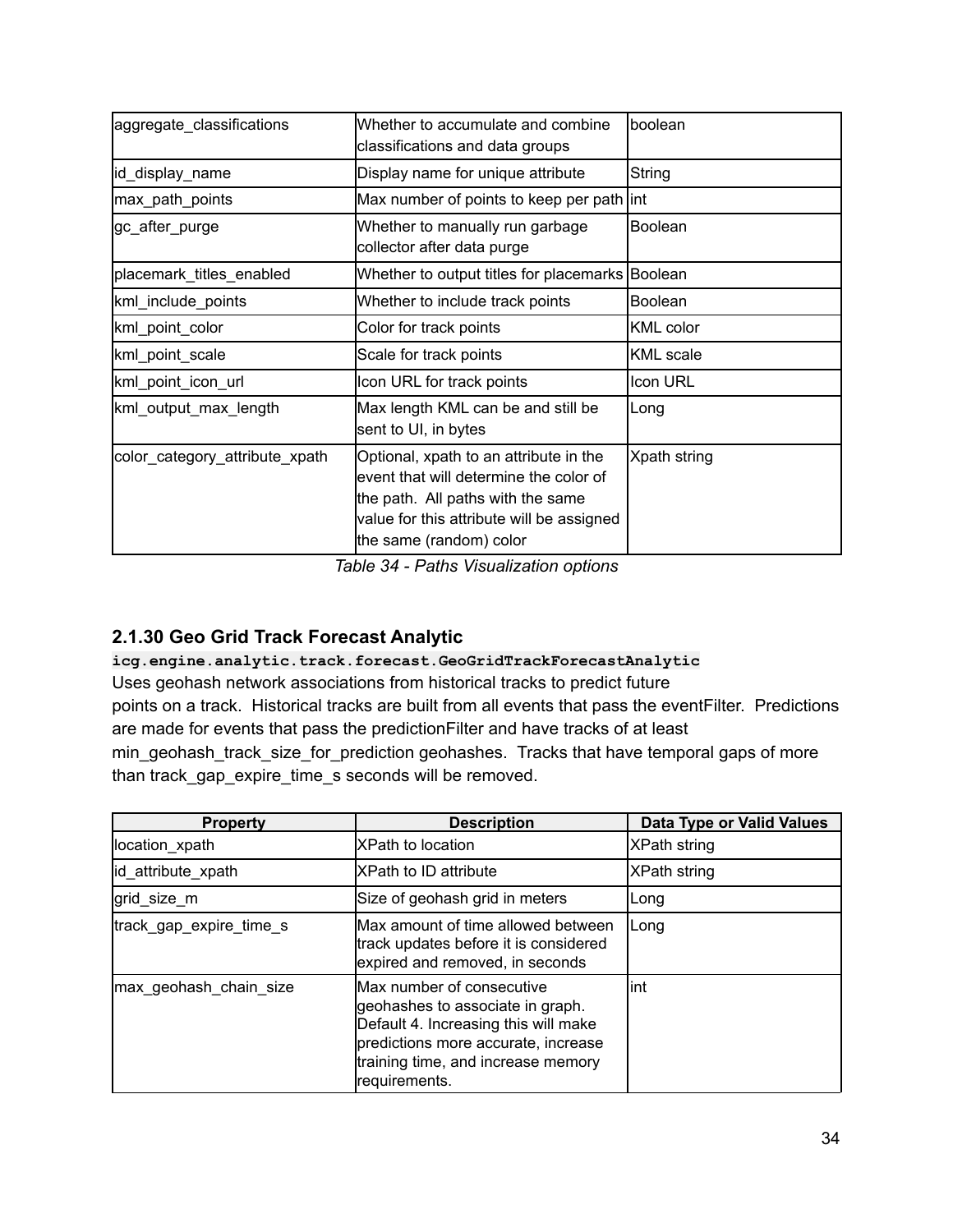| min_geohash_track_size_for_pre<br>diction                         | Minimum number of geohashes<br>present in a track for a prediction to be<br>made, default 2                                                                                                       | lint             |
|-------------------------------------------------------------------|---------------------------------------------------------------------------------------------------------------------------------------------------------------------------------------------------|------------------|
| <geoanalyticfilter options=""><br/>prediction</geoanalyticfilter> | Optional, GeoAnalytic filter for<br>predictions. An additional filter that<br>events will have to pass before a<br>prediction is created. Non-passing<br>events will still be added to the model. |                  |
| <filter></filter>                                                 | <b>GeoAnalyticFilter</b>                                                                                                                                                                          |                  |
| aggregate_classifications                                         | Whether to accumulate and combine<br>classifications and data groups                                                                                                                              | lboolean         |
| min_geohash_prediction_size                                       | Optional, specifies the minimum size<br>of the prediction in geohashes.<br>Shorter predictions will not be created.                                                                               | Positive integer |
| output_to_disk                                                    | If true, forecasts will be written to<br>forecasts directory in KML files                                                                                                                         | <b>Boolean</b>   |
| training_time_s                                                   | Optional, time in seconds to wait<br>before making forecasts. Default 0                                                                                                                           | long             |
| history file name                                                 | Optional, file to save learned history to File path string                                                                                                                                        |                  |

*Table 35 - Geo Grid Track Forecast Analytic options*

# <span id="page-34-0"></span>**2.2 Enrichment Plugins**

# <span id="page-34-1"></span>**2.2.1 Age Prediction Enrichment**

**icg.engine.enrichment.ageprediction.AgePredictionEnrichment** Uses name and language analysis to predict the age of content authors.

| <b>Property</b>                | <b>Description</b>                                                                  | <b>Data Type or Valid Values</b> |
|--------------------------------|-------------------------------------------------------------------------------------|----------------------------------|
| name file                      | CSV file containing name->avg age<br>mappings                                       | File path                        |
| name path                      | XPath to name attribute in event                                                    | XPath string                     |
| output_age_bracket             | Whether to output the age bracket that boolean<br>an age falls into (e.g. 18-24)    |                                  |
| output_property                | Property name for age                                                               | string                           |
| output_property_display_name   | Display name for age                                                                | string                           |
| phrase file                    | CSV file mapping phrases to age                                                     | File path                        |
| text_path                      | XPath to text in event                                                              | <b>XPath string</b>              |
| text_starts_with_filter_string | Optional filter to eliminate text that<br>starts with a certain pattern (e.g. "RT") | <b>string</b>                    |
| use_name_on_filtered_text      | Whether to continue processing<br>filtered text events for age                      | boolean                          |

*Table 28 - Age Prediction Enrichment options*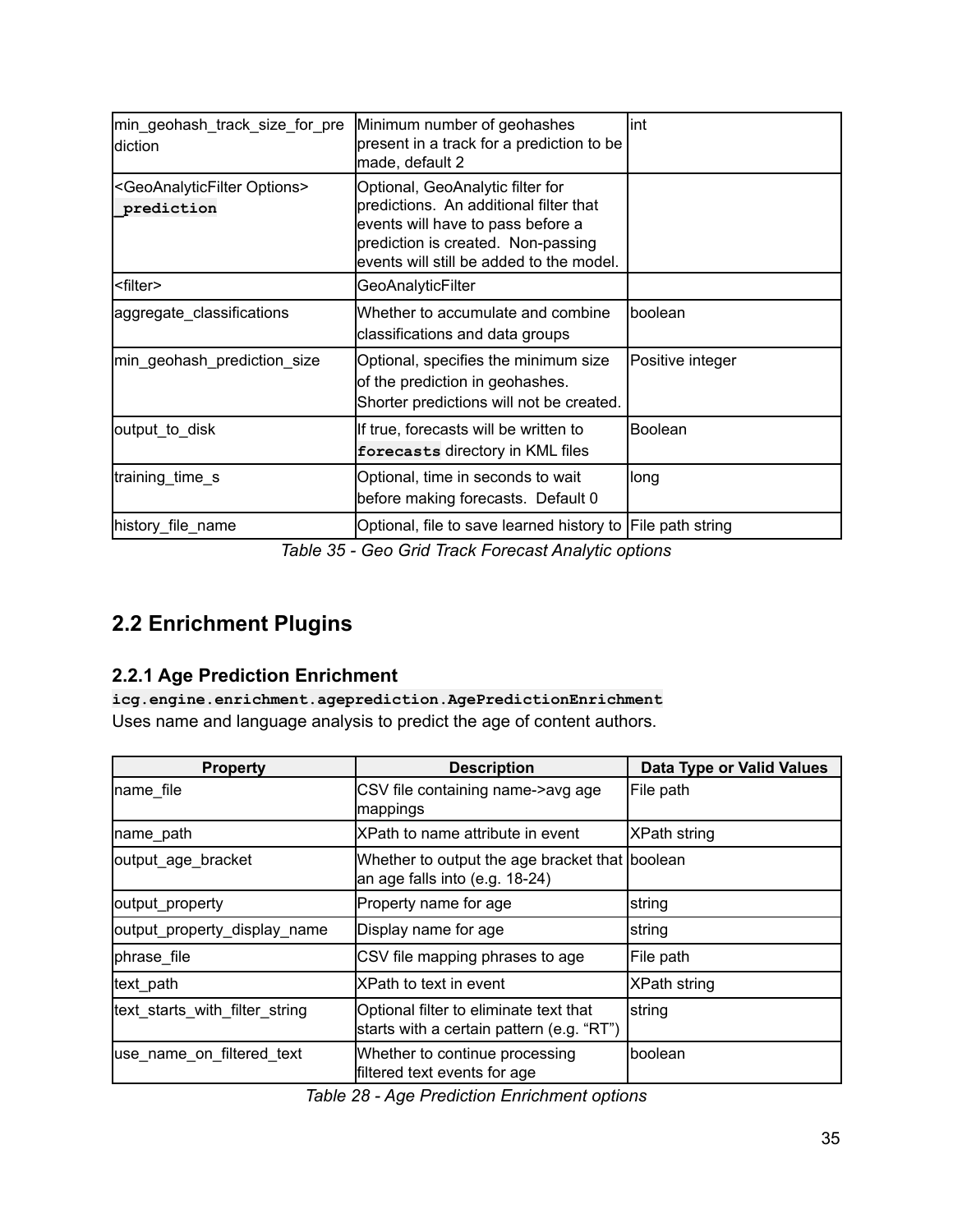# <span id="page-35-0"></span>**2.2.2 Gender Prediction Enrichment**

**icg.engine.enrichment.genderprediction.GenderPredictionEnrichment** Use name and phrase analysis to predict the gender authors based on their name and/or text blocks.

| <b>Property</b>              | <b>Description</b>                           | Data Type or Valid Values |
|------------------------------|----------------------------------------------|---------------------------|
| name file                    | lFile wi                                     |                           |
| name path                    | CSV file containing name->gender<br>mappings | File path                 |
| output_property              | Property name for gender                     | string                    |
| output_property_display_name | Display name for gender                      | <b>s</b> tring            |
| phrase_file                  | CSV file mapping phrases to gender           | File path                 |
| text path                    | XPath to text in event                       | XPath string              |

*Table 29 - Gender Prediction Enrichment options*

### <span id="page-35-1"></span>**2.2.3 Geo Proximity Enrichment**

**icg.engine.enrichment.geoproximity.GeoProximityEnrichment**

Parse IDs and locations from a CSV file. Add IDs that are within distanceThresholdM meters to the event, as well as a count of the total IDs in proximity. CSV format: id (string), lat (decimal degrees), lon (decimal degrees).

| <b>Property</b>                    | <b>Description</b>                                                        | Data Type or Valid Values |
|------------------------------------|---------------------------------------------------------------------------|---------------------------|
| count output property              | Property name for hit count                                               | string                    |
| count_output_property_display_name | Display name for hit count                                                | string                    |
| data file                          | CSV file containing IDs and<br>locations                                  | File path                 |
| data file poll interval s          | How frequently to poll the data file<br>for changes, in seconds           | Positive integer          |
| distance threshold meters          | Max distance an event can be from Positive long<br>a location to be added |                           |
| hit_output_property                | Property name for a location hit                                          | string                    |
| hit_output_property_display_name   | Display name for a location hit                                           | string                    |
| location_path                      | XPath to event location                                                   | XPath string              |

*Table 30 - Geo Proximity Enrichment options*

# <span id="page-35-2"></span>**2.2.4 Geo Tagging Enrichment**

**icg.engine.enrichment.geotagging.GeoTaggingEnrichment**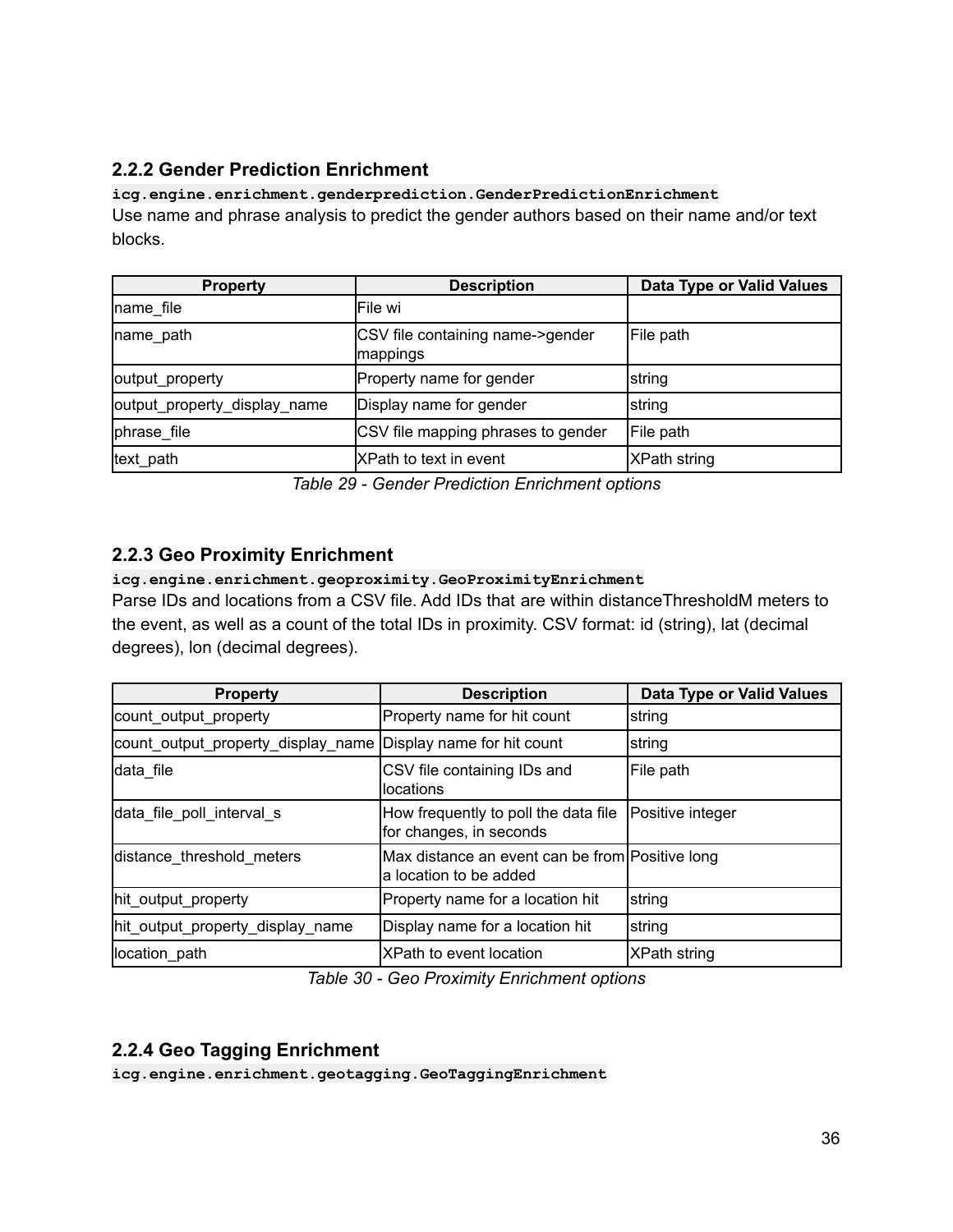Parse names and locations from a kml file. Add name to an event if it is within the geometry of a Placemark.

| <b>Property</b>                       | <b>Description</b>                                              | Data Type or Valid Values |
|---------------------------------------|-----------------------------------------------------------------|---------------------------|
| location path                         | <b>XPath to event location</b>                                  | <b>XPath string</b>       |
| data file                             | KML file containing placemarks                                  | File path                 |
| data_file_poll_interval_s             | How frequently to poll the data file for<br>changes, in seconds | Positive integer          |
| hit_output_property                   | Property name for a location hit                                | string                    |
| hit_output_property_display_nam<br>le | Display name for a location hit                                 | string                    |

*Table 31 - Geo Tagging Enrichment options*

# <span id="page-36-0"></span>**2.2.5 Group Membership Enrichment**

**icg.engine.enrichment.groupmembership.GroupMembershipEnrichment** Determines which group a given ID has the most associations with. Groups, group members, and associations are loaded through config.

| <b>Property</b>                             | <b>Description</b>                   | Data Type or Valid Values |
|---------------------------------------------|--------------------------------------|---------------------------|
| connection_output_property                  | Property name for group membership   | string                    |
| connection_output_property_displ<br>ay_name | Display name for group membership    | string                    |
| group.x.name                                | Name for group x                     | string                    |
| group.x.member.y.file                       | Followers file for group x, member y | File path                 |
| group.x.member.y.name                       | Name for group x, member y           | string                    |
| group_loader_type                           | "Twitter" is the only supported type | string                    |
| group_output_property                       | Property name for group attribute    | string                    |
| group_output_property_display_n<br>lame     | Display name for group attribute     | string                    |
| lid_path                                    | XPath to ID attribute in event       | XPath string              |

*Table 32 - Group Membership Enrichment options*

# <span id="page-36-1"></span>**2.2.6 HBOS Anomaly Enrichment**

**icg.engine.enrichment.hbos.HBOSAnomalyEnrichment**

Histogram-based Outlier Score (HBOS) algorithm implemented in an analytic. Does unsupervised anomaly detection on numerical and/or categorical text feature sets, scores events from 0 (normal) to 1 (max anomaly). **Configured classification and data groups for this enrichment must represent the highest possible output; data groups and classifications from events are not aggregated automatically in enrichments.**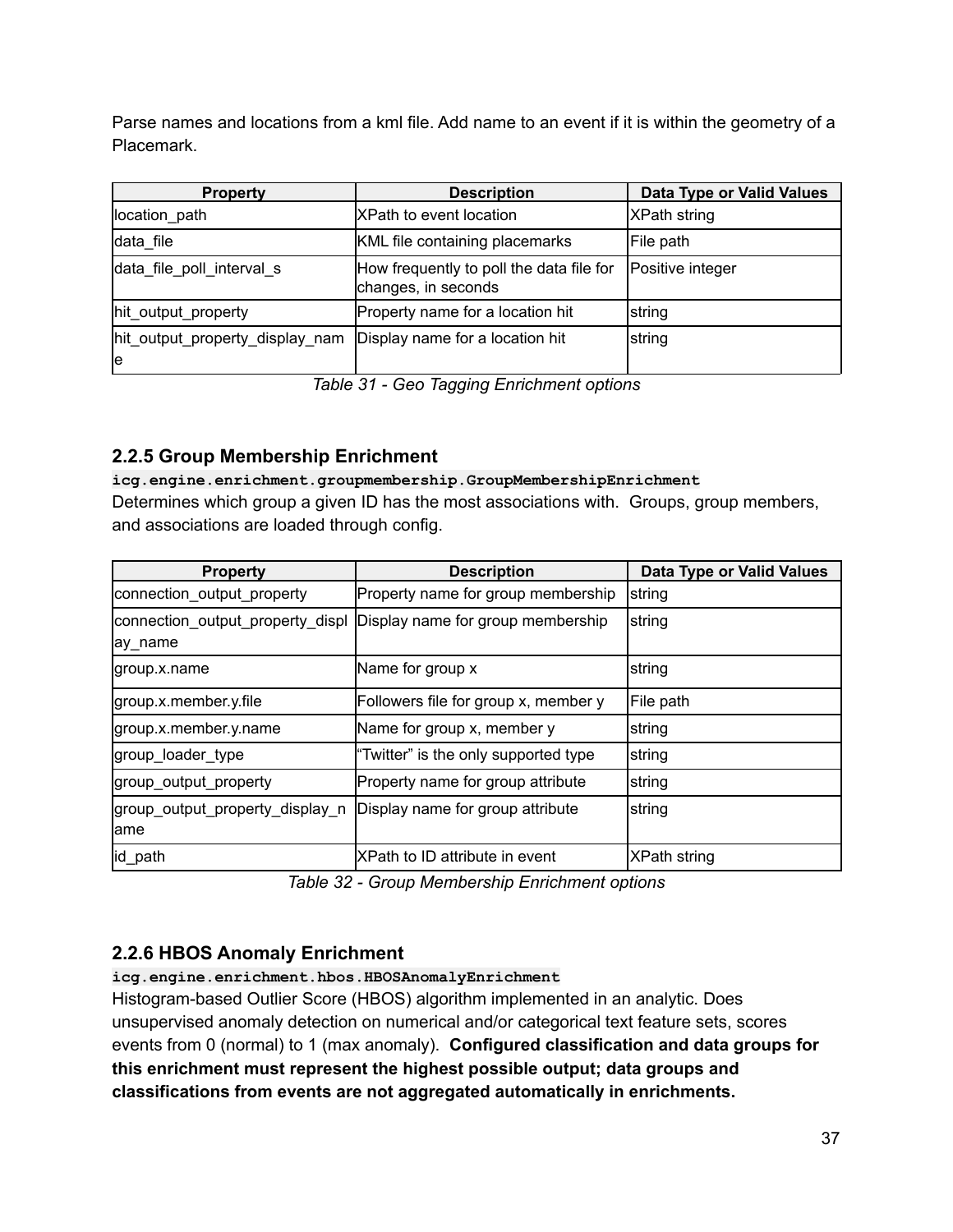| <b>Property</b>     | <b>Description</b>                                                                     | Data Type or Valid Values           |
|---------------------|----------------------------------------------------------------------------------------|-------------------------------------|
| anomaly threshold   | Min anomaly score to output                                                            | ldouble 0 to 1                      |
| feature path.x      | <b>XPath to feature in event</b>                                                       | <b>XPath string</b>                 |
| feature_precision.x | Precision of this numerical feature (1,<br>.1, .01, .001, etc.                         | $\vert 1, .1, .01, .001, etc \vert$ |
| feature_type.x      | "STRING" or "NUMBER"                                                                   | "STRING" or "NUMBER"                |
| history file        | Optional - file to save state to / load<br>Istate from.                                | File path                           |
| num_training_events | INumber of events before we start<br>scoring anomalies                                 | Positive integer                    |
| save interval ms    | Optional - frequency with which to<br>save histogram state, in ms. Default -<br>180000 | Positive long                       |

*Table 33 - HBOS Anomaly Enrichment options*

#### <span id="page-37-0"></span>**2.2.7 IP Address Geoservice Enrichment**

**icg.engine.enrichment.ipaddressgeoservice.IpAddressGeoServiceEnrichment** Add geospatial information (lat, lon, city) for IP addresses found in an event. Geo information can comes from a web service.

| <b>Property</b>          | <b>Description</b>                                   | Data Type or Valid Values |
|--------------------------|------------------------------------------------------|---------------------------|
| cache size               | Maximum number of mappings to<br>cache, default 2^20 | Positive integer          |
| city_output_display_name | Display name for city property                       | string                    |
| city_output_property     | Name for city property                               | string                    |
| geo_output_display_name  | Display name for geo property                        | string                    |
| geo_output_property      | Name for geo property                                | string                    |
| lip_path                 | XPath to IP address(es) in event                     | <b>XPath string</b>       |

*Table 34 - IP Address Geoservice Enrichment options*

#### <span id="page-37-1"></span>**2.2.8 IP to Geo Enrichment**

**icg.engine.enrichment.iptogeo.IPToGeoEnrichment**

Add geospatial information (lat, lon, city, state, country) for IP addresses found in an event. Geo information can comes from a maxmind.geoip2 database file.

| <b>Property</b> | <b>Description</b>                             | Data Type or Valid Values |
|-----------------|------------------------------------------------|---------------------------|
| db file         | Path to maxmind geoip2 database file File path |                           |
| ip_path         | XPath to IP address(es) in event               | <b>XPath string</b>       |

*Table 35 - IP to Geo Enrichment options*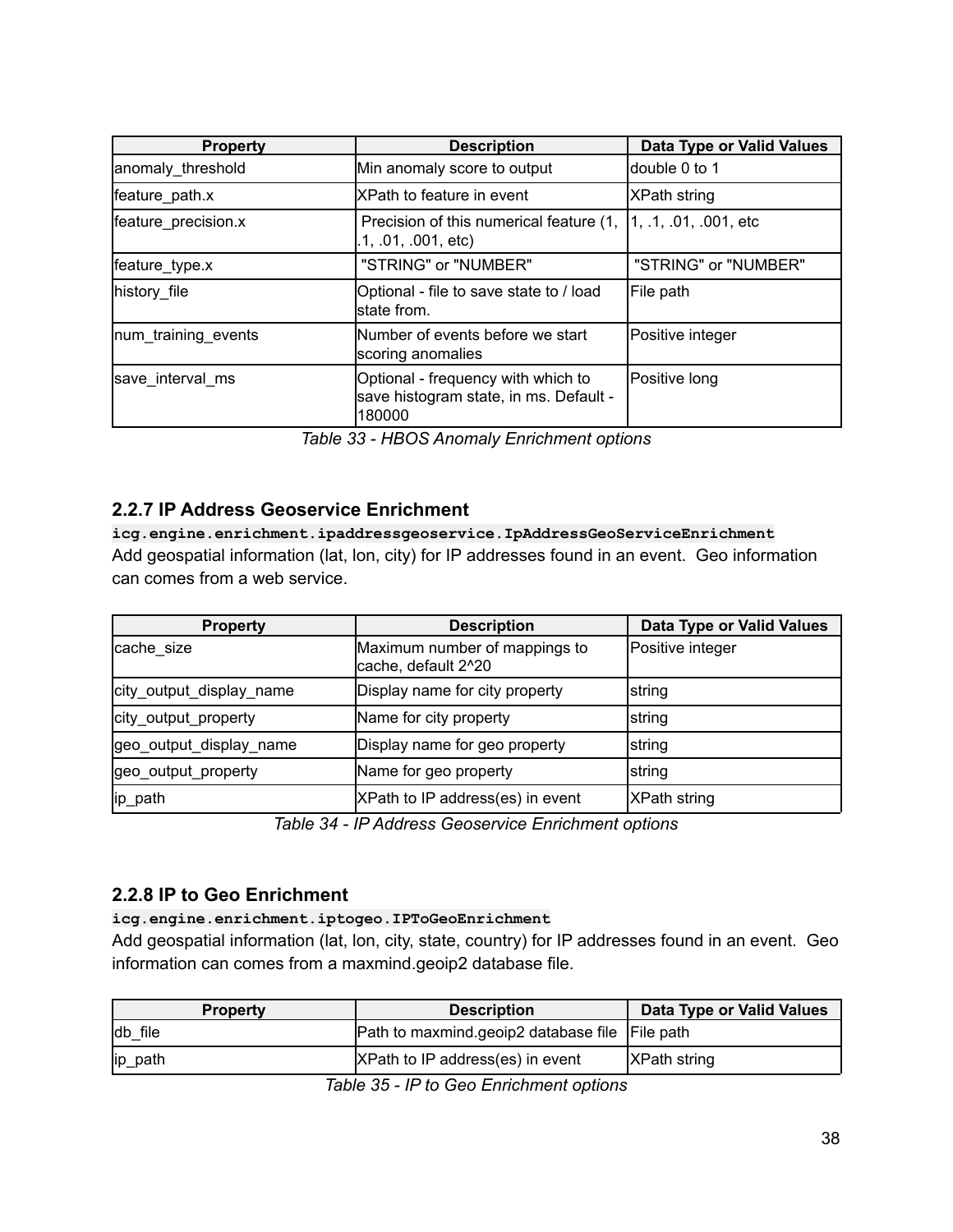# <span id="page-38-0"></span>**2.2.9 Language Detection Enrichment**

**icg.engine.enrichment.languagedetection.LanguageDetectionEnrichment** Detects language used in a text block.

| <b>Property</b> | <b>Description</b>             | Data Type or Valid Values |
|-----------------|--------------------------------|---------------------------|
| text path       | <b>XPath to text attribute</b> | <b>XPath string</b>       |

*Table 36 - Language Detection Enrichment options*

### <span id="page-38-1"></span>**2.2.10 Last Observation Enrichment**

**icg.engine.enrichment.last.observation.LastObservationEnrichment** Adds a property to the event for the amount of seconds since the id attribute of the event was observed in this stream.

| <b>Property</b> | <b>Description</b>              | Data Type or Valid Values |
|-----------------|---------------------------------|---------------------------|
| id_path         | IXPath to ID attribute in event | <b>XPath string</b>       |
| id_regex        | Regex ID must satisfy           | Regex string              |

*Table 37 - Last Observation Enrichment options*

#### <span id="page-38-2"></span>**2.2.11 Link Fetcher Enrichment**

**icg.engine.enrichment.linkfetcher.LinkFetcherEnrichment**

Scrapes URLs found in events for articles and adds the contents as properties to events.

| <b>Property</b>           | <b>Description</b>                                               | Data Type or Valid Values |
|---------------------------|------------------------------------------------------------------|---------------------------|
| article_url_query         | <b>XPath to article URL in event</b>                             | XPath string              |
| article max chars         | Max characters to fetch from URL,<br>default 16384               | Positive integer          |
| poll host interval        | Timeout between HTTP connections                                 | Postive long              |
| max connections           | Max HTTP connections for connection<br>pool, default 16          | Positive integer          |
| poll timeout              | <b>HTTP</b> connection timeout in<br>milliseconds, default 10000 | Positive long             |
| title_output_property     | Property name for article title                                  | string                    |
| title_output_display_name | Display name for article title                                   | string                    |
| text_output_property      | Property name for article text                                   | string                    |
| text_output_display_name  | Display name for article text                                    | string                    |

*Table 38 - Link Fetcher Enrichment options*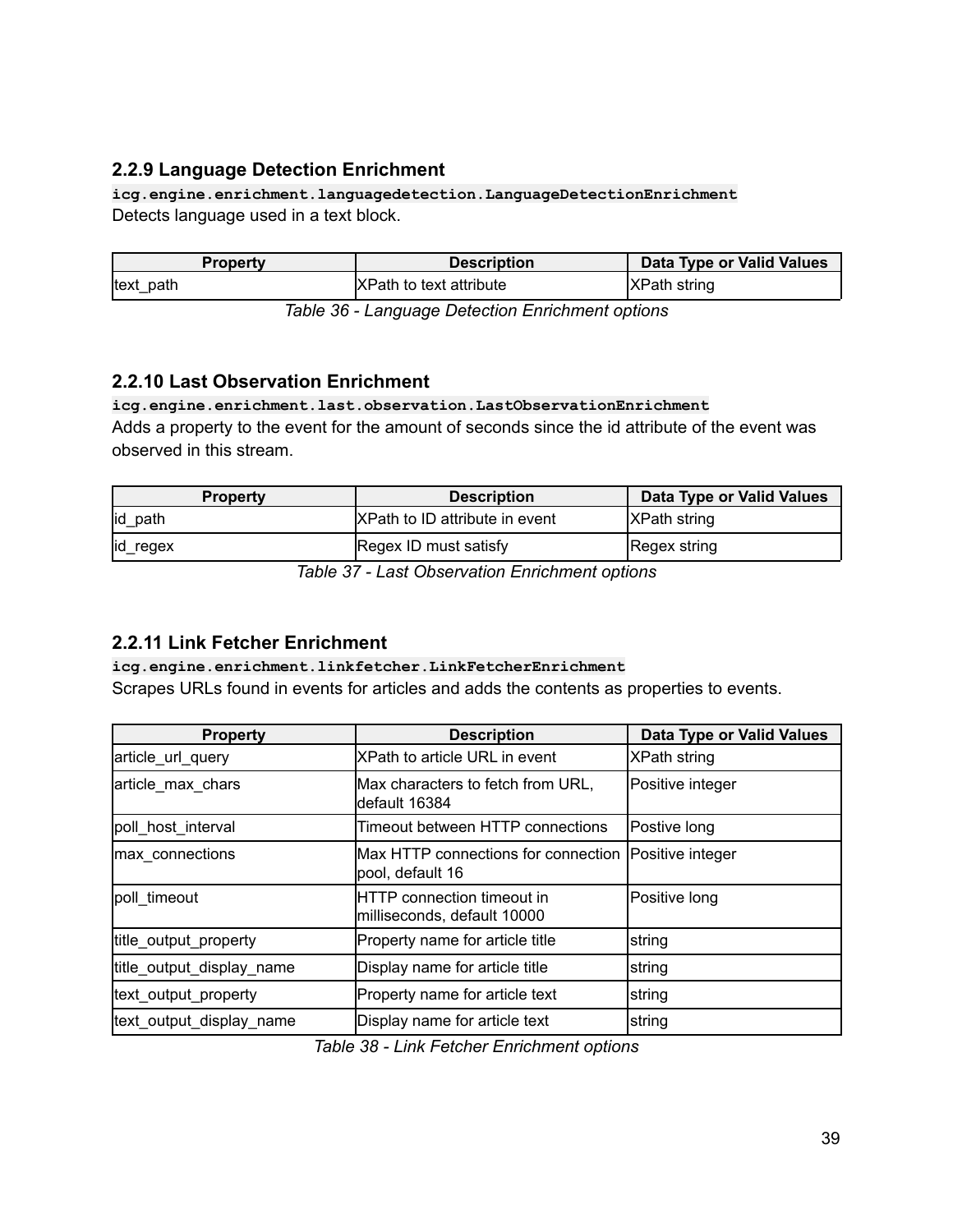### <span id="page-39-0"></span>**2.2.12 Matching Enrichment**

#### **icg.engine.enrichment.matching.MatchingEnrichment**

Match multiple attributes using regex, less-than, and/or greater-than operators, then add a property.

| <b>Property</b>              | <b>Description</b>                                                                                    | Data Type or Valid Values      |
|------------------------------|-------------------------------------------------------------------------------------------------------|--------------------------------|
| attribute_arg_x              | Argument for matching operation                                                                       | Regex string or numeric string |
| attribute_op_x               | Operation to perform against attribute                                                                | "regex", "It", or "gt"         |
| attribute_path_x             | XPath to attribute to match against                                                                   | <b>XPath string</b>            |
| id file                      | Optional list of known IDs to pre-load,<br>lalso file to store new IDs if<br>maintain_id_list is true | File path                      |
| id path                      | XPath to ID attribute in event                                                                        | XPath string                   |
| maintain_id_list             | Whether to store found IDs in id file                                                                 | Iboolean                       |
| output_property_display_name | Display name for output property                                                                      | string                         |
| output_property_value        | Value for output property                                                                             | string                         |

*Table 39 - Matching Enrichment options*

### <span id="page-39-1"></span>**2.2.13 NLP Enrichment**

#### **icg.engine.enrichment.nlp.NLPEnrichment**

Uses U Illinois NER lib to do entity extraction on text.

| <b>Property</b>  | <b>Description</b>                  | Data Type or Valid Values |
|------------------|-------------------------------------|---------------------------|
| config_file_path | <b>Path to Uofl NLP config file</b> | File path                 |
| value_path       | XPath to text in event to process   | <b>IXPath string</b>      |
|                  | $T - L = 40$ all $D T - L = L = 4$  |                           |

*Table 40 - NLP Enrichment options*

#### <span id="page-39-2"></span>**2.2.14 Political Party Enrichment**

**icg.engine.enrichment.politicalparty.PoliticalPartyEnrichment** Use text analysis to predict the political party a block of text is written about.

| <b>Property</b>              | <b>Description</b>                                                  | Data Type or Valid Values |
|------------------------------|---------------------------------------------------------------------|---------------------------|
| output_property              | Property name for party attribute                                   | string                    |
| output_property_display_name | Display name for party attribute                                    | <b>s</b> tring            |
| phrases file                 | CSV file with phrases mapped to party File path<br>laffiliation     |                           |
| sites file                   | CSV data file with domains mapped to File path<br>party affiliation |                           |
| text path                    | <b>XPath to text attribute in event</b>                             | Xpath string              |

*Table 41 - Political Party Enrichment options*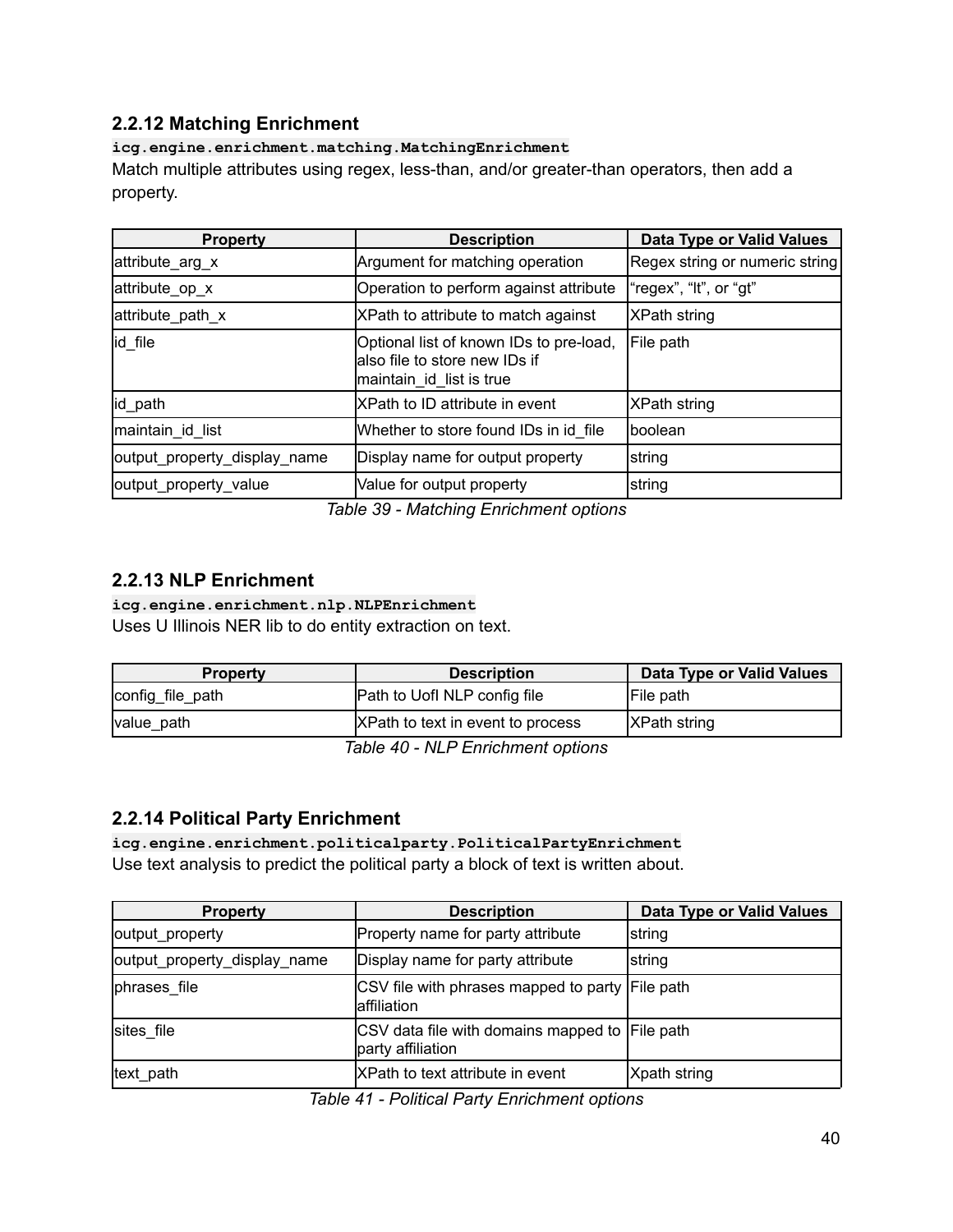# <span id="page-40-0"></span>**2.2.15 Regex Capturing Group Enrichment**

**icg.engine.enrichment.regex.RegexCapturingGroupEnrichment** Use regex against an event attribute to select a group to place the event in to. Group is added as an event property.

| <b>Property</b>     | <b>Description</b>                                                 | Data Type or Valid Values |
|---------------------|--------------------------------------------------------------------|---------------------------|
| group name          | Name of capturing group (see Pattern<br>javadoc) to add to event   | <b>string</b>             |
| group               | Number of capturing group (see<br>Pattern javadoc) to add to event | Numeric string            |
| output_display_name | Display name for output property                                   | string                    |
| output_property     | Name for output property                                           | <b>s</b> tring            |
| regex               | Regex to match value against                                       | Regex string              |
| value_path          | XPath to value attribute in event                                  | XPath string              |

*Table 42 - Regex Capturing Group Enrichment options*

# <span id="page-40-1"></span>**2.2.16 Regex Replacement Enrichment**

#### **icg.engine.enrichment.regex.RegexReplacementEnrichment**

Match a series of regex expressions against a text attribute. For each match, replace the matches with the corresponding replacement string.

| <b>Property</b>     | <b>Description</b>            | Data Type or Valid Values |
|---------------------|-------------------------------|---------------------------|
| text path           | IXPath to text attribute      | <b>XPath string</b>       |
| output_property     | Property name for output text | <b>String</b>             |
| output_display_name | Display name for output text  | <b>String</b>             |
| regex.x.pattern     | Regex pattern to find         | Regex string              |
| regex.x.replacement | Replacement for regex matches | string                    |

*Table 43 - Regex Replacement Enrichment options*

### <span id="page-40-2"></span>**2.2.17 Regex Substring Enrichment**

**icg.engine.enrichment.regex.RegexSubstringEnrichment**

Use a series of regex expressions to match against an attribute. Return each match.

| <b>Property</b>    | <b>Description</b>             | Data Type or Valid Values |
|--------------------|--------------------------------|---------------------------|
| text path          | <b>XPath to text attribute</b> | <b>XPath string</b>       |
| <sub>regex.x</sub> | Regex to run against text      | Regex string              |

*Table 44 - Regex Substring Enrichment options*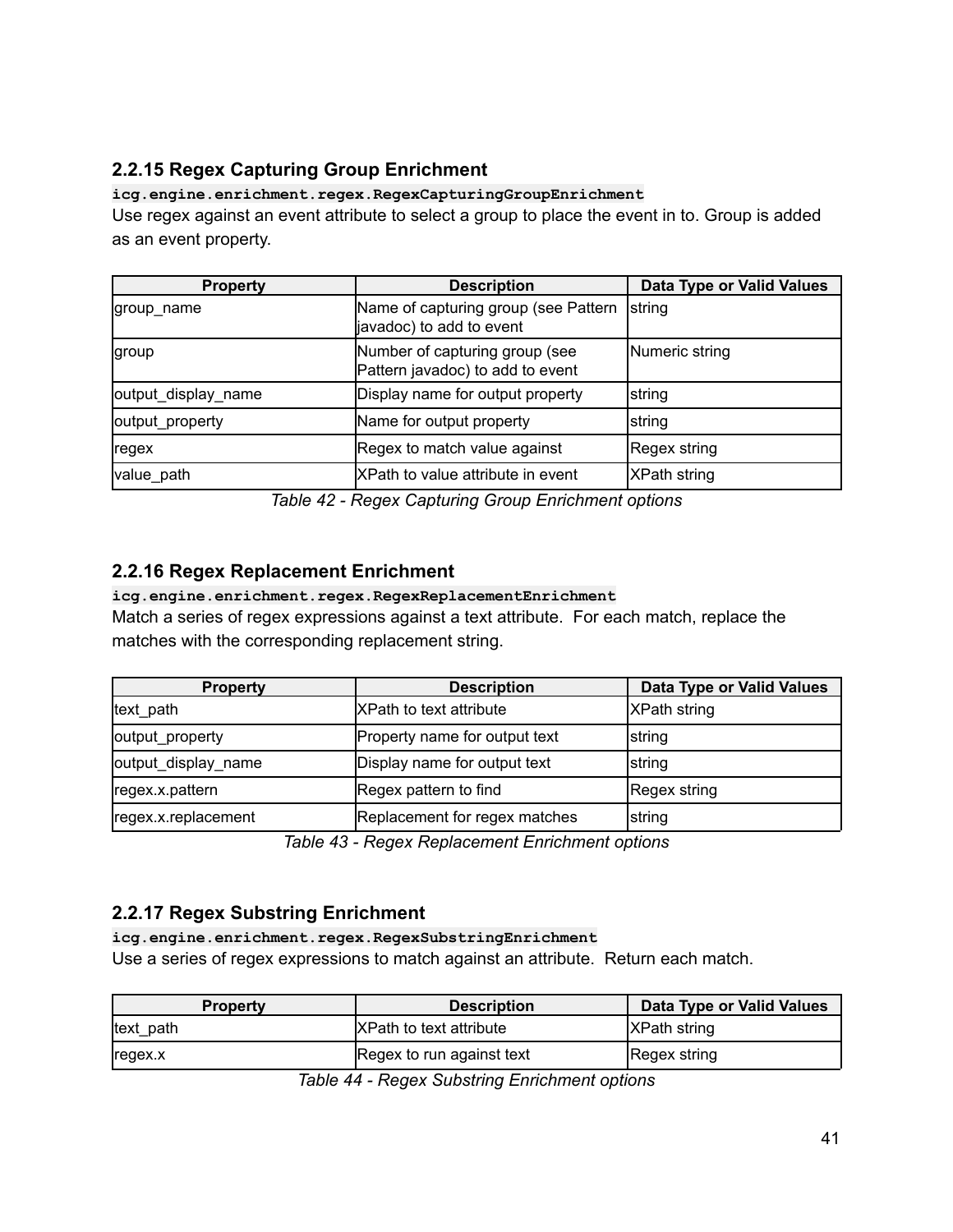# <span id="page-41-0"></span>**2.2.18 Shared Data Enrichment**

**cg.engine.enrichment.shareddata.SharedDataEnrichment**

Enrichment to add properties to events when Shared Data updates (from Analytic plugins) are found that match an attribute in the event. **Configured classification and data groups for this enrichment must represent the highest possible output; data groups and classifications from events are not aggregated automatically in enrichments.**

| <b>Property</b>              | <b>Description</b>                                                           | Data Type or Valid Values |
|------------------------------|------------------------------------------------------------------------------|---------------------------|
| attribute path               | XPath to the event attribute to match<br>against the Shared Data set         | <b>XPath string</b>       |
| data set                     | The name of the shared data set from<br>the Analytic plugin to match against | string                    |
| output_property_display_name | Display name for the output property                                         | string                    |
| output_property_name         | Name for the output property                                                 | string                    |
| output_property_value        | Value for the output property                                                | string                    |

*Table 45 - Shared Data Enrichment options*

# <span id="page-41-1"></span>**2.2.19 Splitter Enrichment**

**icg.engine.enrichment.splitter.JavaSplitterEnrichment** Splits a property using a regex expression and outputs the tokens as properties.

| <b>Property</b>                     | <b>Description</b>                                        | Data Type or Valid Values |
|-------------------------------------|-----------------------------------------------------------|---------------------------|
| output_display_name                 | Display name for output properties                        | string                    |
| output_property                     | Property name for output properties                       | string                    |
| regex_expression                    | Regex to split event attribute with                       | Regex string              |
| streamname_output_display_nam<br>le | Option, output the stream name with<br>this display name  | string                    |
| streamname_output_property          | Option, output the stream name with<br>this property name | string                    |
| value_path                          | XPath to value in event to be split                       | <b>XPath string</b>       |

*Table 46 - Splitter Enrichment options*

### <span id="page-41-2"></span>**2.2.20 Stock Symbol Enrichment**

**icg.engine.enrichment.stocksymbol.StockSymbolEnrichment**

The enrichment first reads a SYNONYM\_FILE\_PATH file containing synonyms for abbreviations like inc. and corp. The enrichment expands these abbreviations, when found in company names or search text, to the full form. Then it constructs a Directed Graph (DG) from the stock symbols and company names on STOCK\_SYMBOL\_FILE\_PATH. Each vertex in the DG contains a word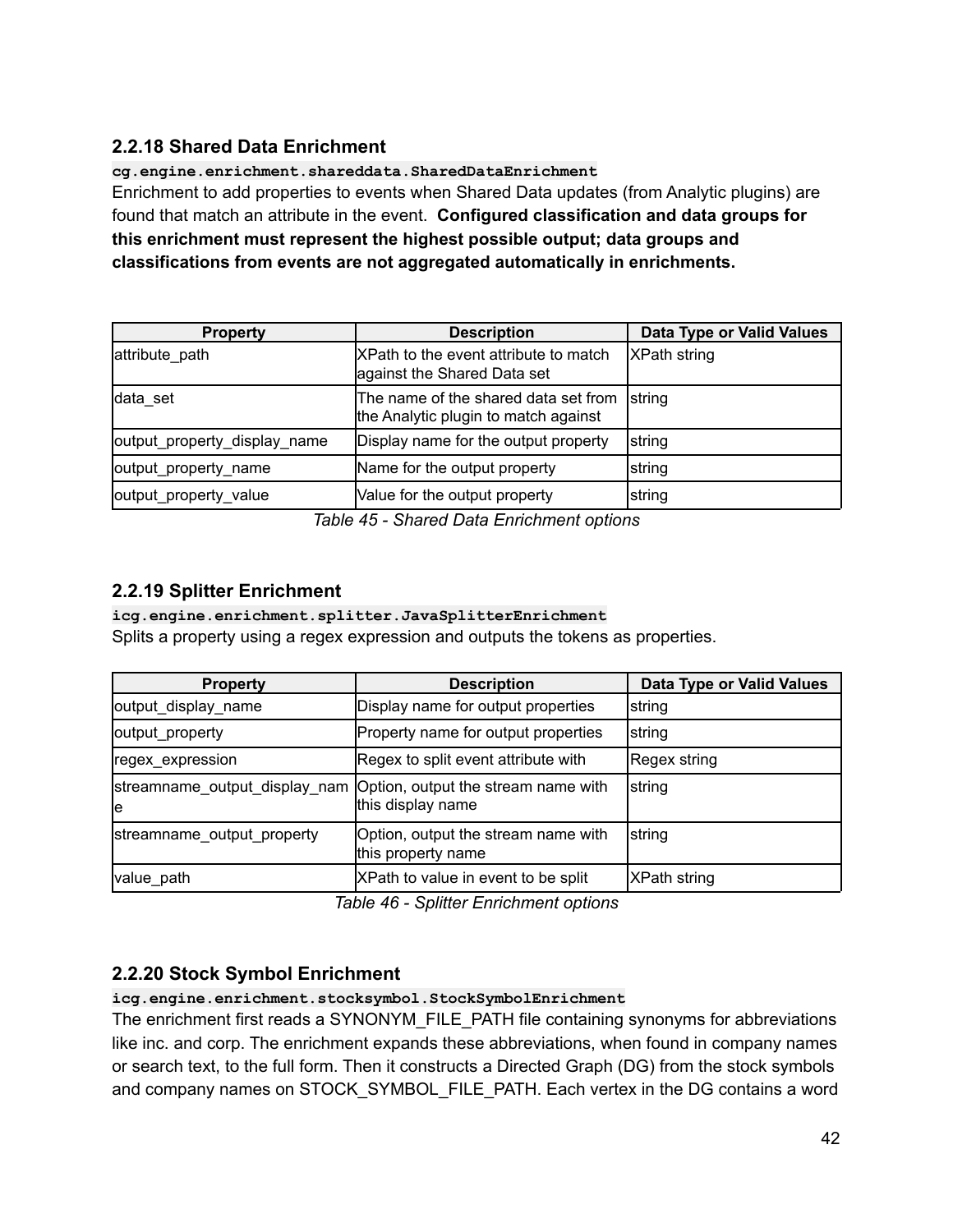from these symbols and names. In addition, the vertex is terminal if it matches the last word in the symbol or name. (A terminal vertex also contains the stock symbol value.) If the word in the vertex actually is a stock symbol (e.g., not a company name), it is marked exactMatch. So a word in text only matches a stock symbol if it is spelled and capitalized identically. Otherwise, an enrichment wide MAX\_CHARS\_TO\_MATCH value governs how many characters, at most, must match for a word in text to be considered identical to a word in a vertex. If MAX\_CHARS\_TO\_MATCH is 0, all characters (case insensitive) must match. The vertices are connected by directed edges. The vertex containing the first word in a company name is connected to the vertex that contains next word in a company name and so forth. Two vertices that contain the same word compare equal if they have the same number position in the phrase (e.g., if they are the second word in two different company names). A Map of Maps of Sets of Vertices is constructed that maps a word to the map that maps that word to the set of vertices for that word in the n'th position in a phrase. The enrichment works by comparing the input text, one word at a time to all the first rank vertices in the DG. If the DG contains the input word as the first word in a company name or symbol, the enrichment constructs a Searcher for that word and adds it to an existing list of searchers. The enrichment then iterates the searchers. Except for the first time, each searcher contains a list of previous vertices that it has "reached". If one of these vertices can reach the new word, then the searcher is in the MATCHING state. If the vertex that it has reached is terminal, then the searcher is in the MATCH state. If neither condition is true, the searcher is TERMINAL and removed from the searcher list. The first time, the searcher finds the set of vertices that contain the word. If one of these is terminal (e.g., a stock symbol) the state is set to MATCH. Otherwise the state is set to MATCHING. If a searcher reaches MATCHING state, then it has found the word or words it represents in the incoming text, and the symbol associated with the MATCH vertex found is assigned as an event property to the event. If a vertex is marked exact (stock symbols are marked exact) then the symbol and the word found must match exactly in case and length. If the enrichment is running with MAX CHARS TO MATCH  $> 0$ , then that number of characters must match, case insensitive, to be a match. If the enrichment is running with SYNONYM\_OPTIONAL then the last word is optional, if it originally was a synonym. (e.g., Coca Cola instead of Coca Cola Inc.).

| <b>Property</b>                | <b>Description</b>                                                          | Data Type or Valid Values |
|--------------------------------|-----------------------------------------------------------------------------|---------------------------|
| allow duplicates               | Whether to allow multiple of the same<br>stock symbol in output             | <b>Iboolean</b>           |
| company_name_column_index      | <b>CSV</b> column containing company<br>Iname                               | linteger                  |
| enable_ticker_symbol_searching | Enable searching by symbol in<br>addition to company name                   | boolean                   |
| header_row_count               | Number of header rows in the CSV file linteger                              |                           |
| max chars to match             | A stock symbol name will match if at<br>least this many characters match    | linteger                  |
| max row count                  | Max number of rows to load from file                                        | linteger                  |
| min_chars_to_match             | $If > 0$ , specifies the maximum number<br>of characters, starting from the | linteger                  |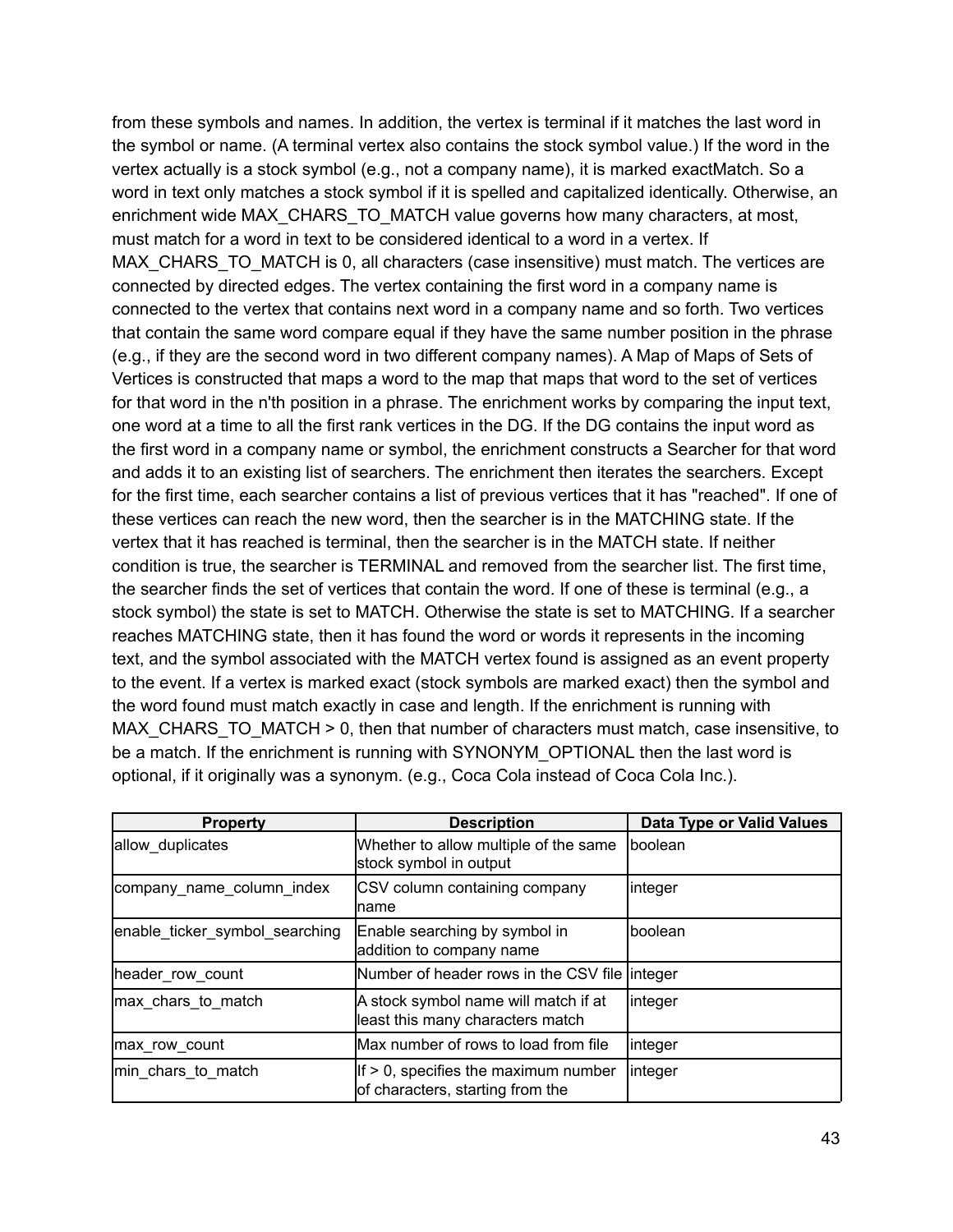|                             | beginning of the word, that must match<br>to consider two words equal.                                                                                                 |                     |
|-----------------------------|------------------------------------------------------------------------------------------------------------------------------------------------------------------------|---------------------|
| output_display_name         | Display name for output property                                                                                                                                       | string              |
| output_property             | Name for output property                                                                                                                                               | string              |
| stock_symbol_file_path      | Points to a CSV file that contains stock File path<br>symbols in the first column and<br>company names in the second<br>column.                                        |                     |
| symbol_column_index         | CSV column containing stock symbol                                                                                                                                     | integer             |
| synonym exclusion file path | File path to CSV file with synonym<br>lexclusions                                                                                                                      | File path           |
| synonym file path           | Points to a CSV file that contains<br>abbreviations in the first column (e.g.,<br>INC) and fully spelled out synonyms in<br>the second column (e.g.,<br>Incorporated). | File path           |
| synonym_optional            | Makes company name ending (inc or<br>incorporated, etc) optional                                                                                                       | <b>Iboolean</b>     |
| text_query                  | IXPath to text attribute                                                                                                                                               | <b>XPath string</b> |

*Table 47 - Stock Symbol Enrichment options*

# <span id="page-43-0"></span>**2.2.21 Translation Service Enrichment**

**icg.engine.enrichment.translationenrichment.GlpTranslationServiceEnrichment** Translates a text property from events. Either set lang (LANGUAGE\_CODE\_PROP), set langQuery (LANGUAGE\_QUERY\_PROP) or set neither. Setting lang says this IS the language, setting langQuery says here's how to find the language from a field in the input, setting neither says use the local detector to figure out the language and if that fails, use the glp web service detector.

| <b>Property</b>                 | <b>Description</b>                                                          | Data Type or Valid Values |
|---------------------------------|-----------------------------------------------------------------------------|---------------------------|
| common_text_display_name        | Display name for default text                                               | <b>s</b> tring            |
| common text                     | Default text to add if there's none in<br>text_query                        | string                    |
| language_code                   | Optional, says this is the language                                         | string                    |
| llanguage_query                 | Optional, says here's how to find the<br>language from a field in the input | <b>XPath string</b>       |
| language_code_translation_table | CSV file containing mapping for<br>language codes                           | File path                 |
| text_query                      | <b>XPath to text attribute</b>                                              | XPath string              |

*Table 48 - Translation Service Enrichment options*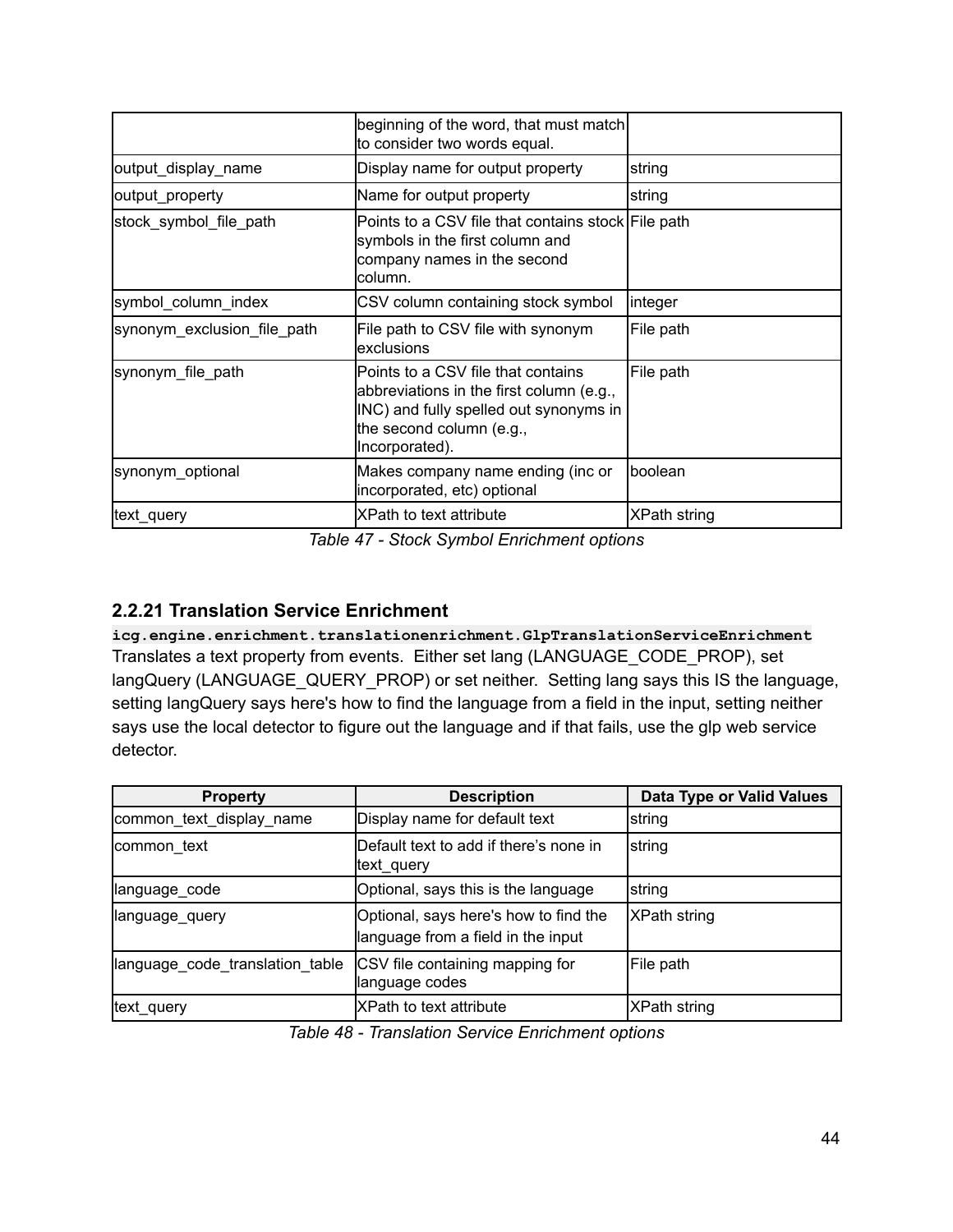### <span id="page-44-0"></span>**2.2.22 Tweet Extractor Enrichment**

**icg.engine.enrichment.tweetextractorenrichment.TweetExtractorEnrichment** Uses Twitter Extractor to extract mentions, hashtags, cashtags, reply screennames, and URLs.

| <b>Property</b>               | <b>Description</b>                            | Data Type or Valid Values |
|-------------------------------|-----------------------------------------------|---------------------------|
| cashtag_display_name          | Display name for cashtag property             | ∣string                   |
| cashtag_property              | Name for cashtag property                     | string                    |
| date_format_string            | Format string to parse created date           | Format string             |
| followers_path                | XPath to followers attribute                  | <b>XPath string</b>       |
| following_path                | XPath to following attribute                  | XPath string              |
| hashtag_display_name          | Display name for hashtag property             | string                    |
| hashtag_property              | Name for hashtag property                     | string                    |
| mentioned_display_name        | Display name for mentions property            | string                    |
| mentioned_property            | Name for mentions property                    | string                    |
| profile_created_date_path     | XPath to profile created date attribute       | XPath string              |
| reply_screenname_display_name | Display name for reply screenname<br>property | string                    |
| reply_screenname_property     | Name for reply screenname property            | string                    |
| text_path                     | XPath to text attribute                       | XPath string              |
| url_display_name              | Display name for url property                 | ∣string                   |
| url_property                  | Name for url property                         | string                    |

*Table 49 - Tweet Extractor Enrichment options*

### <span id="page-44-1"></span>**2.2.23 Twitter Influence Enrichment**

**icg.engine.enrichment.twitterinfluence.TwitterInfluenceEnrichment** Assign scores to Twitter users based on their followers, avg. retweets, and tweet interval. Also categorize authors as Individuals, News Organizations, or Company / Other.

| <b>Property</b>         | <b>Description</b>                                                                                            | Data Type or Valid Values |
|-------------------------|---------------------------------------------------------------------------------------------------------------|---------------------------|
| followers_path          | <b>XPath to followers attribute</b>                                                                           | XPath string              |
| history file name       | Optional file to store user/tweet history                                                                     | File path                 |
| min followers           | Minimum number of followers a user<br>can have to rate them                                                   | Positive integer          |
| names file name         | Path to data file containing names                                                                            | File path                 |
| num_tweets_per_user     | How many tweets per user to store per Positive integer<br>user for analysis. The latest tweets<br>are stored. |                           |
| orig retweet count path | XPath to original tweet retweet count                                                                         | <b>XPath string</b>       |
| orig_tweet_id_path      | XPath to original tweet ID                                                                                    | XPath string              |
| text path               | <b>XPath to tweet text</b>                                                                                    | XPath string              |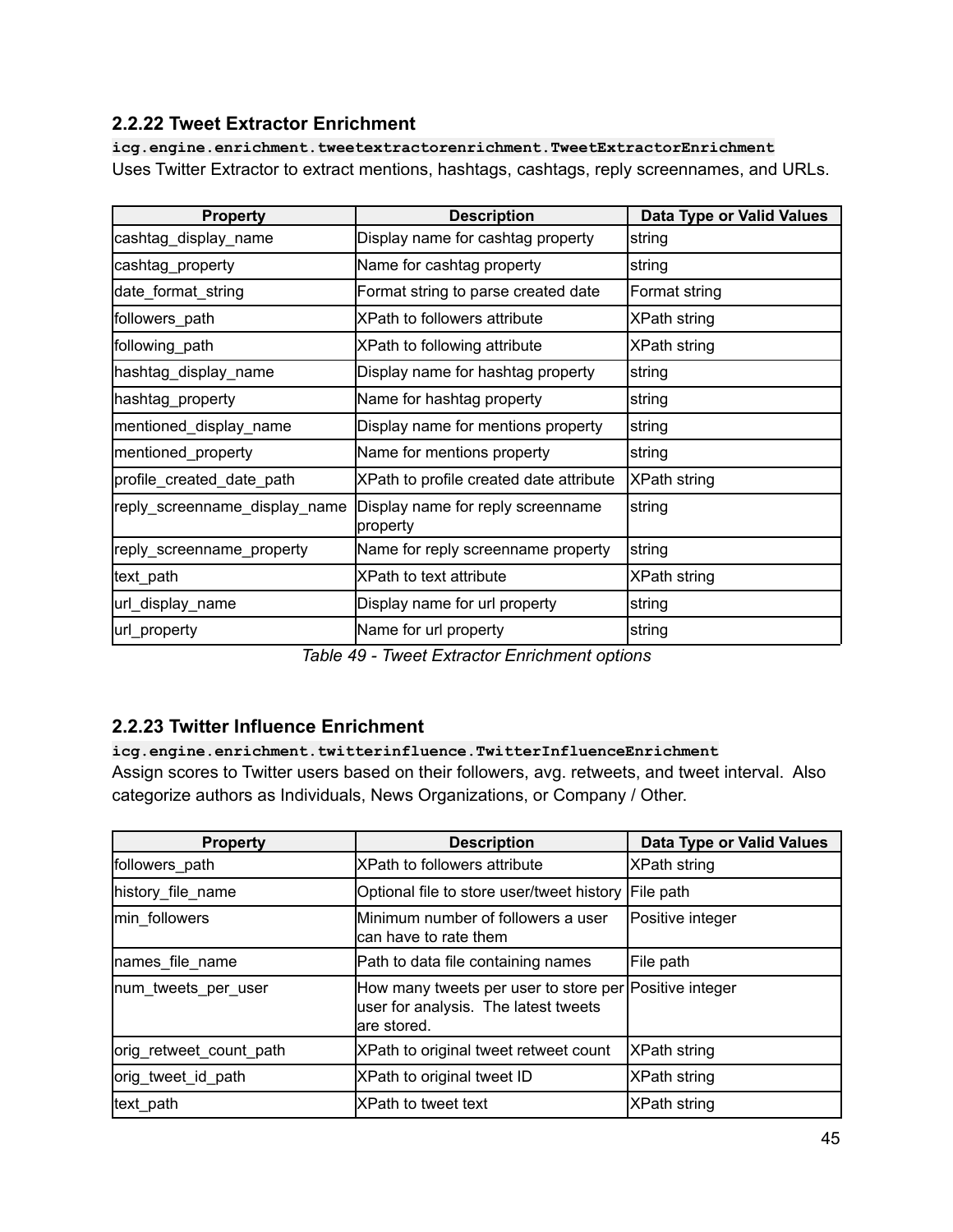| luser id path   | <b>XPath to user ID</b>   | <b>XPath string</b> |
|-----------------|---------------------------|---------------------|
| luser name path | <b>XPath to user name</b> | <b>XPath string</b> |

*Table 50 - Twitter Influence Enrichment options*

### <span id="page-45-0"></span>**2.2.24 Twitter Main Subject Enrichment**

**icg.engine.enrichment.twitter.mainsubject.TwitterMainSubjectEnrichment** Extract the main mention of the tweet

| <b>Property</b> | <b>Description</b>           | Data Type or Valid Values |
|-----------------|------------------------------|---------------------------|
| orig_text_xpath | XPath to original tweet text | <b>XPath string</b>       |
| text_xpath      | <b>IXPath to tweet text</b>  | <b>XPath string</b>       |

*Table 51 - Twitter Main Subject Enrichment options*

### <span id="page-45-1"></span>**2.2.25 UofI Ethnicity Enrichment**

**icg.engine.enrichment.uoiethnicity.UoIEthnicityEnrichment**

Use University of Illinois Ethnicity Classifier (and the result of a previous gender prediction from the GenderPredictionEnrichment) to predict the ethnicity of a name.

| <b>Property</b>              | <b>Description</b>                                                                                         | Data Type or Valid Values |
|------------------------------|------------------------------------------------------------------------------------------------------------|---------------------------|
| <b>llue</b>                  | attribute_filter_negative_match_va Filter value for attribute_filter_query<br>attribute to ignore if equal | string                    |
| attribute_filter_query       | XPath to filter attribute (does not use<br>EventFilter)                                                    | <b>XPath string</b>       |
| config file path             | Path to Uofl config file                                                                                   | File path                 |
| contains any negative filter | Filter value for primary_text attribute to string<br>lignore if it contains this value                     |                           |
| main_ethnicity_display_name  | Display name for ethnicity attribute                                                                       | string                    |
| main ethnicity               | Name for ethnicity attribute                                                                               | string                    |
| gender_prediction_query      | XPath to gender property in event                                                                          | <b>XPath string</b>       |
| primary_text_query           | XPath to text attribute in event                                                                           | XPath string              |

*Table 52 - UofI Ethnicity Enrichment options*

### <span id="page-45-2"></span>**2.2.26 UofI Sentiment Enrichment**

**icg.engine.enrichment.uoisentiment.UoISentimentEnrichment**

Uses University of Illinois sentiment classifier to enrich events with a sentiment. VSSentimentEnrichment should be used instead.

| <b>Property</b>     | <b>Description</b>               | Data Type or Valid Values |
|---------------------|----------------------------------|---------------------------|
| fallback text query | Optional, XPath to fallback text | <b>XPath string</b>       |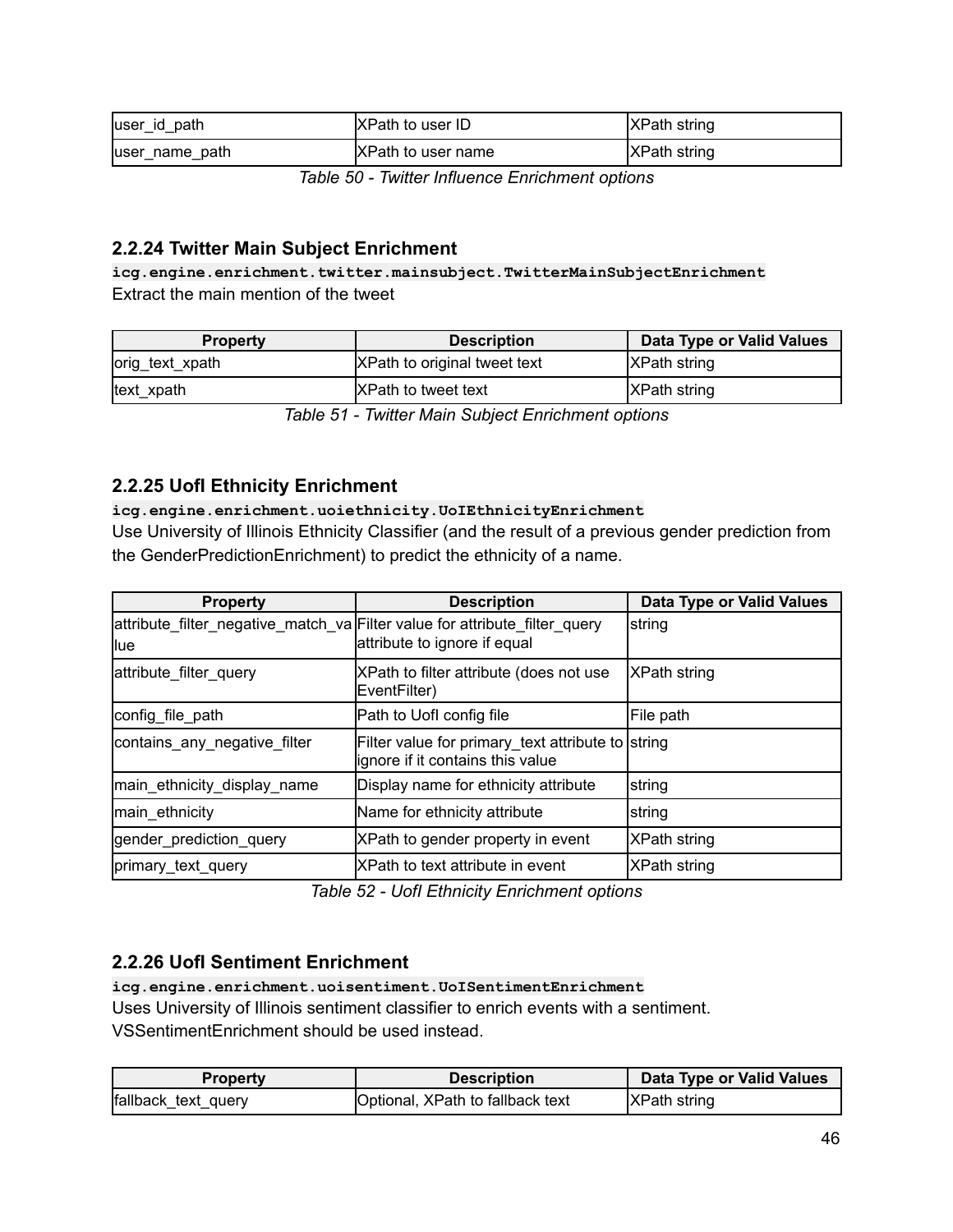| main sentiment              | Name for sentiment property         | <b>String</b>        |
|-----------------------------|-------------------------------------|----------------------|
| main sentiment display name | Display name for sentiment property | Istring              |
| primary_text_query          | <b>XPath to primary text</b>        | <b>IXPath string</b> |

*Table 53 - UofI Sentiment Enrichment options*

### <span id="page-46-0"></span>**2.2.27 URL Enrichment**

**icg.engine.enrichment.url.URLEnrichment** Resolves shortened URLs and optionally rates them according to bias and validity.

| <b>Property</b>            | <b>Description</b>                                                       | Data Type or Valid Values |
|----------------------------|--------------------------------------------------------------------------|---------------------------|
| expanded_urls_display_name | Display name for expanded URL                                            | <b>String</b>             |
| expanded_urls_property     | Property name for expanded URL                                           | <b>String</b>             |
| url bias file              | Optional, CSV file with domain names File path<br>mapped to bias ratings |                           |
| url path                   | <b>XPath to URL attribute in event</b>                                   | <b>XPath string</b>       |

*Table 54 - URL Enrichment options*

### <span id="page-46-1"></span>**2.2.28 URL Splitter Enrichment**

**icg.engine.enrichment.splitter.URLSplitterEnrichment**

Splits a URL into its parts and optionally adds each one as a property.

| <b>Property</b>  | <b>Description</b>                              | Data Type or Valid Values |
|------------------|-------------------------------------------------|---------------------------|
| include_host     | Whether to output the host as a<br>property     | Iboolean                  |
| include_path     | Whether to output the path as a<br>property     | <b>Iboolean</b>           |
| include port     | Whether to output the port as a<br>property     | Iboolean                  |
| include protocol | Whether to output the protocol as a<br>property | Iboolean                  |
| include_query    | Whether to output the query as a<br>property    | Iboolean                  |
| url_path         | XPath to URL attribute in event                 | XPath string              |

*Table 55 - URL Splitter Enrichment options*

#### <span id="page-46-2"></span>**2.2.29 Value Map Enrichment**

#### **icg.engine.enrichment.valuemap.ValueMapEnrichment**

Adds a property to an event if an attribute matches one of the configured values, default value also optionally supported. Values can be configured in **ae.xml**, and/or specified in a CSV file.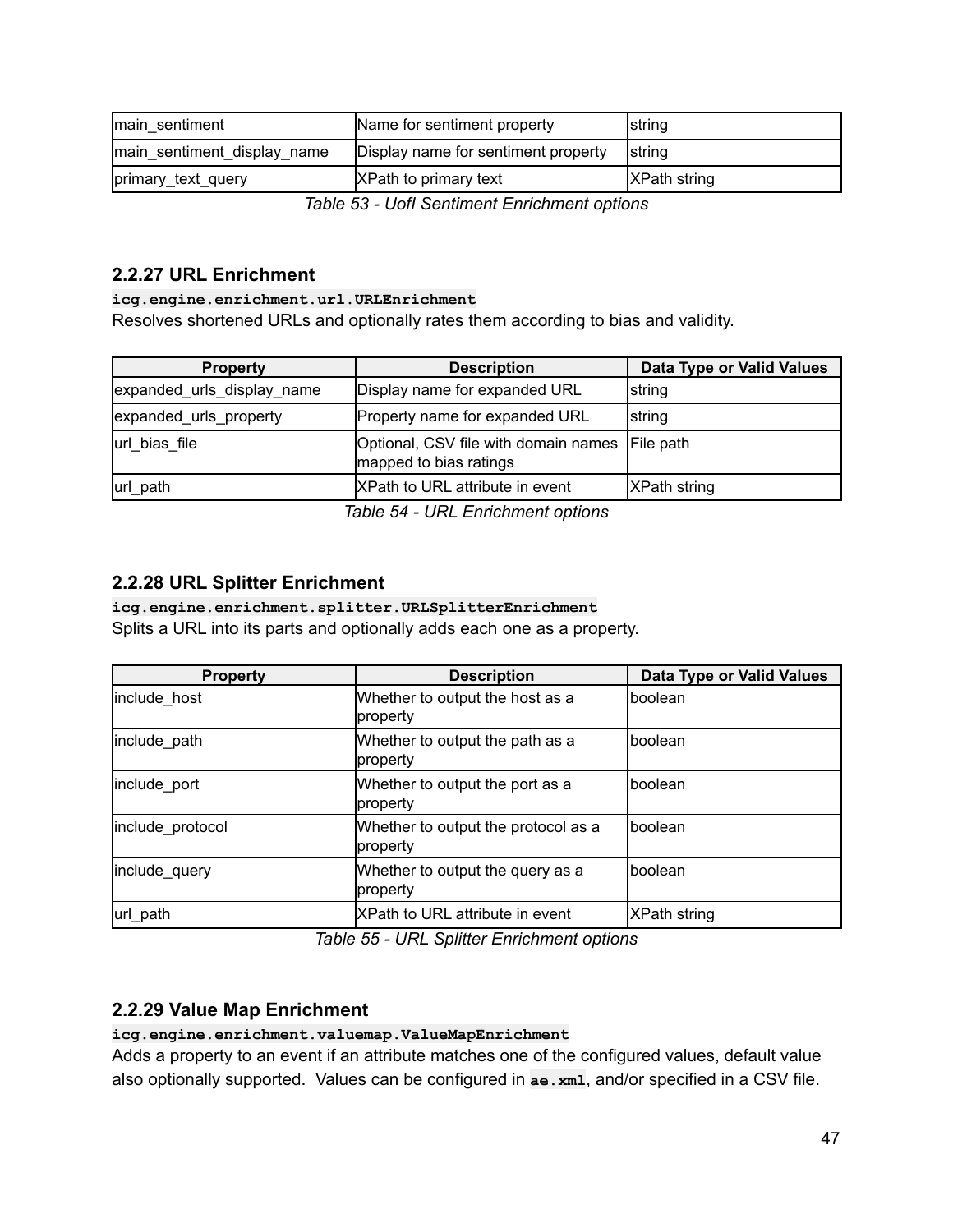| <b>Property</b>      | <b>Description</b>                                                          | <b>Data Type or Valid Values</b> |
|----------------------|-----------------------------------------------------------------------------|----------------------------------|
| default value        | Value to add if the value in the event<br>isn't found in the match-groups   | string                           |
| match-group.x.key    | Key value for this match group, must<br>match exactly                       | string                           |
| match-group.x.value  | Value to add if this match group is<br>Imatched with the value in the event | string                           |
| match-group.csv.file | Optional, path to CSV file with<br>mappings                                 | File path                        |
| output_display_name  | Display name for output property                                            | string                           |
| output property      | Name for output property                                                    | string                           |
| source.poll.interval | How frequently to poll the CSV file for<br>updates, in milliseconds         | Positive long                    |
| value_path           | XPath to value attribute in event                                           | <b>XPath string</b>              |

*Table 56 - Value Map Enrichment options*

#### <span id="page-47-0"></span>**2.2.30 Value Range Enrichment**

**icg.engine.enrichment.valuerange.ValueRangeEnrichment** Use a series of numeric ranges (inclusive) to place an attribute into a group

| <b>Property</b>              | <b>Description</b>                 | Data Type or Valid Values |
|------------------------------|------------------------------------|---------------------------|
| output_property              | Name of property to output         | string                    |
| output_property_display_name | Display name of property to output | string                    |
| range.x.max                  | Max value for group x (inclusive)  | Double string             |
| range.x.min                  | Min value for group x (inclusive)  | Double string             |
| range.x.name                 | Group name for group x             | string                    |
| value path                   | XPath to value attribute in event  | XPath string              |

*Table 57 - Value Range Enrichment options*

#### <span id="page-47-1"></span>**2.2.31 VS Sentiment Enrichment**

#### **icg.engine.enrichment.sentiment.VSSentimentEnrichment**

Detect sentiment and emotion in text attributes using a word list of varying +/- scores for each word.

| <b>Property</b>         | <b>Description</b>                                            | Data Type or Valid Values |
|-------------------------|---------------------------------------------------------------|---------------------------|
| contains at usernames   | Whether the text attribute contains<br>twitter-style username | Iboolean                  |
| contains hashtags       | Whether the text attribute contains<br>hashtags               | Iboolean                  |
| emotion output property | Emotion output property name                                  | <b>String</b>             |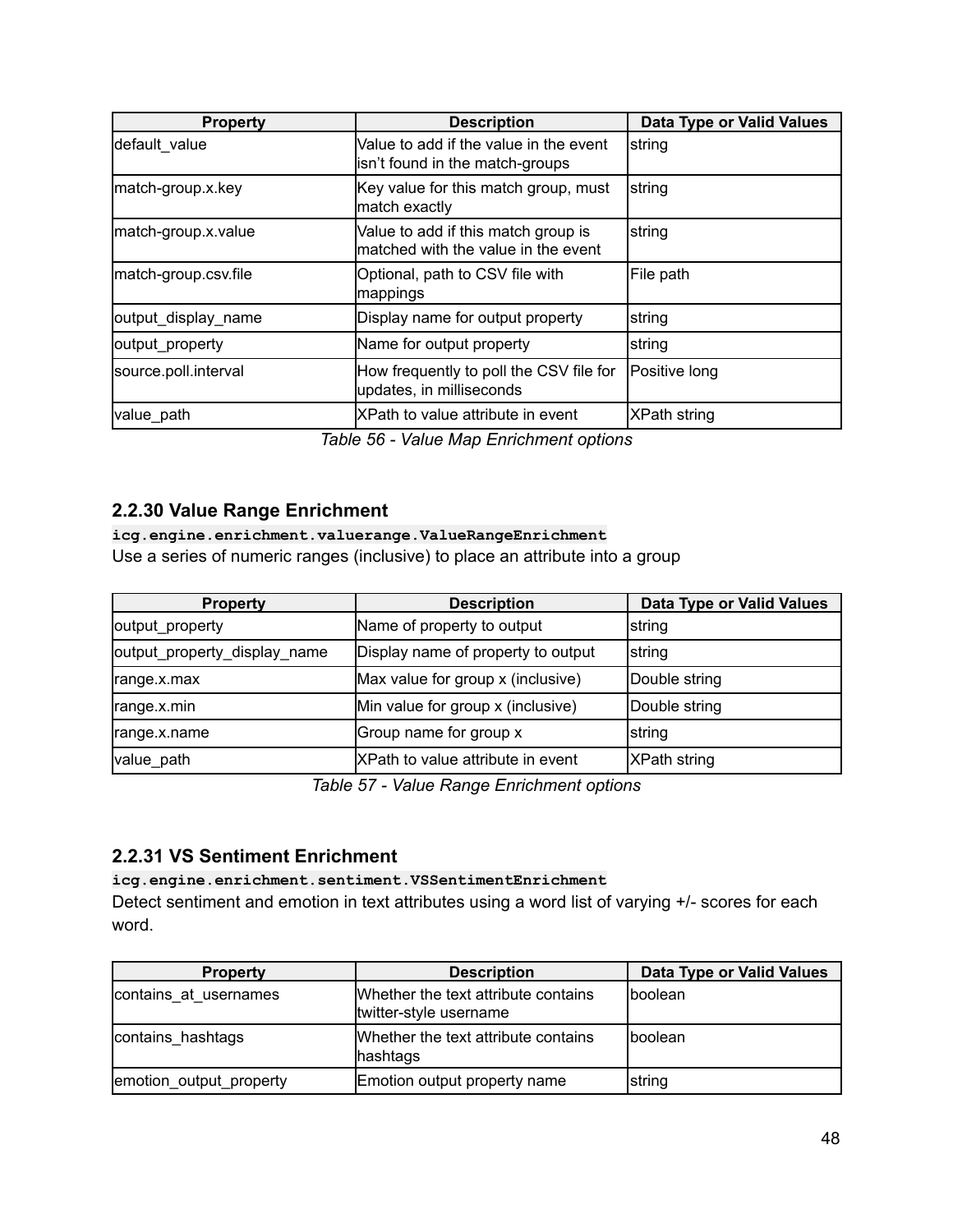| emotion_output_property_display<br>name | Emotion output property display name                                       | <b>String</b>       |
|-----------------------------------------|----------------------------------------------------------------------------|---------------------|
| emotion_words_file                      | CSV file that maps words to emotions                                       | File path           |
| output_emotion                          | Whether or not to evaluate emotion                                         | <b>Iboolean</b>     |
| output_property                         | Sentiment output property name                                             | string              |
| output_property_display_name            | Sentiment output property display<br>Iname                                 | string              |
| text_path                               | XPath to text value in event                                               | <b>XPath string</b> |
| words file                              | CSV file that maps words to sentiment File path<br>scores between -5 and 5 |                     |

*Table 58 - VS Sentiment Enrichment options*

### <span id="page-48-0"></span>**2.2.32 Word2Vec Enrichment**

#### **icg.engine.enrichment.word2vec.Word2VecEnrichment**

Use Word2Vec neural net to categorize text using similarity to one or more subjects specified in the config.

| <b>Property</b> | <b>Description</b>                      | Data Type or Valid Values |
|-----------------|-----------------------------------------|---------------------------|
| model file      | Word2Vec model file path                | <b>File path</b>          |
| subject.x       | Subjects to run similarity against      | <b>String</b>             |
| text path       | <b>XPath to text attribute in event</b> | <b>IXPath string</b>      |

*Table 59 - Word2Vec Enrichment options*

#### <span id="page-48-1"></span>**2.2.33 OCR Enrichment**

**icg.engine.enrichment.ocr.OCREnrichment** Performs OCR on images and adds text as a property.

| <b>Property</b>              | <b>Description</b>                                           | Data Type or Valid Values |
|------------------------------|--------------------------------------------------------------|---------------------------|
| image_url_path               | XPath to event property containing<br>image URL              | <b>XPath string</b>       |
| output_property_name         | Name of property to output, default<br>ocr text              | string                    |
| output_property_display_name | Display name of property to output,<br>default ocr Text      | string                    |
| tesseract data path          | Path to directory containing tessdata File path<br>directory |                           |

*Table 60 - OCR Enrichment options*

### <span id="page-48-2"></span>**2.2.34 Course Speed Projection Enrichment**

**icg.engine.enrichment.coursespeed.CourseSpeedProjectionEnrichment**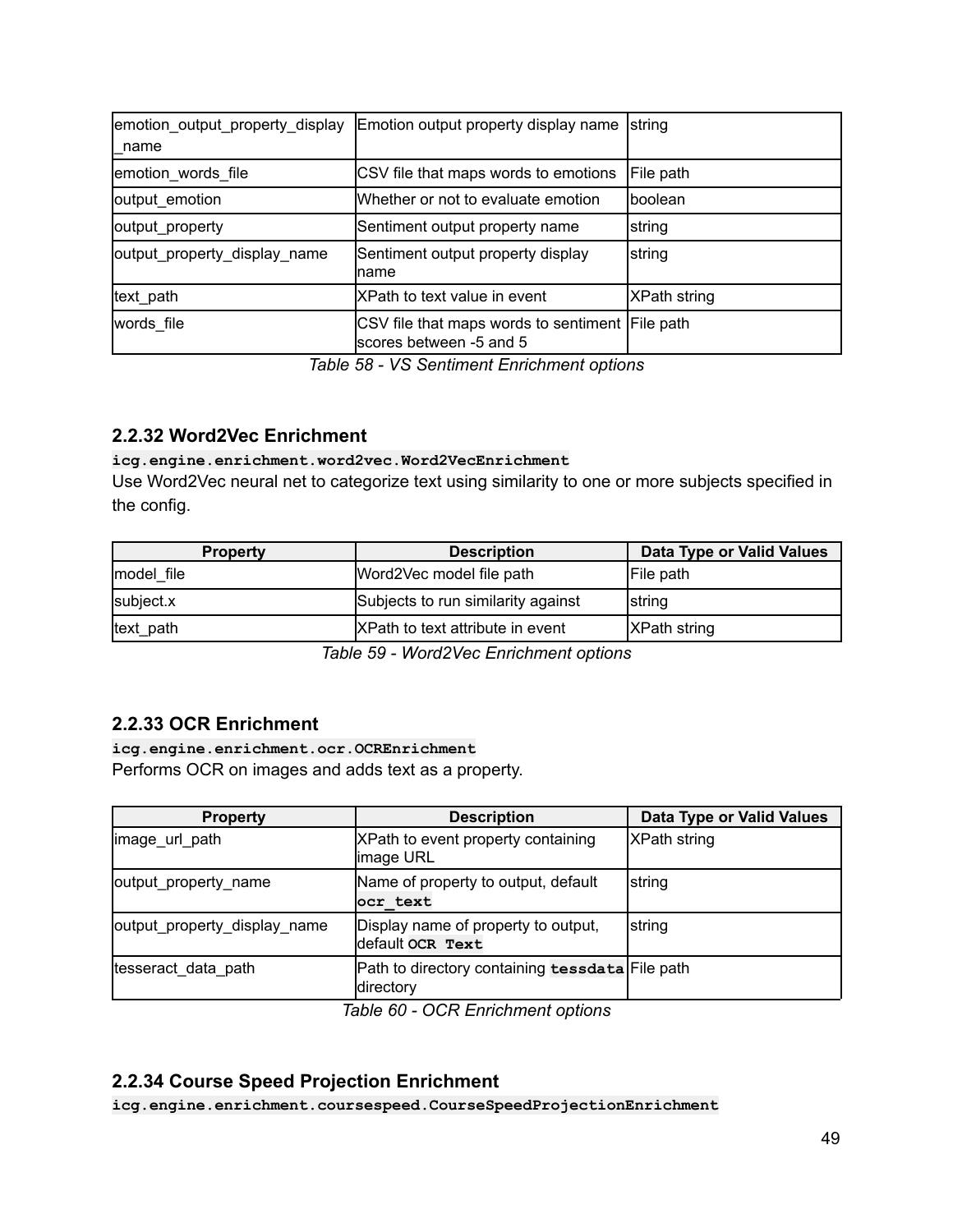Projects a declared course and speed into the future by a number of configurable intervals, adds geos representing those future points.

| <b>Property</b>             | <b>Description</b>                                      | Data Type or Valid Values |
|-----------------------------|---------------------------------------------------------|---------------------------|
| course_degrees_xpath        | XPath to event property containing<br>image URL         | <b>XPath string</b>       |
| speed knots xpath           | Name of property to output, default<br>ocr text         | <b>XPath string</b>       |
| location xpath              | Display name of property to output,<br>default ocr Text | XPath string              |
| prediction_seconds_x        | Path to directory containing tessdata long<br>directory |                           |
| prediction geo filter file  | Path to KML/KMZ filter file for<br>predictions          | File path string          |
| <filter></filter>           | <b>GeoAnalyticFilter</b>                                |                           |
| prediction_point_style_name | Style name for points, default<br>predicted point       | String                    |

*Table 61 - Course Speed Projection Enrichment options*

# <span id="page-49-0"></span>**2.3 Alerter Plugins**

### <span id="page-49-1"></span>**2.3.1 Cloudant Alerter**

**icg.engine.alerter.cloudant.CloudantAlerter** Outputs alerts as JSON documents to a Cloudant database.

| <b>Property</b>         | <b>Description</b>                                                                 | Data Type or Valid Values |
|-------------------------|------------------------------------------------------------------------------------|---------------------------|
| llux.alert.format.title | Optional, alert title format string for<br>alerts, default:                        | Alert title format string |
|                         | $\frac{1}{2}$ {alert.classification}<br>$ \boldsymbol{\mathsf{\$}}\$ {alert.title} |                           |
| cloudant.alert.database | Cloudant database name in which to<br>Istore alerts                                | string                    |
| cloudant.alert.key      | Key for Cloudant instance                                                          | string                    |
| cloudant.alert.password | Password for Cloudant instance                                                     | string                    |
| cloudant.alert.uri      | URI to Cloudant instance                                                           | URI string                |
| alert.priority          | Optional, alert priority 1-5, default is 1<br>— '' aa a' '' ''' ''                 | "1","2","3","4",or "5"    |

*Table 62 - Cloudant Alerter options*

#### <span id="page-49-2"></span>**2.3.2 Console Alerter**

**icg.engine.alerter.ConsoleAlerter** Sends alert to stdout.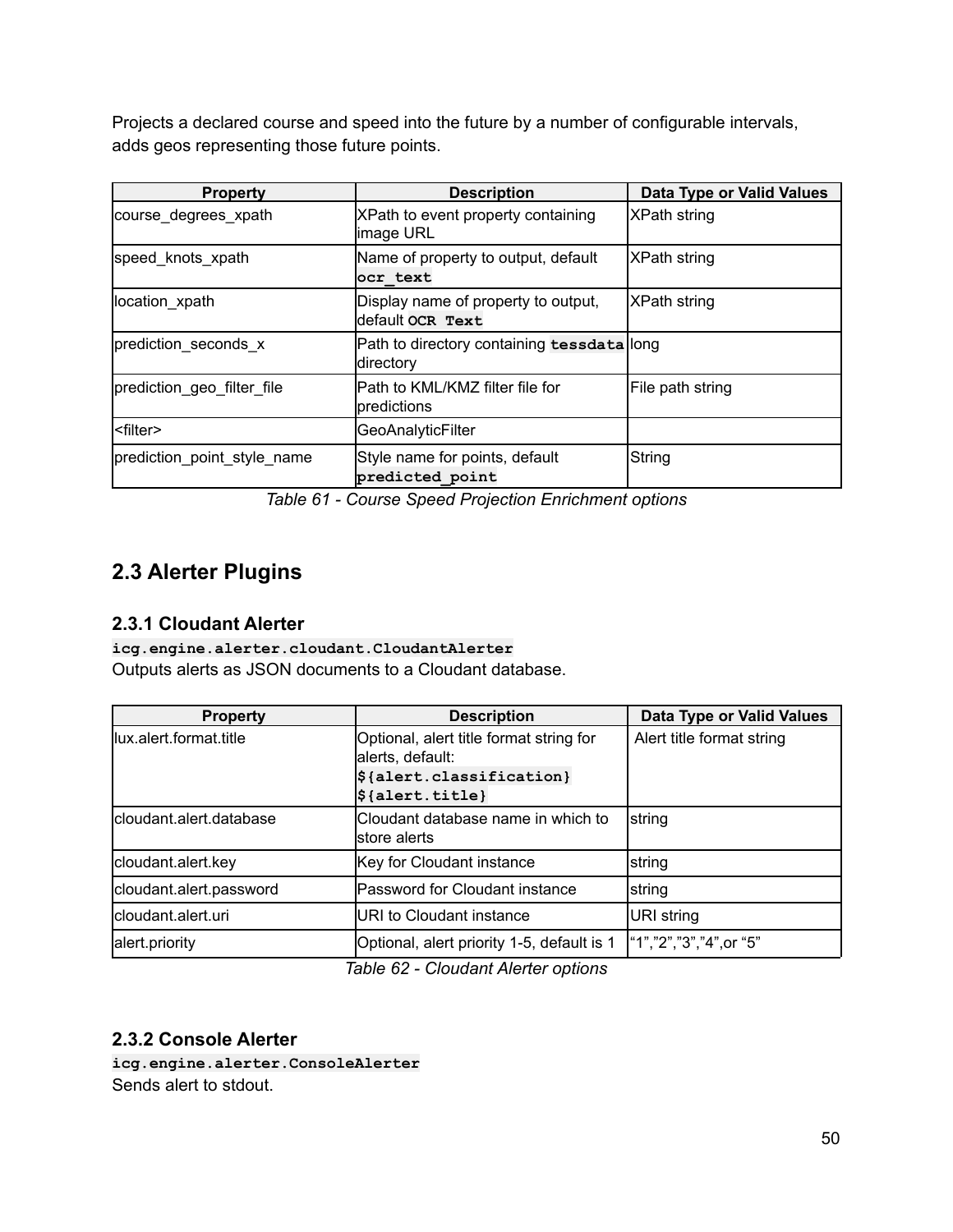### <span id="page-50-0"></span>**2.3.3 DNAI Alerter**

#### **icg.engine.alerter.dnai.DNAIAlerter**

An Alerter for DNAI rules, sends updated NAIs to NAI manager

#### <span id="page-50-1"></span>**2.3.4 Email Alerter**

#### **icg.engine.alerter.email.EmailAlerter**

Sends GeoRSS XML alerts via email, optionally transformed by XSLT. KML will be attached if it was specified in the alert (option comes from rule forms).

| <b>Property</b>  | <b>Description</b>                                                 | Data Type or Valid Values |
|------------------|--------------------------------------------------------------------|---------------------------|
| mail.debug.kml   | Optinal, whether to save KML to a file<br>for debug, default false | <b>I</b> boolean          |
| mail.alert.xslt  | Optional, XSLT file to process alert<br><b>XML</b> with            | File path                 |
| mail.subject     | Optional, subject line for email alerts,<br>default "LUX Alert!"   | string                    |
| mail.send.email  | Whether to send emails, default true                               | Iboolean                  |
| mail.send.logger | Whether to send emails to log file,<br>default false               | Iboolean                  |
| mail.threadcount | How many email sender threads to run Positive integer              |                           |
|                  | Tahle 63 - Email Alerter ontions                                   |                           |

*Table 63 - Email Alerter options*

### <span id="page-50-2"></span>**2.3.5 Legacy File Alerter**

**icg.engine.alerter.file.LegacyFileAlerter** Alerter that stores alerts in flat files.

| <b>Property</b>            | <b>Description</b>                                                            | Data Type or Valid Values                 |
|----------------------------|-------------------------------------------------------------------------------|-------------------------------------------|
| file.alert.filename.format | Optional, file name format string for<br>alerts. Default "alerts/alert%d.txt" | Format string, one %d for<br>alert number |
| file.alert.xslt            | Optional, XSLT file to process alert<br><b>XML</b> with                       | File path                                 |
| rule.name.regex            | Regex that the alert's rule name must<br>match in order to process            | Regex string                              |
| file.alert.threadcount     | How many threads to run                                                       | Positive integer                          |

*Table 64 - Legacy File Alerter options*

### <span id="page-50-3"></span>**2.3.6 IRC Alerter**

**icg.engine.alerter.irc.IRCAlerter**

Alerter that sends messages to a configurable IRC server.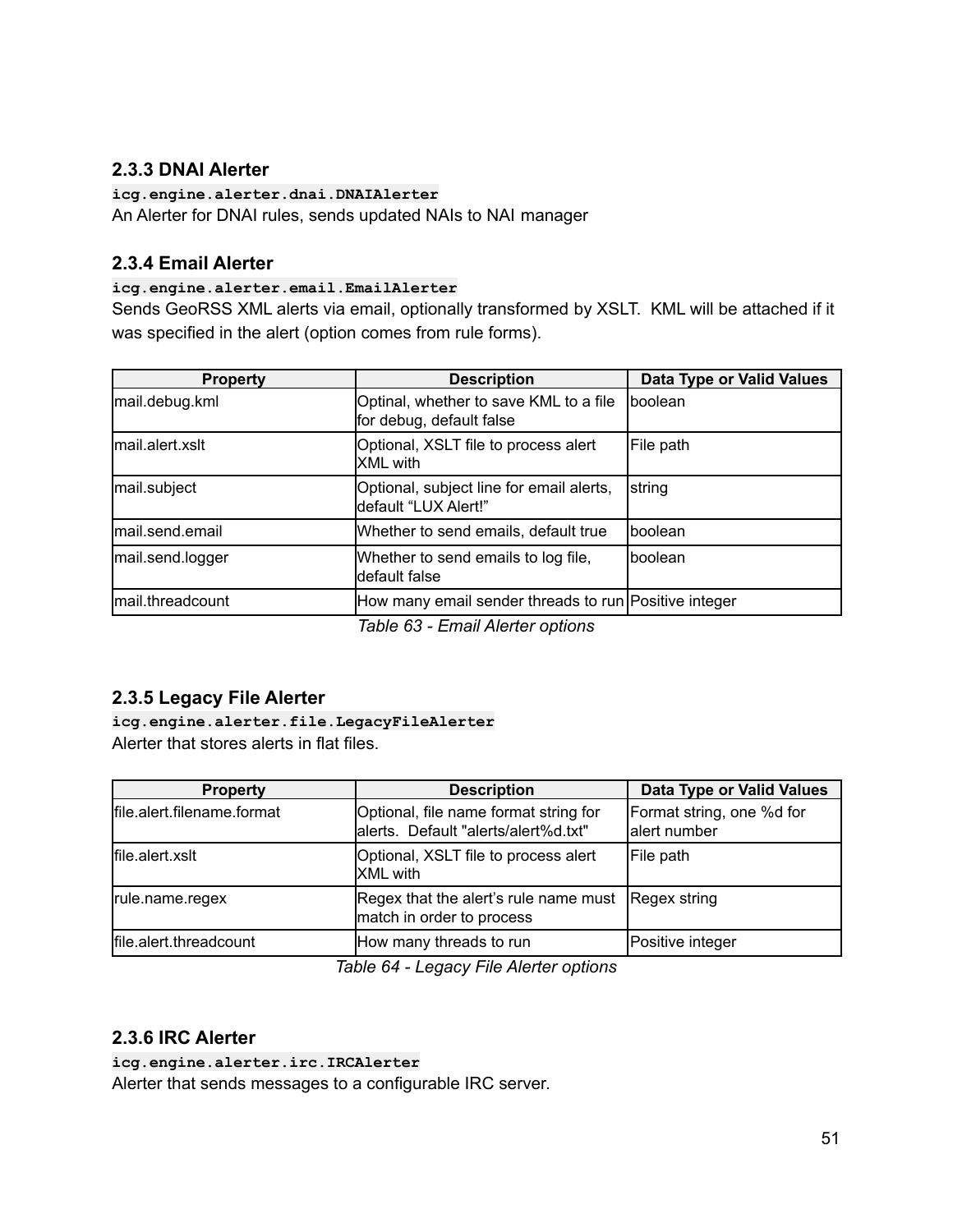| <b>Property</b>         | <b>Description</b>                                      | Data Type or Valid Values |
|-------------------------|---------------------------------------------------------|---------------------------|
| lirc.alert.xslt         | XSLT file to transform alerts, default<br>xslt/irc.xslt | File path                 |
| lirc.channel            | IRC channel to connect to, default<br>"engineAlerts"    | string                    |
| lirc.connection.host    | <b>IRC</b> host to connect to                           | URL                       |
| lirc.connection.name    | IRC "real name"                                         | <b>string</b>             |
| lirc.connection.nick    | <b>IRC</b> nickname                                     | Istring                   |
| irc.connection.password | <b>IRC</b> password                                     | string                    |
| irc.connection.port     | <b>IRC</b> connection port                              | Positive integer          |
| lirc.connection.ssl     | Whether or not to use SSL                               | boolean                   |
| lirc.connection.user    | <b>IRC</b> connection username                          | string                    |

*Table 65 - IRC Alerter options*

#### <span id="page-51-0"></span>**2.3.7 JMS Alerter**

**icg.engine.alerter.jms.JMSAlerter** Alerts to a JMS queue or topic. Spring loaded.

| <b>Property</b>                          | <b>Description</b>                                                                                 | <b>Data Type or Valid Values</b>                     |
|------------------------------------------|----------------------------------------------------------------------------------------------------|------------------------------------------------------|
| jms.spring.path                          | Path to spring file to load JMS beans                                                              | File path                                            |
|                                          | Spring bean for                                                                                    | string                                               |
| lims.connection.factory.bean.name        |                                                                                                    |                                                      |
| ims.broker.username                      | Username for JMS broker                                                                            | string                                               |
| jms.broker.password                      | Password for JMS broker                                                                            | string                                               |
| jms.alertqueue.name                      | Queue name to send alerts to.<br>Specify either jms.alertqueue.name or<br>ims.alerttopic.name.     | string                                               |
| ims.alerttopic.name                      | Topic name to send alerts to. Specify<br>either jms.alertqueue.name or<br>jms.alerttopic.name.     | string                                               |
| ims.producer.threads                     | How many JMS threads to run, if value Positive integer<br><= 0, default of 1-per-core will be used |                                                      |
| jms.producer.use.message.id              | Optional, whether to use the<br>message's ID, default true                                         | boolean                                              |
| ljms.producer.use.message.timest<br>lamp | Optional, whether to use the<br>message's timestamp, default true                                  | boolean                                              |
| ims.producer.delivery.mode               | Optional, JMS delivery mode, default<br><b>PERSISTENT</b>                                          | PERSISTENT,<br>NON PERSISTENT, OF<br><b>RELIABLE</b> |
|                                          | jms.producer.max.transaction.size  Optional, JMS transaction side, default  Integer string         |                                                      |
| ims.alert.xslt                           | Optional XSLT file to transform alerts                                                             | File path                                            |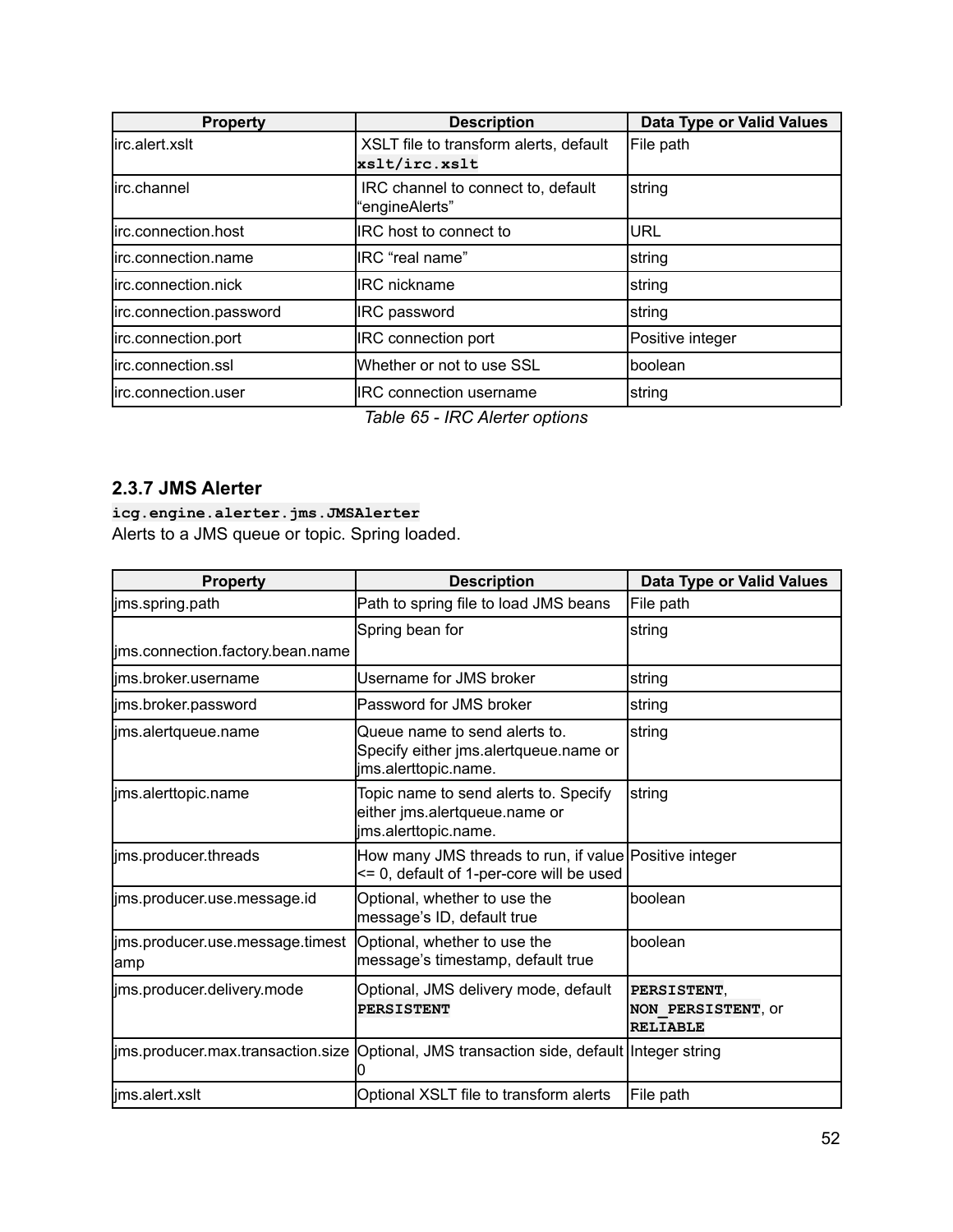#### *Table 66 - JMS Alerter options*

#### **2.3.8 Kafka Alerter**

#### **icg.engine.alerter.kafka.KafkaAlerterV9**

Sends alerts to Kafka topics, works with Kafka v0.9.x.

| <b>Property</b>   | <b>Description</b>           | Data Type or Valid Values |
|-------------------|------------------------------|---------------------------|
| bootstrap.servers | <b>IKafka connection URL</b> | <b>URL</b>                |
| Inum.threads      | Number of threads to start   | Positive integer          |
| topic             | Kafka topic to send to       | Istring                   |

*Table 67 - Kafka Alerter options*

#### <span id="page-52-0"></span>**2.3.9 List Alerter**

#### **icg.engine.alerter.list.ListAlerter**

Alerter that writes an attribute from alert's events to a **.list** file for use in Enrichments and Analytics.

| <b>Property</b> | <b>Description</b>                                                        | Data Type or Valid Values |
|-----------------|---------------------------------------------------------------------------|---------------------------|
| list.name       | Name of the list (and list file) to send<br>lattributes to                | string                    |
| threadcount     | Number of threads to start                                                | Positive integer          |
| value.xpath     | XPath to attribute in the alert's events XPath string<br>to write to list |                           |

*Table 68 - List Alerter options*

#### <span id="page-52-1"></span>**2.3.10 LUX Alerter**

**icg.engine.alerter.jms.lux.LUXJsonAlerter** Alerter to send JSON alerts to the LUX UI.

| <b>Property</b>                | <b>Description</b>                                                                                           | Data Type or Valid Values |
|--------------------------------|--------------------------------------------------------------------------------------------------------------|---------------------------|
| Same properties as JMS Alerter |                                                                                                              |                           |
| llux.alert.format.title        | Optional, format string for alert title,<br>default \${alert.classification}<br>$\frac{1}{2}$ {alert. title} | Alert title format string |

*Table 69 - LUX Alerter options*

#### <span id="page-52-2"></span>**2.3.11 LUX Email Alerter**

**icg.engine.alerter.email.lux.LUXJsonEmailAlerter** Sends email alerts in LUX JSON format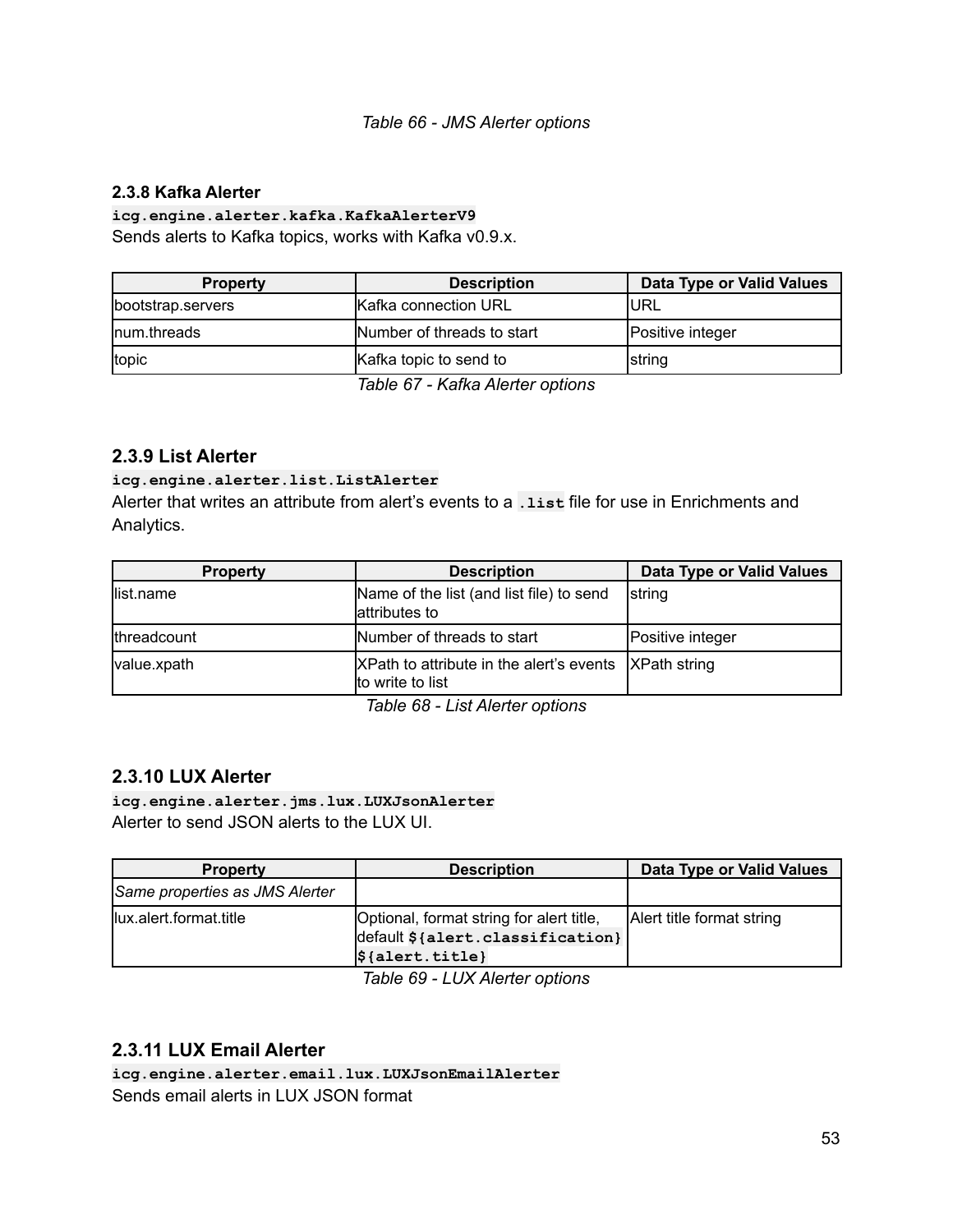| <b>Property</b>                  | <b>Description</b>                                                                                                                                        | Data Type or Valid Values |
|----------------------------------|-----------------------------------------------------------------------------------------------------------------------------------------------------------|---------------------------|
| mail.debug.kml                   | Optinal, whether to save KML to a file<br>for debug, default false                                                                                        | boolean                   |
| mail.subject                     | Optional, subject line for email alerts,<br>default "LUX Alert!"                                                                                          | string                    |
| lmail.send.email                 | Whether to send emails, default true                                                                                                                      | boolean                   |
| mail.send.logger                 | Whether to send emails to log file,<br>default false                                                                                                      | boolean                   |
| lmail.threadcount                | How many email sender threads to run Positive integer                                                                                                     |                           |
| mail.alert.json.template.dir     | Directory path to load Freemarker<br>templates from, default "templates"                                                                                  | Directory path            |
| mail.alert.json.template         | Optional, Freemarker template to use<br>to transform alerts if no<br>mail.alert.json.template<br>property is found in the alert params                    | lFile name                |
| mail.alert.kml.content type      | Content-type for attached KML, default Content type string<br>"text/kml"                                                                                  |                           |
| lmail.alert.format.title         | Title format for alert titles (prop<br>wording is incorrect), default<br>\${alert.classification}<br>\${alert.title}                                      | Alert title format string |
| lmail.alert.kml.default.icon.url | KML icon URL, needs to be specified<br>for KML attachment to work. Example<br>https://dev3.icgsolutions.co<br>m/lux/googleearth/images/red<br>-circle.png | <b>URL</b>                |
| mail.alert.kml.lux.webapp.url    | URL to LUX UI webapp, required for<br>attached KML. Example<br>https://dev3.icgsolutions.co<br>m/lux                                                      | <b>URL</b>                |

*Table 70 - LUX Email Alerter options*

# <span id="page-53-0"></span>**2.3.12 Legacy Socket Alerter**

**icg.engine.alerter.socket.LegacySocketAlerter** Send alerts over a socket.

| <b>Property</b>         | <b>Description</b>                                                | Data Type or Valid Values |
|-------------------------|-------------------------------------------------------------------|---------------------------|
| socket.alerter.host     | Host to send alerts to, default localhost Host string             |                           |
| socket.alerter.port     | Port to send alerts on                                            | Positive integer          |
| socket.alerter.protocol | Only supports TCP at this time, this<br>parameter can be ignored. | <b>String</b>             |
| socket.alerter.xslt     | Optional, XSLT file to transform alerts                           | File path                 |

*Table 71 - Socket Alerter options*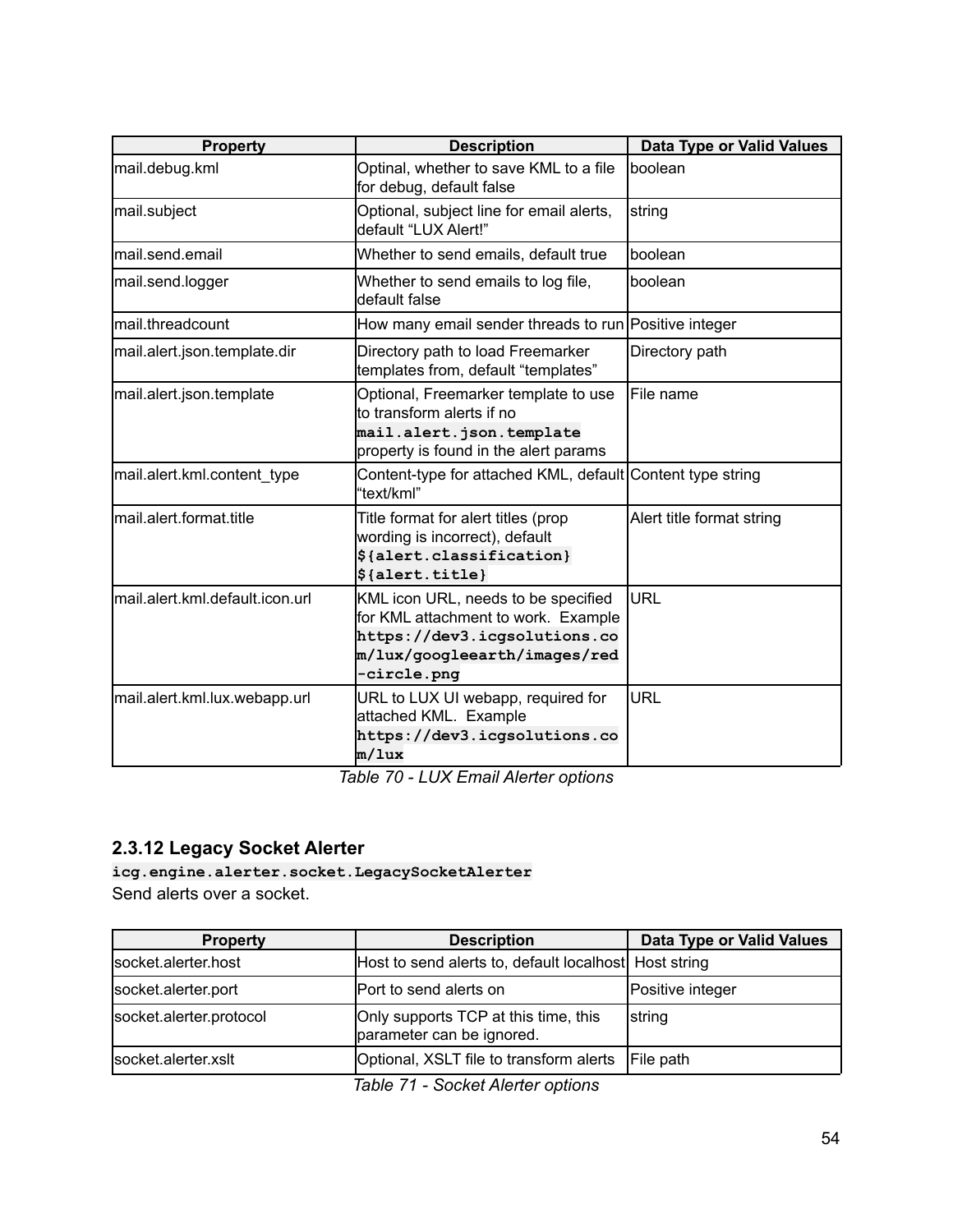### <span id="page-54-0"></span>**2.3.13 SQS Alerter**

**icg.engine.alerter.sqs.SQSAlerter**

SQSAlerter outputs to the AWS SQS service. SQS credentials are read from

**~/.aws/credentials** file.

| <b>Property</b>         | <b>Description</b>                                                    | Data Type or Valid Values |
|-------------------------|-----------------------------------------------------------------------|---------------------------|
| llux.alert.format.title | Title format for alert titles (prop<br>wording is incorrect), default | Alert title format string |
|                         | $\frac{1}{2}$ {alert.classification}                                  |                           |
|                         | $\beta$ {alert.title}                                                 |                           |
| freemarker.template     | Optional, path to Freemarker template File path<br>lfile              |                           |
| Inum.threads            | Number of threads to run                                              | Positive integer          |
| lqueue.url              | SQS queue URL                                                         | IURL                      |
| sqs.region              | Supports: us-east-1, us-west-1,<br>us-west-2, current, and default    | SQS region string         |

*Table 72 - SQS Alerter options*

### <span id="page-54-1"></span>**2.3.14 LUX JSON File Alerter**

### **icg.engine.alerter.file.lux.LUXJsonFileAlerter**

Alerter that stores alerts in flat files. Works with LUX JSON alerts and has an option to put them through a freemarker template.

| <b>Property</b>             | <b>Description</b>                                                                                      | Data Type or Valid Values                  |
|-----------------------------|---------------------------------------------------------------------------------------------------------|--------------------------------------------|
| file.alert.filename.format  | Optional, file name format string for<br>alerts. Default "alerts/alert%d.txt"                           | Format string, one %d for<br>lalert number |
| rule.name.regex             | Regex that the alert's rule name must<br>match in order to process                                      | Regex string                               |
| lfile.alert.threadcount     | How many threads to run                                                                                 | Positive integer                           |
| llux.alert.format.title     | Title format for alert titles, default<br>$\frac{1}{2}$ {alert.classification}<br>$\beta$ {alert.title} | Alert title format string                  |
| lux.alert.json.template.dir | Directory path to load Freemarker<br>templates from, default "templates"                                | Directory path                             |
| lux.alert.json.template     | (optional) Freemarker template to use<br>lto transform alerts                                           | <b>IFile name</b>                          |

# **2.3.15 LUX JSON Socket Alerter**

**icg.engine.alerter.socket.lux.LUXJsonSocketAlerter**

Send alerts over a socket. Works with LUX JSON alerts and has an option to put them through a freemarker template before passing them to an AlertEncoder.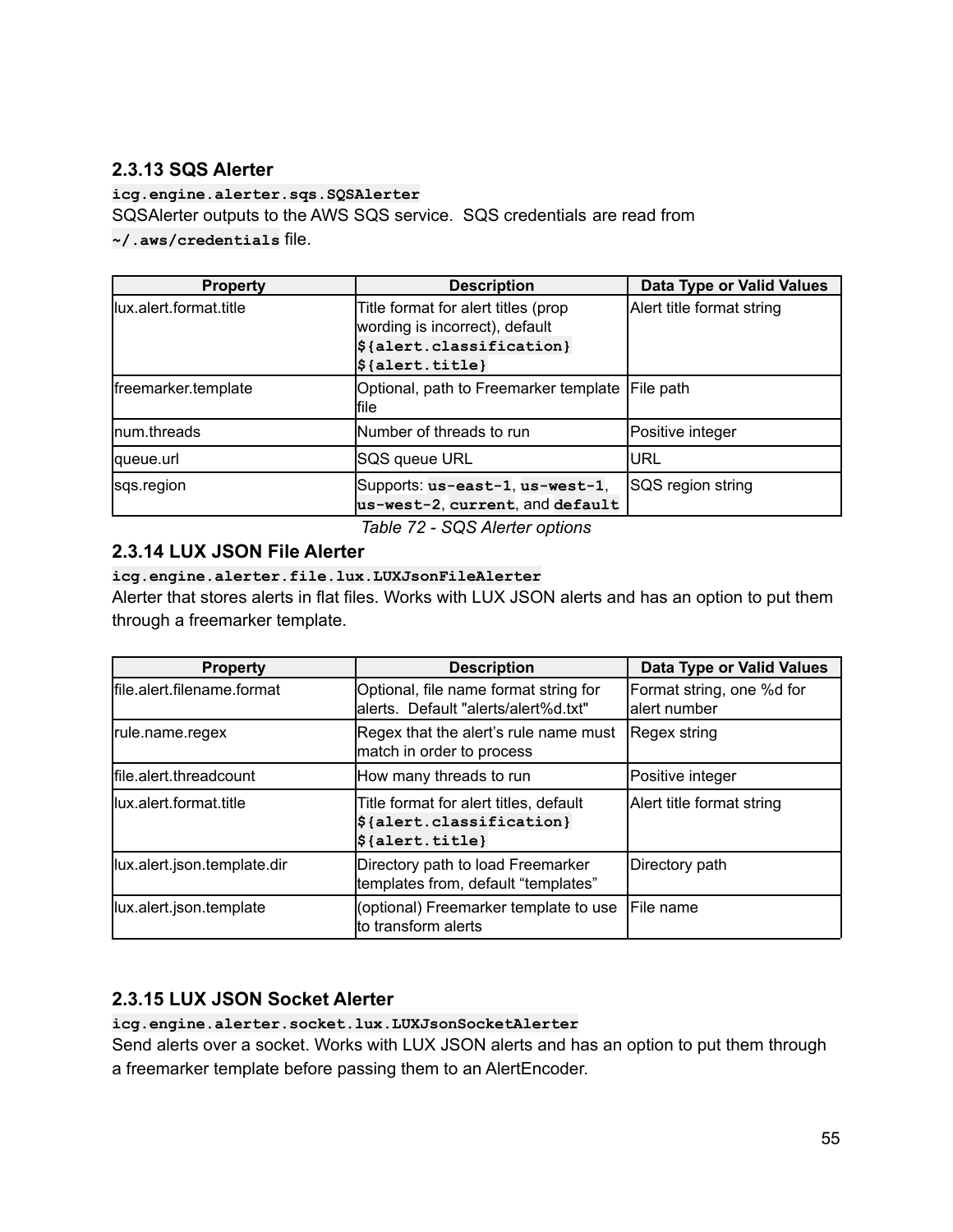| <b>Property</b>             | <b>Description</b>                                                                                            | Data Type or Valid Values |
|-----------------------------|---------------------------------------------------------------------------------------------------------------|---------------------------|
| lsocket.alerter.host        | Host to send alerts to, default localhost Host string                                                         |                           |
| socket.alerter.port         | IPort to send alerts on                                                                                       | Positive integer          |
| socket.alerter.protocol     | Only supports TCP at this time, this<br>parameter can be ignored.                                             | string                    |
| lsocket.alerter.xslt        | Optional, XSLT file to transform alerts                                                                       | File path                 |
| llux.alert.format.title     | Title format for alert titles, default<br>$\frac{1}{2}$ {alert.classification}<br>$\frac{1}{2}$ {alert.title} | Alert title format string |
| lux.alert.json.template.dir | Directory path to load Freemarker<br>templates from, default "templates"                                      | Directory path            |
| lux.alert.json.template     | (optional) Freemarker template to use<br>to transform alerts                                                  | <b>IFile name</b>         |

# <span id="page-55-0"></span>**2.4 Event Ingest Plugins**

# <span id="page-55-1"></span>**2.4.1 Bright Planet Ingest**

**icg.engine.ingest.brightplanet.BrightPlanetIngest** Polls the Bright Planet web service for the latest events.

| <b>Property</b>     | <b>Description</b>                                                                           | Data Type or Valid Values |
|---------------------|----------------------------------------------------------------------------------------------|---------------------------|
| enable_translator   | Whether to translate articles with a<br><b>RESTful translation service, default</b><br>ltrue | lboolean                  |
| base.url            | Base URL for BP REST service                                                                 | <b>IURL</b>               |
| poll.interval       | How often to poll service, in<br>milliseconds                                                | linteger                  |
| api.key             | API key for BP service                                                                       | string                    |
| initial.poll.offset | Initial polling delay, in milliseconds                                                       | linteger                  |
| lpoll.timeout       | Socket/connection timeout for poll call, linteger<br>in milliseconds                         |                           |
| data feed           | BP data feed to ingest, default "bits"                                                       | string                    |

*Table 72 - Bright Planet Ingest options*

### <span id="page-55-2"></span>**2.4.2 Cloudant Ingest**

**icg.engine.ingest.cloudant.CloudantIngest** Ingests events from a Cloudant database.

| <b>Property</b> | <b>Description</b>                                          | Data Type or Valid Values |
|-----------------|-------------------------------------------------------------|---------------------------|
| Ibatch.size     | How many rows to request per batch, linteger<br>Idefault 20 |                           |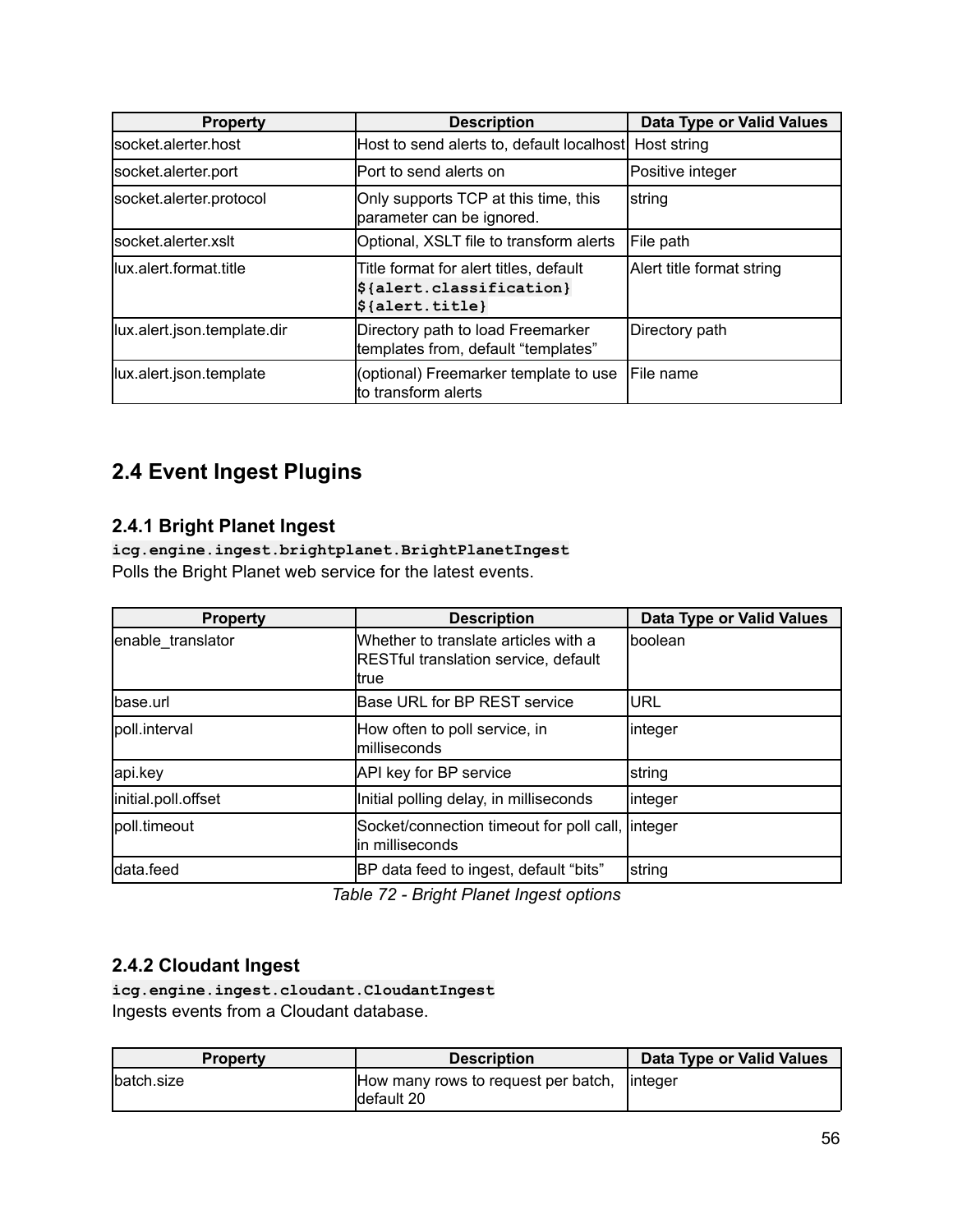| cloudant.database  | Cloudant database name                                                                                                     | string |
|--------------------|----------------------------------------------------------------------------------------------------------------------------|--------|
| cloudant.key       | key to use to connect to database                                                                                          | string |
| cloudant.password  | password that goes with that key                                                                                           | string |
| Icloudant.uri      | URI to cloudant database                                                                                                   | luri   |
| cycle.time.seconds | How long to wait after a batch returns<br>nothing before trying to read from<br>Cloudant again, in seconds. Default<br>160 | llong  |
| encoding           | Data encoding, default "UTF-8"                                                                                             | string |

*Table 73 - Cloudant Ingest options*

### <span id="page-56-0"></span>**2.4.3 Email Ingest**

**icg.engine.ingest.email.EmailIngest**

Ingests email from a mail account. After the email is read, the email can be marked unread so that it is read again, or left marked read, so that only newly received email is read.

| <b>Property</b>      | <b>Description</b>                                                                                                                                                                                                                                                                                          | <b>Data Type or Valid Values</b> |
|----------------------|-------------------------------------------------------------------------------------------------------------------------------------------------------------------------------------------------------------------------------------------------------------------------------------------------------------|----------------------------------|
| email poll secs      | The number of seconds after reading<br>email to wait before again trying to<br>read email. If, when a new cycle is<br>started, the queue has a size that is<br>greater than QUEUE_REFILL_SIZE,<br>then the producer skips that cycle and<br>waits EMAIL_POOL_SECS before<br>trying again to fill the queue. | Positive integer                 |
| queue max size       | The max number of email messages<br>that can be in the queue, default 600                                                                                                                                                                                                                                   | Positive integer                 |
| queue_refill_size    | The point the queue is allowed to drain Integer $>= 0$<br>to before refilling, default 60                                                                                                                                                                                                                   |                                  |
| encoding             | Data encoding, default "UTF-8"                                                                                                                                                                                                                                                                              | string                           |
| event.parser         | Name of Java class containing<br>EventParser implementation to use on<br>event contents                                                                                                                                                                                                                     | Fully qualified class name       |
| email host           | Email server host URL                                                                                                                                                                                                                                                                                       | <b>URL</b>                       |
| lusername            | Username to log into email server                                                                                                                                                                                                                                                                           | string                           |
| lpassword            | Password for email server                                                                                                                                                                                                                                                                                   | string                           |
| retrieve unread only | Whether to only retrieve unread<br>emails, default true                                                                                                                                                                                                                                                     | boolean                          |
| mark as read         | Whether to mark retrieved emails as<br>read, default true                                                                                                                                                                                                                                                   | boolean                          |
| subject filter       | Optional, Search term for subject line                                                                                                                                                                                                                                                                      | string                           |
| body_filter          | Optional, Search term for email body                                                                                                                                                                                                                                                                        | string                           |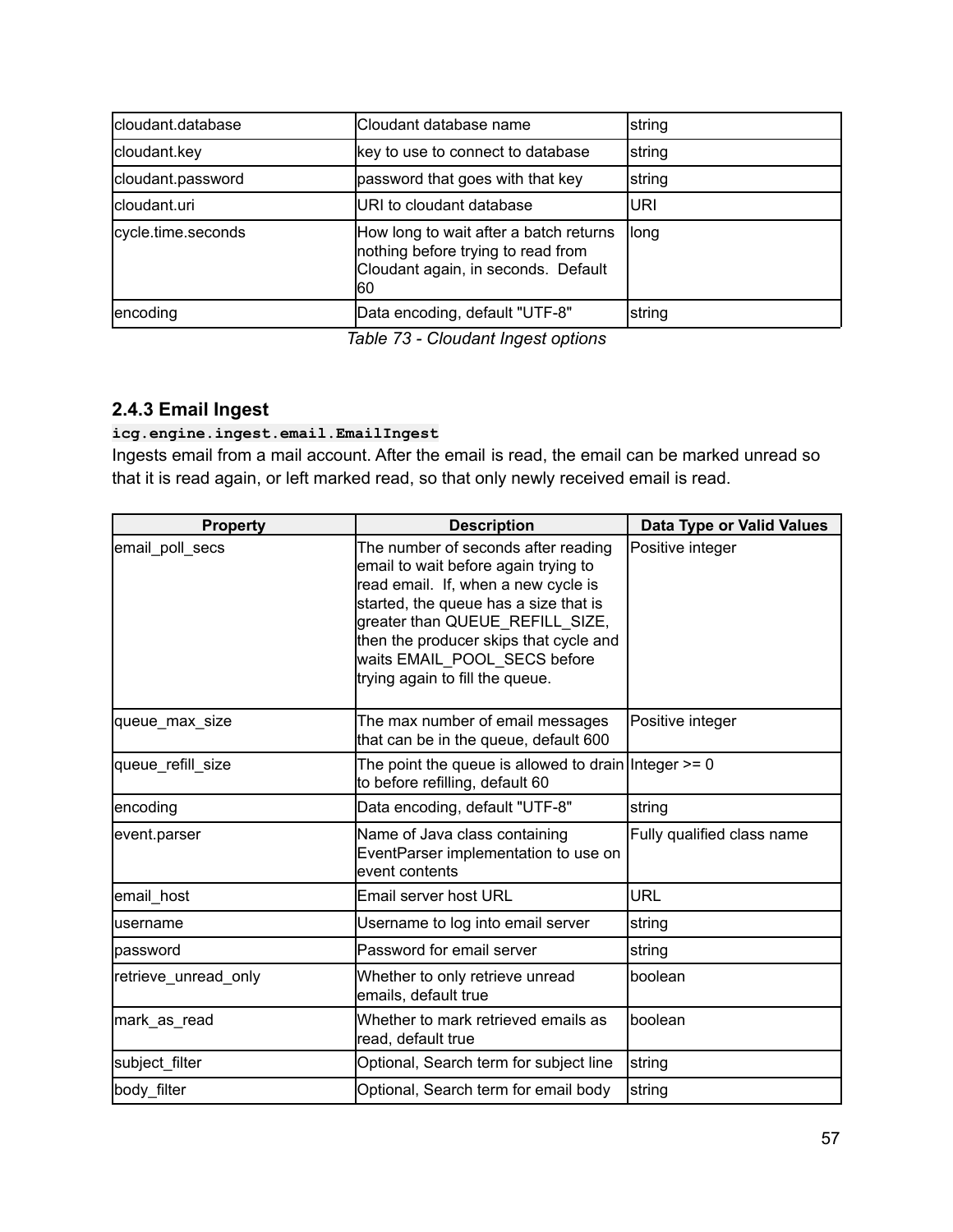# <span id="page-57-0"></span>**2.4.4 Facebook Ingest**

### **icg.engine.ingest.facebook.FacebookIngest**

Follows selected accounts and reads public posts and comments from their walls.

| <b>Property</b>    | <b>Description</b>                                                                                                                                                                                                                                                                                                                                 | Data Type or Valid Values |
|--------------------|----------------------------------------------------------------------------------------------------------------------------------------------------------------------------------------------------------------------------------------------------------------------------------------------------------------------------------------------------|---------------------------|
| cycle.time.seconds | How often to poll facebook for user<br>feed, in seconds                                                                                                                                                                                                                                                                                            | Positive integer          |
| history.file       | Holds the state, written after every<br>cycle, read on startup                                                                                                                                                                                                                                                                                     | File path                 |
| dot.encode         | Replace control characters with dots in boolean<br>the message, necessary because they<br>don't encode in xml. Default: false                                                                                                                                                                                                                      |                           |
| rescan.old.posts   | If true, run in exhaustive mode,<br>searching entire graph for changes. if<br>false, use since to look only at<br>changes and go deep if updatedTime<br>indicates something changed. This<br>doesn't work since updateTime isn't<br>updated on graph nodes that literally<br>don't change when graph nodes 2+<br>deep below them do. Default: true | boolean                   |
| oauth.access.token | Access token in the form<br><application-id> <application-secret><br/>see<br/>http://developers.facebook.com/apps</application-secret></application-id>                                                                                                                                                                                            | Access token string       |
| users              | A comma separated list of user<br>"NODE" names. A node name is a<br>name you can enter as a URL to<br>facebook and get a username and<br>user id. e.g.,<br>http://developers.facebook.com/tools/e<br>xplorer and enter JebBush in the<br>Graph API "GET" field and click<br>"Submit"                                                               | CSV string                |
| since.age.seconds  | The number of seconds of data to<br>retain. The ingester will maintain a list<br>of a users posts and salient<br>information about those posts covering<br>from "now minus since.age.seconds"<br>until "now". Default: 1 week('s worth of<br>seconds)                                                                                              | Positive long             |
| include.likes      | Include likes in the event stream.<br>Default: true                                                                                                                                                                                                                                                                                                | boolean                   |
| include.comments   | Include comments in the event stream. boolean<br>Default: true                                                                                                                                                                                                                                                                                     |                           |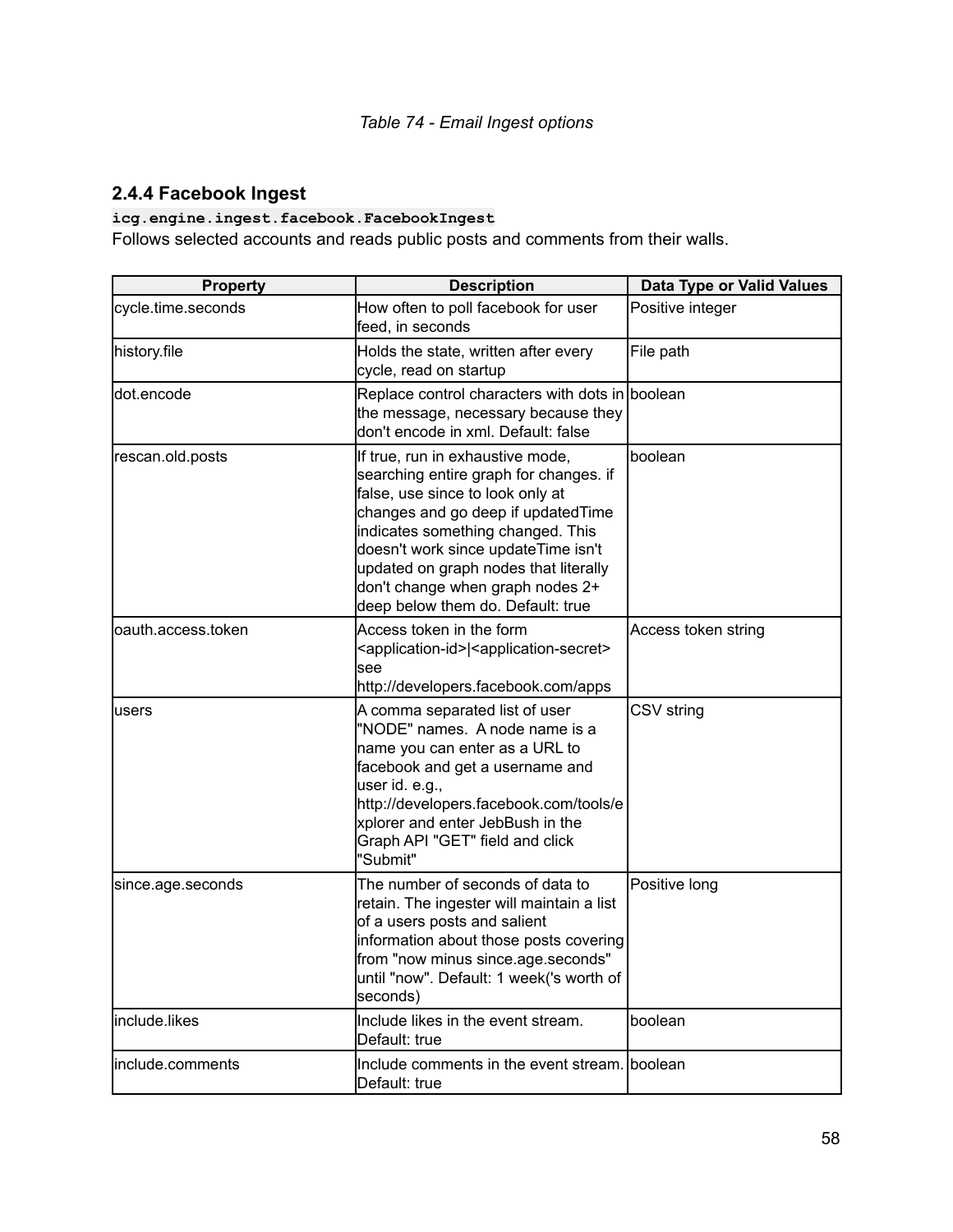| include.profiles | Include profiles in the event stream<br>Default: true                | <b>boolean</b> |
|------------------|----------------------------------------------------------------------|----------------|
| thread.count     | How many worker threads to spin up.   Positive integer<br>Deafult: 5 |                |
|                  | Table 75 - Facebook Ingest options                                   |                |

#### <span id="page-58-0"></span>**2.4.5 File Ingest**

**icg.engine.ingest.file.FileIngest**

Ingest plugin for ingesting files from a directory. After the files are read, optionally recursively, they can be kept, deleted, or moved.

| <b>Property</b> | <b>Description</b>                                                                                                                                                                                                                                            | Data Type or Valid Values |
|-----------------|---------------------------------------------------------------------------------------------------------------------------------------------------------------------------------------------------------------------------------------------------------------|---------------------------|
| ldest.folder    | Optional, destination folder for files<br>after they are processed, goes with<br>process mode MOVE                                                                                                                                                            | Folder path               |
| exclude.pattern | Optional, regex pattern to use to filter<br>lfiles                                                                                                                                                                                                            | Regex string              |
| event.folder    | Folder containing events to monitor                                                                                                                                                                                                                           | Folder path               |
| Iprocess.mode   | What to do with files after they are<br>processed DELETE, MOVE, OF KEEP<br>DELETE: delete files after processing<br><b>MOVE:</b> move files to dest folder after<br>processing<br>KEEP: keep files in folder (will be<br>re-processed with scan.mode of POLL) | DELETE, MOVE, OF KEEP     |
| Irecurse        | Whether or not to recursively process<br>directories under event.folder. Deafult<br>lfalse                                                                                                                                                                    | Iboolean                  |
| lscan.interval  | How often to scan event folder for new Integer<br>files, in milliseconds. Values less than<br>1 mean to only scan once.                                                                                                                                       |                           |
| lscan.mode      | POLL OF MONITOR.<br>POLL: process all files in directory<br>every n milliseconds.<br><b>MONITOR:</b> process new files as they<br>lare added                                                                                                                  | POLL OF MONITOR           |
| lthread.count   | How many threads to run, default 1                                                                                                                                                                                                                            | Positive integer          |

*Table 76 - File Ingest options*

### <span id="page-58-1"></span>**2.4.6 FTP File Ingest**

**icg.engine.ingest.ftp.FTPFileIngest**

Ingest plugin for ingesting files from a remote directory via FTP. After the files are read, optionally recursively, they can be kept or deleted.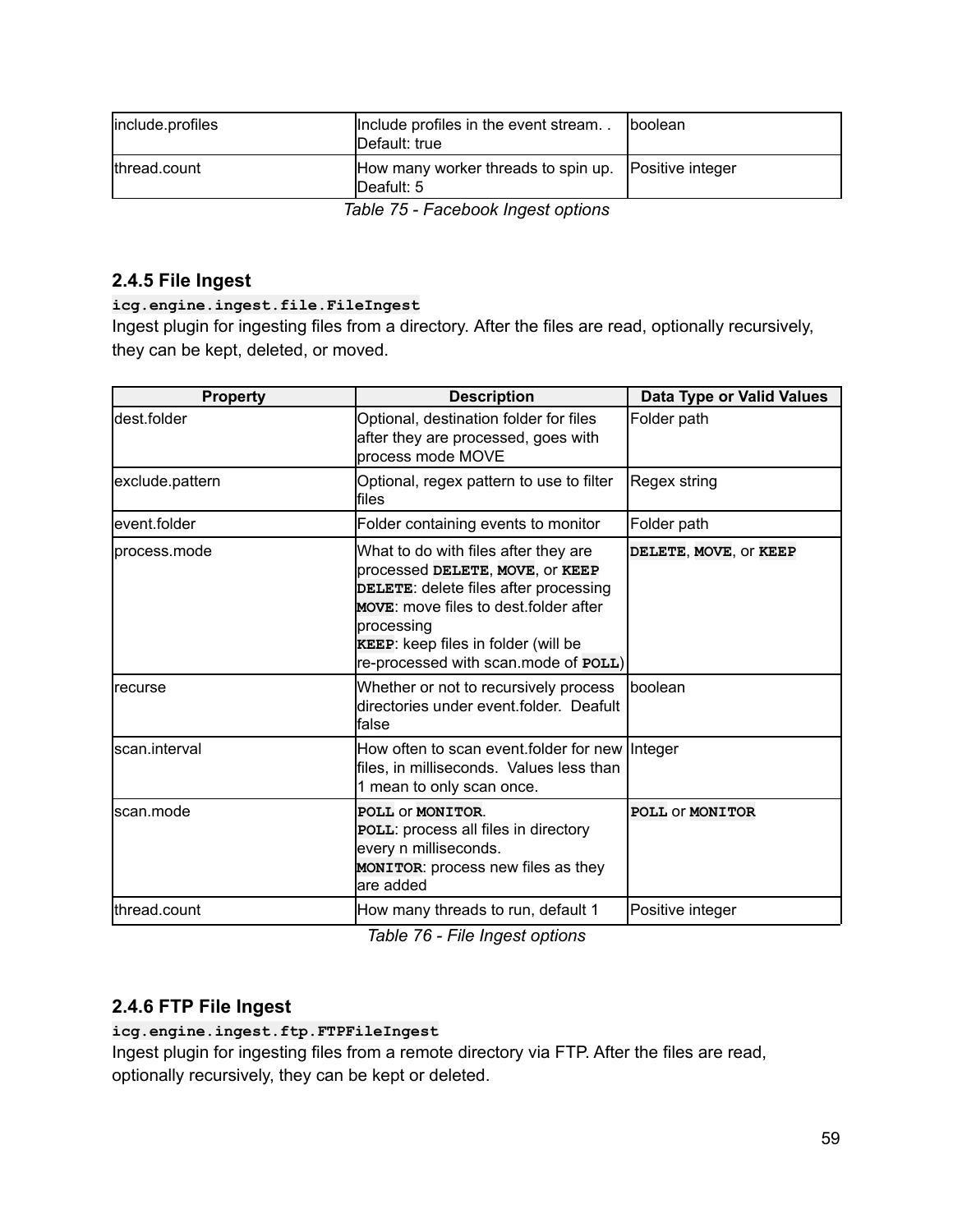| <b>Property</b>                | <b>Description</b>                                                                                                                              | <b>Data Type or Valid Values</b>                                               |
|--------------------------------|-------------------------------------------------------------------------------------------------------------------------------------------------|--------------------------------------------------------------------------------|
| ftp.event.directory            | Remote event directory to process                                                                                                               | File path                                                                      |
| ftp.event.local.copy.directory | Optional, local directory to copy<br>remote files to                                                                                            | File path                                                                      |
| exclude.pattern                | Optional, files matching this pattern<br>will not be processed                                                                                  | Regex string                                                                   |
| ftp.host                       | Hostname for FTP connection                                                                                                                     | <b>URL</b>                                                                     |
| ftp.password                   | Password for FTP connection                                                                                                                     | string                                                                         |
| ftp.port                       | Port number for FTP connection                                                                                                                  | Positive integer                                                               |
| ftp.user                       | Username for FTP connection                                                                                                                     | string                                                                         |
| include.pattern                | Optional, files matching this pattern<br>will be processed                                                                                      | Regex string                                                                   |
| ftp.poll.time.seconds          | How often to poll FTP directory for<br>new files, in seconds. Default: 300                                                                      | Positive integer                                                               |
| lprocess.mode                  | What to do with files after they are<br>Iprocessed DELETE OF KEEP<br>DELETE: delete files after processing<br><b>KEEP:</b> keep files in folder | DELETE OF KEEP                                                                 |
| ftp.reconnect.attempts         | How many times to attempt to connect   Positive integer<br>to FTP server, default 3                                                             |                                                                                |
| ftp.reconnect.time.seconds     | How many seconds between<br>connection attempts, default 60                                                                                     | Positive integer                                                               |
| ftp.client.class               | <b>FTP or SFTP class</b>                                                                                                                        | icg.engine.ingest.ftp.<br>FtpClient Of<br>icg.engine.ingest.ftp.<br>SFtpClient |

*Table 77 - FTP File Ingest options*

# <span id="page-59-0"></span>**2.4.7 JMS Ingest**

**icg.engine.jms** Ingest events from a JMS queue or topic.

| <b>Property</b>                  | <b>Description</b>                                                                     | Data Type or Valid Values |
|----------------------------------|----------------------------------------------------------------------------------------|---------------------------|
| encoding                         | Data encoding, default UTF-8                                                           | string                    |
| jms.spring.path                  | Path to spring file to load JMS beans                                                  | File path                 |
|                                  | Spring bean for                                                                        | string                    |
| jms.connection.factory.bean.name |                                                                                        |                           |
| lims.broker.username             | Username for JMS broker                                                                | string                    |
| ims.broker.password              | Password for JMS broker                                                                | string                    |
| lims.queue.name                  | Queue name to read events from.<br>Specify either jms.queue.name or<br>jms.topic.name. | string                    |
| jms.topic.name                   | Topic name to read events from.                                                        | string                    |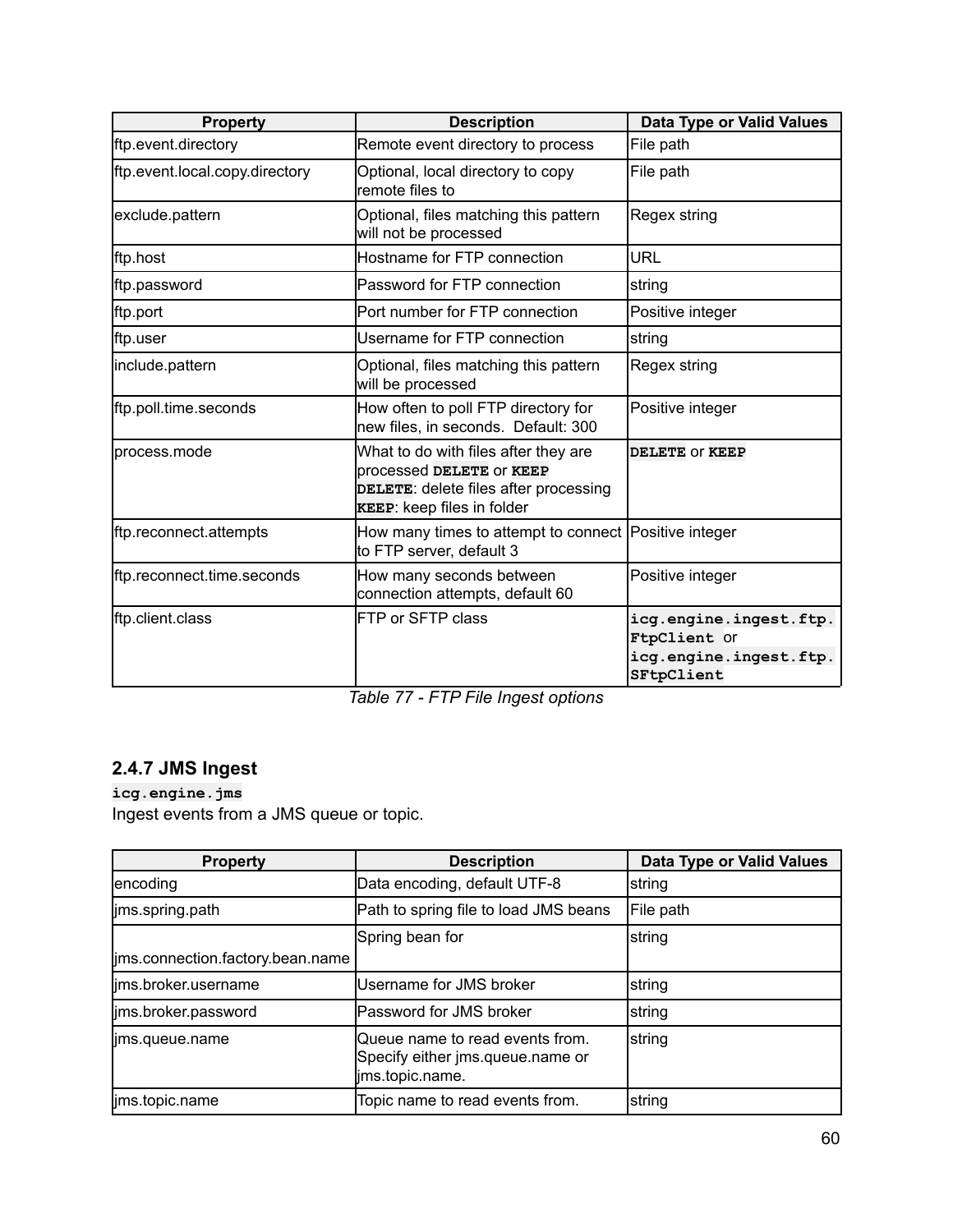|                           | Specify either jms.queue.name or<br>ims.topic.name.                                                   |                  |
|---------------------------|-------------------------------------------------------------------------------------------------------|------------------|
| ims.consumer.threads      | How many JMS threads to run, if value Positive integer<br><= 0, default of 1-per-core will be used    |                  |
| le                        | lims.consumer.max.transaction.siz   Max JMS transaction size, default 0                               | Positive integer |
| lims.client.id            | <b>JMS client ID</b>                                                                                  | string           |
| ims.topic.subscriber.name | Durable subscriber ID. If this is<br>specified, must also specify<br>ims.client.id and jms.topic.name | string           |

*Table 78 - JMS Ingest options*

### <span id="page-60-0"></span>**2.4.8 Kafka Ingest V8**

#### **icg.engine.ingest.kafka.KafkaIngestV8**

Use with Kafka v0.8.2.x, Ingest plugin for reading from a Kafka topic.

| <b>Property</b>     | <b>Description</b>                                         | Data Type or Valid Values |
|---------------------|------------------------------------------------------------|---------------------------|
| lavro.mode          | Whether or not to use Avro<br>serialization, default false | Iboolean                  |
| lavro.schema.url    | Optional is Avro is being used, URL to<br>Ischema          | <b>IURL</b>               |
| Inum.threads        | Number of threads to run                                   | Positive integer          |
| topic               | Kafka topic to read from                                   | <b>s</b> tring            |
| zookeeper.node.port | Kafka connection URL                                       | lurl                      |

*Table 79 - Kafka Ingest V8 options*

### <span id="page-60-1"></span>**2.4.9 Kafka Ingest V9**

**icg.engine.ingest.kafka.KafkaIngestV9** Use with Kafka v0.9.x, Ingest plugin for reading from a Kafka topic

| <b>Property</b>      | <b>Description</b>                                                                                      | <b>Data Type or Valid Values</b> |
|----------------------|---------------------------------------------------------------------------------------------------------|----------------------------------|
| bootstrap.servers    | Kafka connection URL                                                                                    | URL                              |
| client.id            | Client ID for Kafka Consumer, default<br>l"client-01"                                                   | string                           |
| group.id             | Group ID for Kafka Consumer, default<br>"lux-group"                                                     | <b>String</b>                    |
| start.from.beginning | Whether to start ingesting from the<br>beginning of the topic, or only read<br>Inew data. Default false | Iboolean                         |
| topic                | Kafka topic to read from                                                                                | string                           |
| zookeeper.connect    | Zookeeper connect URL, only needed<br>lif start.from.beginning is true                                  | <b>IURL</b>                      |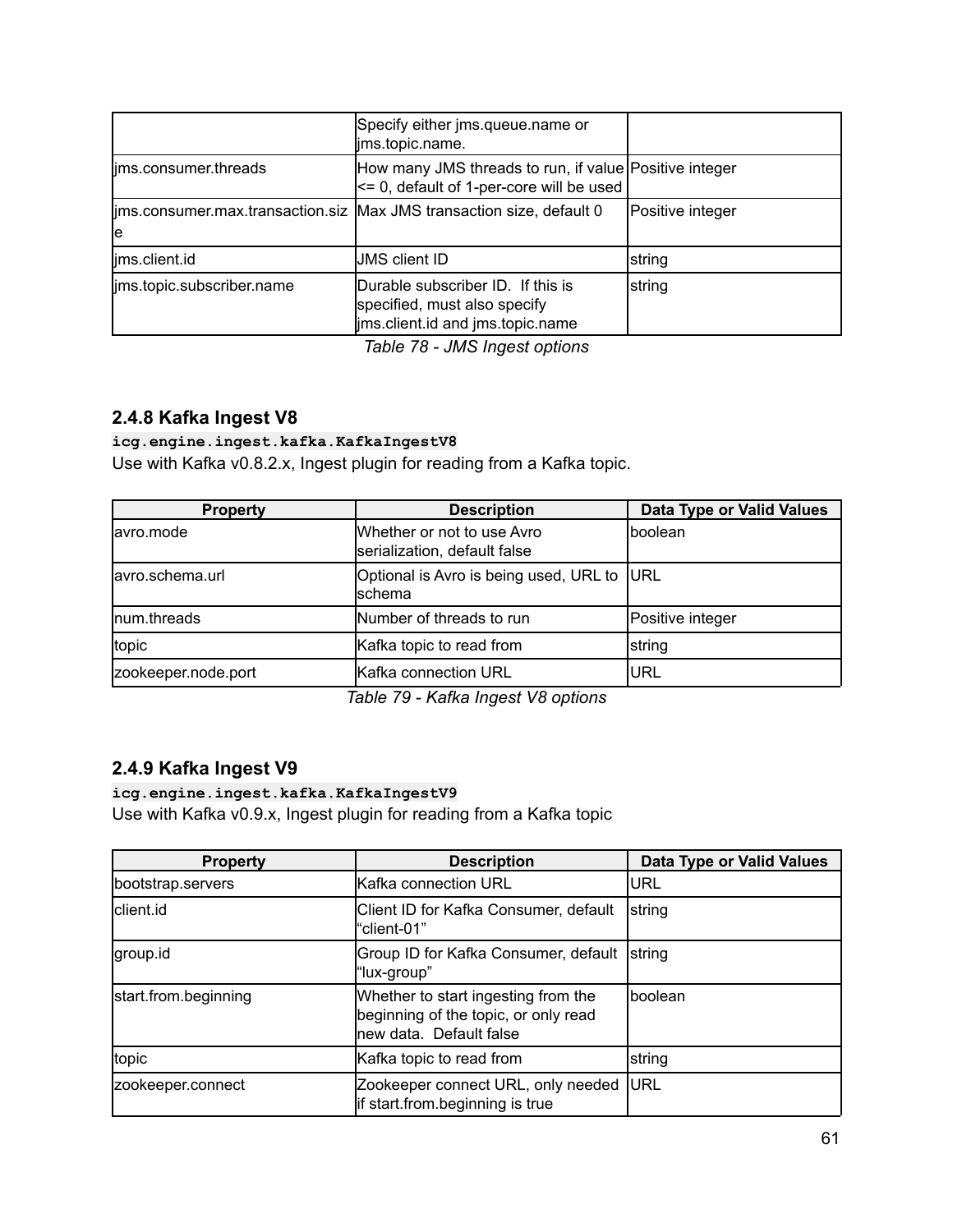#### <span id="page-61-0"></span>**2.4.10 Pastebin Ingest**

#### **icg.engine.ingest.pastebin.PastebinIngest**

Scrapes pastebin API for all new pastes. Machine that this runs from will need to be in the Pastebin Scraping API whitelist. No configuration options.

#### <span id="page-61-1"></span>**2.4.11 Postgres Ingest**

#### **icg.engine.ingest.postgres.PostgresIngest**

Ingests events from a Postgresql database. This ingester maintains a small amount of state the sequence of the row of the last batch of rows read so that if the ingester is restarted, it restarts from more or less where it left off.

| <b>Property</b>    | <b>Description</b>                                                                                           | Data Type or Valid Values |
|--------------------|--------------------------------------------------------------------------------------------------------------|---------------------------|
| cycle.time.seconds | How long to wait, in seconds, after a<br>batch returns nothing before trying to<br>read from Postgres again. | Positive integer          |
| max.batch.size     | How many rows to request per batch                                                                           | Positive integer          |
| postgres.password  | Password for database connection                                                                             | string                    |
| postgres.uri       | URI of the Postgres database in form<br>jdbc:postgresql://host:port/database                                 | <b>IURL</b>               |
| postgres.user      | User for database connection                                                                                 | string                    |
| lstate.file.name   | Filename of the file that contains<br>persistent state for the ingester                                      | File path                 |

*Table 81 - Postgres Ingest options*

#### <span id="page-61-2"></span>**2.4.12 RSS Ingest**

#### **icg.engine.ingest.rss.RSSIngest**

Polls an RSS feed for updates. For each item in the feed that's new, it creates a copy of the feed as if it contained only that item and sends it as an event. Previously seen items are only stored in memory, so restarting the ingest will cause the old items to be repeated if they're still listed in the feed. Uses very loose parsing, so it can handle different versions of RSS as well as Atom.

| <b>Property</b>                | <b>Description</b>                                      | Data Type or Valid Values |
|--------------------------------|---------------------------------------------------------|---------------------------|
| Irss.event.xslt                | Optional, XSLT file to transform RSS<br>levents         | File path                 |
| rss.feed.poll.interval.seconds | How often to poll RSS feeds, in<br>seconds. Default 600 | Positive long             |
| Irss.feed.url                  | URL to RSS feed                                         | IURL                      |

*Table 82 - RSS Ingest options*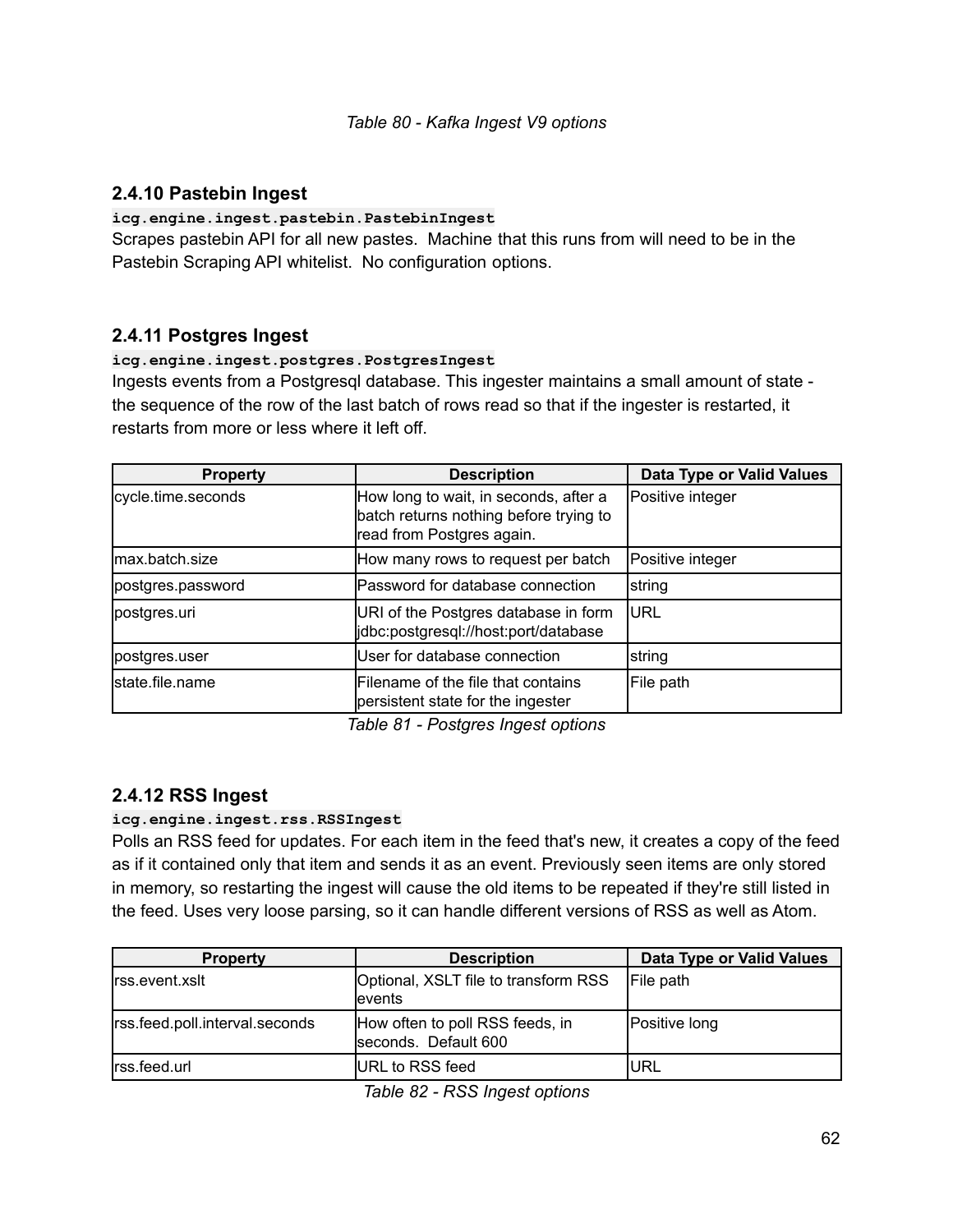# <span id="page-62-0"></span>**2.4.13 RSS Link Fetcher**

**icg.engine.ingest.rss.linkfetcher.RssLinkFetcher** Extends RSSIngest to fetch articles linked to in RSS feed.

| <b>Property</b>                | <b>Description</b>                                                      | Data Type or Valid Values |
|--------------------------------|-------------------------------------------------------------------------|---------------------------|
| lrss.event.xslt                | Optional, XSLT file to transform RSS<br>levents                         | File path                 |
| rss.feed.poll.interval.seconds | How often to poll RSS feeds, in<br>lseconds. Default 600                | Positive long             |
| lrss.feed.url                  | <b>IURL to RSS feed</b>                                                 | URL                       |
| larticle.max.chars             | Maximum number of characters to<br>lfetch for an article, default 16384 | Positive integer          |
| poll.timeout                   | Timeout for HTTP connection to fetch<br>larticles                       | Positive integer          |
| queue.size                     | Size of queue for HTTP requests,<br>ldefault 16                         | Positive integer          |
| rss.language                   | Optional, adds rss.language property<br>lto events                      | <b>s</b> tring            |
| poll.host.interval             | How long to sleep between polling<br>hosts, in milliseconds. Default 1  | Positive long             |

*Table 83 - RSS Link Fetcher Ingest options*

### <span id="page-62-1"></span>**2.4.14 Socket Ingest**

**icg.engine.ingest.socket.SocketIngest** Ingest plugin for reading from a socket

| <b>Property</b>         | <b>Description</b>                                      | Data Type or Valid Values |
|-------------------------|---------------------------------------------------------|---------------------------|
| socket.ingest.port.base | Base port to try opening, default 6456 Positive integer |                           |
| socket.ingest.port.max  | Max port to try opening, default 6466                   | Positive interger         |
| socket.ingest.protocol  | Socket protocol. TCP or UDP, default<br>UDP             | TCP OF UDP                |

*Table 84 - Socket Ingest options*

#### <span id="page-62-2"></span>**2.4.15 Twitter Ingest**

#### **icg.engine.ingest.twitter.TwitterIngest**

Uses Twitter API to ingest samples from specified topics and/or users.

| <b>Property</b>  | <b>Description</b>                                                  | Data Type or Valid Values |
|------------------|---------------------------------------------------------------------|---------------------------|
| capture.end.hhmm | Optional, end time to write data to<br>capture folder, format HH:mm | HH:mm string              |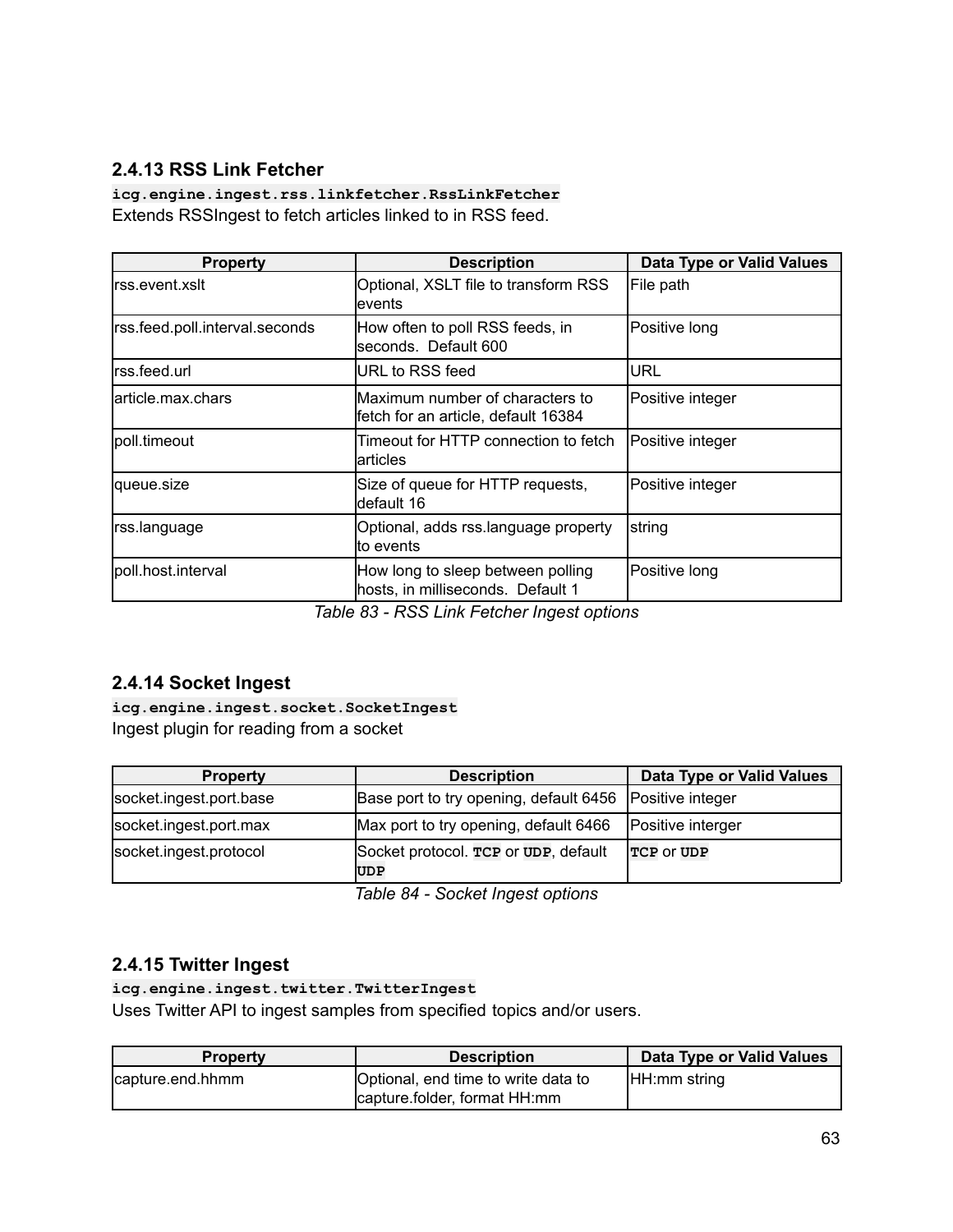| capture.folder      | Optional, the name of a folder in which File path<br>to put 1 file for every message<br>received                                                                                                                                                                                                                                                                                                                                                                                                                                                                                                                                                |                    |
|---------------------|-------------------------------------------------------------------------------------------------------------------------------------------------------------------------------------------------------------------------------------------------------------------------------------------------------------------------------------------------------------------------------------------------------------------------------------------------------------------------------------------------------------------------------------------------------------------------------------------------------------------------------------------------|--------------------|
| capture.start.hhmm  | Optional, start time to write data to<br>capture.folder, format HH:mm                                                                                                                                                                                                                                                                                                                                                                                                                                                                                                                                                                           | HH:mm string       |
| cKey                | OAuth key for Twitter API<br>authentication                                                                                                                                                                                                                                                                                                                                                                                                                                                                                                                                                                                                     | string             |
| cSec                | OAuth secret key for Twitter API<br>authentication                                                                                                                                                                                                                                                                                                                                                                                                                                                                                                                                                                                              | string             |
| followings          | Comma separated list of users to<br>follow                                                                                                                                                                                                                                                                                                                                                                                                                                                                                                                                                                                                      | CSV string         |
| languages           | Optional, comma separated list of<br>2-character language codes to filter on                                                                                                                                                                                                                                                                                                                                                                                                                                                                                                                                                                    | CSV string         |
| locations           | A JSON string of up to 25 locations.<br>Each location is a lat-lon rectangle,<br>expressed as either an array of four<br>numbers (swLon, swLat, neLon,<br>neLat) or an array of two arrays of two<br>numbers [[swLon, swLat], [neLon,<br>neLat]]. Multiple locations can be<br>wrapped in an array, or as values in a<br>JSON object node (e.g. { "location1":<br>$[0,0,1,1]$ , "location2": $[1,2,3,4]$ , }) (the<br>field names don't matter; the names<br>only serve to make the list more<br>readable by humans.)). These<br>wrapping methods can be nested; the<br>parser will drill down recursively until it<br>finds arrays of numbers. | <b>JSON string</b> |
| tok                 | OAuth token for Twitter API<br>authentication                                                                                                                                                                                                                                                                                                                                                                                                                                                                                                                                                                                                   | string             |
| tokSec              | OAuth token secret for Twitter API<br>authentication                                                                                                                                                                                                                                                                                                                                                                                                                                                                                                                                                                                            | string             |
| track               | Comma separated list of subjects to<br>tollow                                                                                                                                                                                                                                                                                                                                                                                                                                                                                                                                                                                                   | CSV string         |
| ocr.enabled         | Whether to run the tesseract-ocr<br>library to attempt OCR against any<br>images in the incoming tweets.<br>Requires tesseract-orc and deps to be<br>installed on the machine.                                                                                                                                                                                                                                                                                                                                                                                                                                                                  | boolean            |
| tesseract.data.path | Required if ocr.enabled is true, path to<br>folder containing tessdata folder                                                                                                                                                                                                                                                                                                                                                                                                                                                                                                                                                                   | File path          |

*Table 85 - Twitter Ingest options*

# <span id="page-63-0"></span>**2.4.16 Blockchain Ingest**

**icg.engine.ingest.websocket.blockchain.BlockchainIngest** Ingests bitcoin transactions from blockchain.info. No configuration options.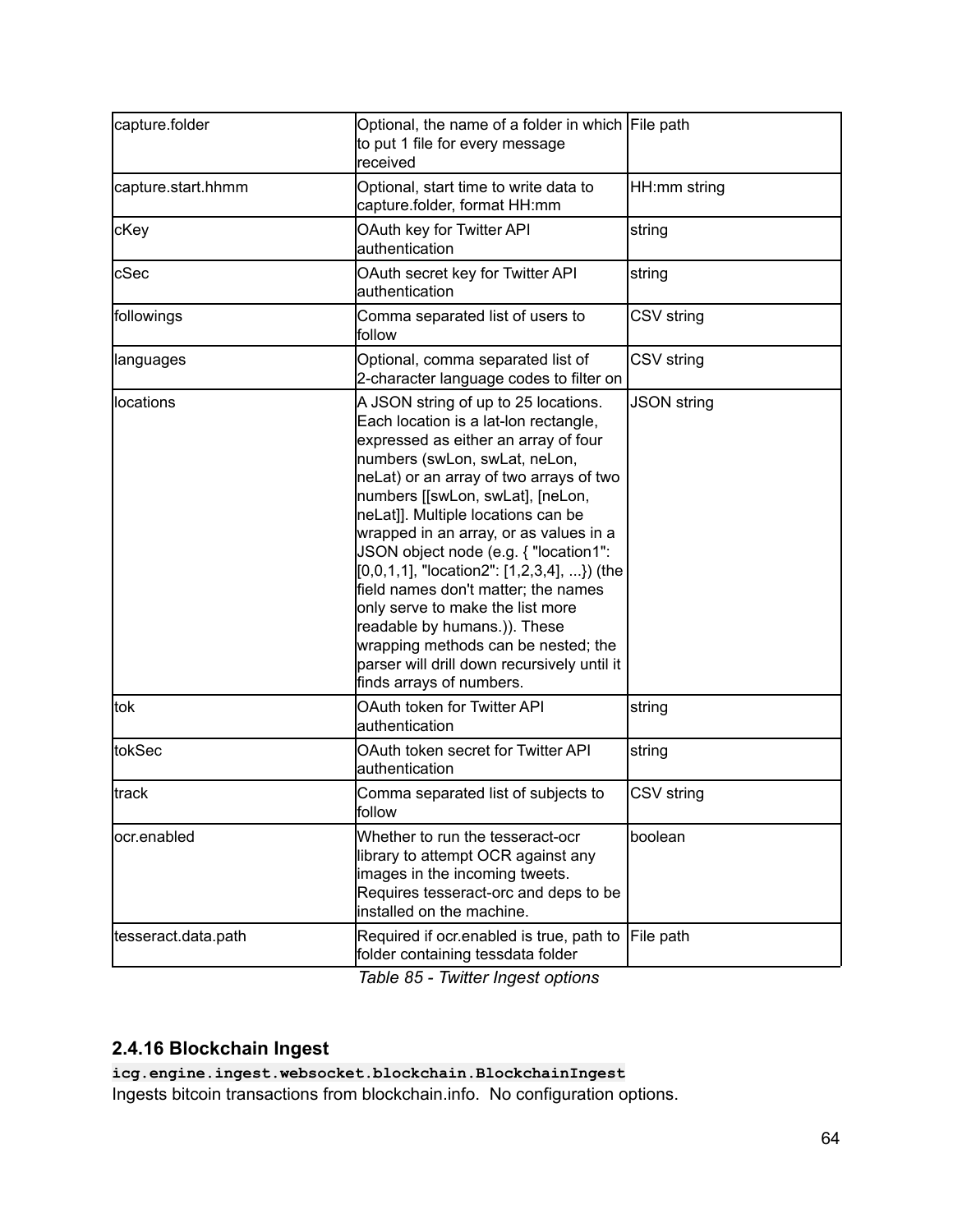# <span id="page-64-0"></span>**2.4.17 YouTube Ingest**

#### **icg.engine.ingest.youtube.YouTubeIngest**

Uses YouTube API to ingest video metadata from specified search parameters

| <b>Property</b> | <b>Description</b>                                                                                                                                                                                          | Data Type or Valid Values |
|-----------------|-------------------------------------------------------------------------------------------------------------------------------------------------------------------------------------------------------------|---------------------------|
| api_key         | YouTube API Key                                                                                                                                                                                             | String                    |
| search query    | Search query string, you can use   for<br>OR, - for NOT<br>example: foo bar -baz                                                                                                                            | String                    |
| llocation       | Optional, lat/lon coordinates for geo<br>search. Must be specified with<br>location radius<br>example: 37.42307,-122.08427                                                                                  | String                    |
| location radius | Optional, circular search radius from<br>location point. Must be a float followed<br>by unit designation [m, km, ft, mi] max<br>1000km. Must be specified with<br>location.<br>examples: 100m, 500km, 3.6mi | <b>S</b> tring            |

*Table 86 - YouTube Ingest options*

### <span id="page-64-1"></span>**2.4.18 Reddit Ingest**

#### **icg.engine.ingest.reddit.RedditIngest**

Uses Reddit API to scrape the main page periodically and ingest new submissions and comments.

| <b>Property</b>         | <b>Description</b>                                                         | Data Type or Valid Values |
|-------------------------|----------------------------------------------------------------------------|---------------------------|
| api_id                  | Reddit API application ID                                                  | String                    |
| api_secret              | Reddit API application secret                                              | String                    |
| <b>lusername</b>        | Reddit username                                                            | String                    |
| password                | Reddit password                                                            | String                    |
| submissions stream name | Stream to send sumissions on, default: String<br>reddit submissions stream |                           |
| comments stream name    | Stream to send comments on, default:<br>reddit comments stream             | String                    |
| subreddits              | CSV string of subreddits to monitor,<br>e.g. news,worldnews,all            | CSV string                |

*Table 87 - RedditIngest options*

### <span id="page-64-2"></span>**2.4.19 WMATA Ingest**

#### **icg.engine.ingest.wmata.WMATAIngest**

Washington Metropolitan Area Transit Authority bus position ingest.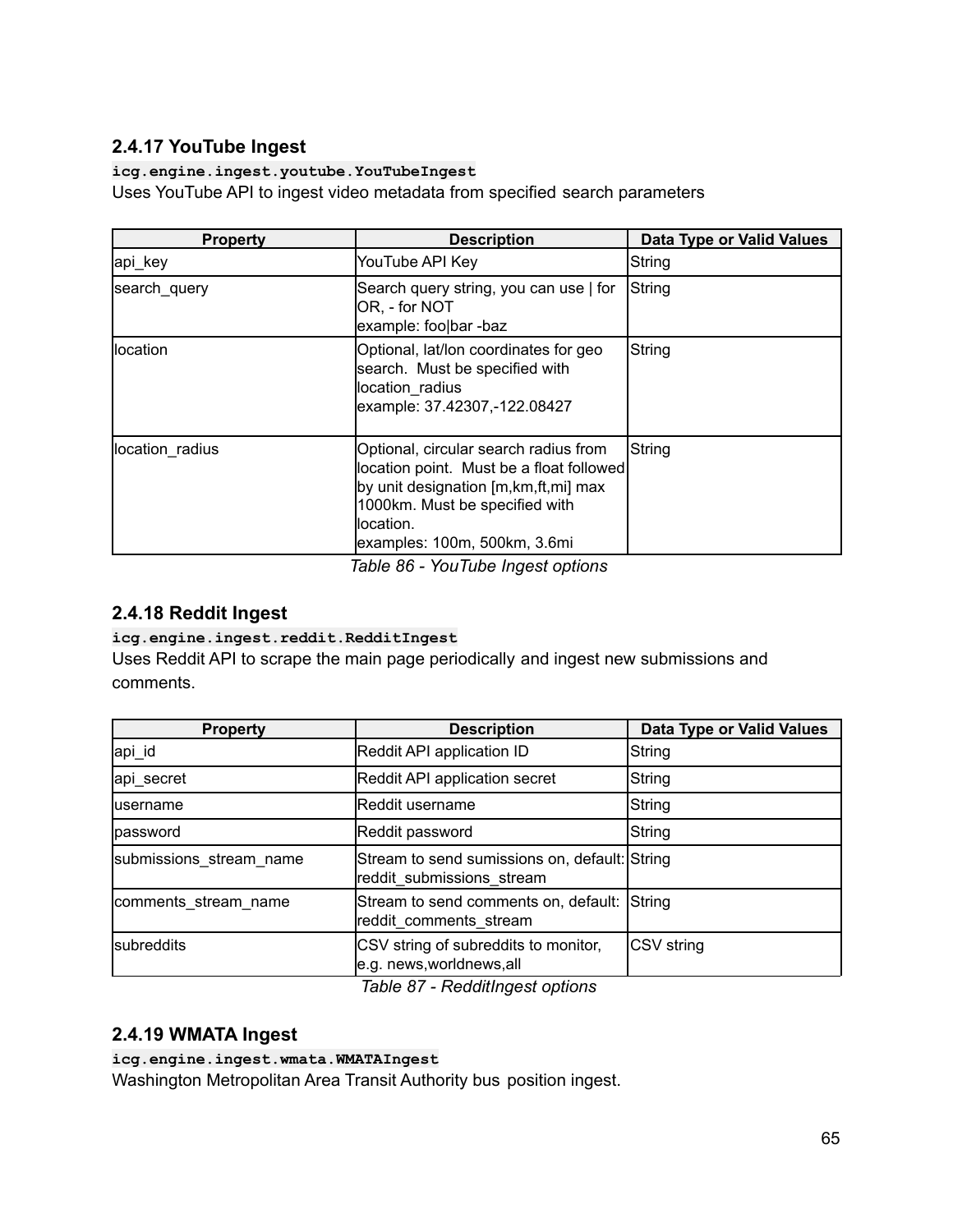| Propertv     | <b>Description</b> | Data Type or Valid Values |
|--------------|--------------------|---------------------------|
| ∣api_<br>kev | WMATA API key      | String                    |

*Table 88 - RedditIngest options*

### <span id="page-65-0"></span>**2.4.20 Postgres Custom SQL Ingest**

#### **icg.engine.ingest.postgres.PostgresCustomSQLIngest**

Ingests data from a Postgresql database using a dynamic file on disk to load SQL commands. Each time the file is changed, the SQL is executed to fetch data. Designed for forensic (non-realtime) mode.

| <b>Property</b>   | <b>Description</b>                                                           | Data Type or Valid Values |
|-------------------|------------------------------------------------------------------------------|---------------------------|
| postgres.password | Password for database connection                                             | <b>string</b>             |
| postgres.uri      | URI of the Postgres database in form<br>jdbc:postgresql://host:port/database | <b>JURL</b>               |
| postgres.user     | User for database connection                                                 | Istring                   |
| sql.file          | Path to file that will contain sql                                           | File path                 |

*Table 89 - Postgres Custom SQL Ingest options*

# <span id="page-65-1"></span>**2.5 Event Parsers**

Many ingest plugins have the ability to load EventParsers to parse events into LUX format after they are retrieved from a data source. Below are some of the generically-applicable EventParser implementations.

#### <span id="page-65-2"></span>**2.5.1 CSV File Parser**

#### **icg.engine.event.ingest.data.parsers.csv.CsvFileParser**

Parses CSV rows from an InputStream. Supports custom parsing through the IFileEvent interface specified in the event.handler property, below are the configuration options using GenericFileEvent as the event handler.

| <b>Property</b> | <b>Description</b>                                                                                                                  | Data Type or Valid Values                       |
|-----------------|-------------------------------------------------------------------------------------------------------------------------------------|-------------------------------------------------|
| levent.handler  | IFileEvent class to load to parse rows,<br>ldefault GenericFileEvent                                                                | <b>Fully qualified IFileEvent</b><br>class name |
| llax.parsing    | Whether or not to strictly parse the file, boolean<br>throwing errors on things like<br>unterminated quotations. Default<br>lfalse. |                                                 |
| Ino.headers     | Whether the file contains headers,<br>default false                                                                                 | boolean                                         |
| field.names     | Comma separated list of field names,<br>must be equal to number of rows                                                             | CSV string                                      |
| id.field        | Field containing event ID, must be in<br>field.names                                                                                | string                                          |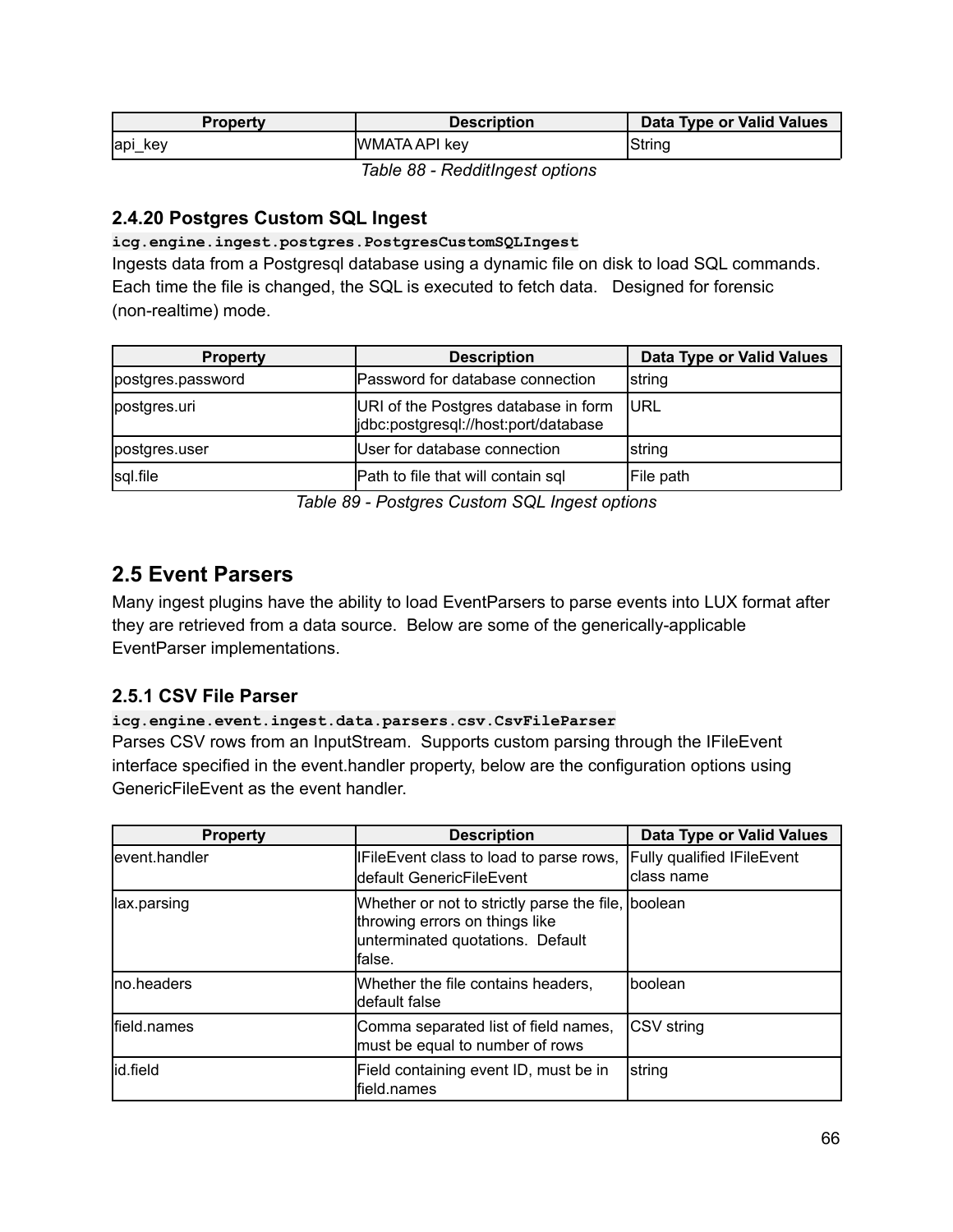| geo.lat.field | Field containing latitude, must be in<br>field.names  | <b>String</b> |
|---------------|-------------------------------------------------------|---------------|
| geo.lon.field | Field containing longitude, must be in<br>field.names | <b>String</b> |
| publisher     | Publisher for event                                   | Istring       |
| type          | Type for event                                        | <b>String</b> |

*Table 86 - CSV File Parser options*

### <span id="page-66-0"></span>**2.5.2 Generic JSON Parser**

**cg.engine.event.ingest.data.parsers.genericJson.GenericJsonEventParser** Makes an event from arbitrary JSON.

| <b>Property</b>        | <b>Description</b>                                                                                                                                                                                                                                                                                                               | <b>Data Type or Valid Values</b> |
|------------------------|----------------------------------------------------------------------------------------------------------------------------------------------------------------------------------------------------------------------------------------------------------------------------------------------------------------------------------|----------------------------------|
| date.found.name        | Dotted notation path to the name of<br>the event date found.                                                                                                                                                                                                                                                                     | Dot notation path                |
| enable.indexing.mode   | If true, adds . to array element keys.                                                                                                                                                                                                                                                                                           | boolean                          |
| event.attribute.x.name | event.attribute.#.path, .name, .type<br>specify the path to an attribute that, if<br>found, will be decoded into the event<br>with the given type. It is not an error<br>for an event attribute to be missing.                                                                                                                   | string                           |
| event.attribute.x.path | Dot notation path to attribute                                                                                                                                                                                                                                                                                                   | Dot notation path                |
| event.attribute.x.type | Type of attribute x, TEXT or NUMBER                                                                                                                                                                                                                                                                                              | TEXT OF NUMBER                   |
| geom.name              | geom.name or alternately<br>lat.name, lon.name are used to define<br>a geo-location for the event. If both<br>geom and lat/lon are present,<br>geom.name is used. It is not an error if<br>these are specified but not found in the<br>message. If not specified (or specified<br>but not found), event geo-location is<br>null. | Dot notation path                |
| llat.name              | Dot notation path to latitude                                                                                                                                                                                                                                                                                                    | Dot notation path                |
| llon.name              | Dot notation path to longitude                                                                                                                                                                                                                                                                                                   | Dot notation path                |
| hit.x.json_path        | Points to the dotted notation path of a<br>repetitive structure in the message.                                                                                                                                                                                                                                                  | Dot notation path                |
| hit.x.type             | Specifies what to name it, so that it<br>doesn't wind up with a deeply nested<br>name.                                                                                                                                                                                                                                           | string                           |
| lid.name               | Dotted notation path to the name of<br>the event id.                                                                                                                                                                                                                                                                             | Dot notation path                |
| payload.name           | The dotted notation path to the<br>payload in the message.                                                                                                                                                                                                                                                                       | Dot notation path                |
| publisher.name         | Dotted notation path to the name of                                                                                                                                                                                                                                                                                              | Dot notation path                |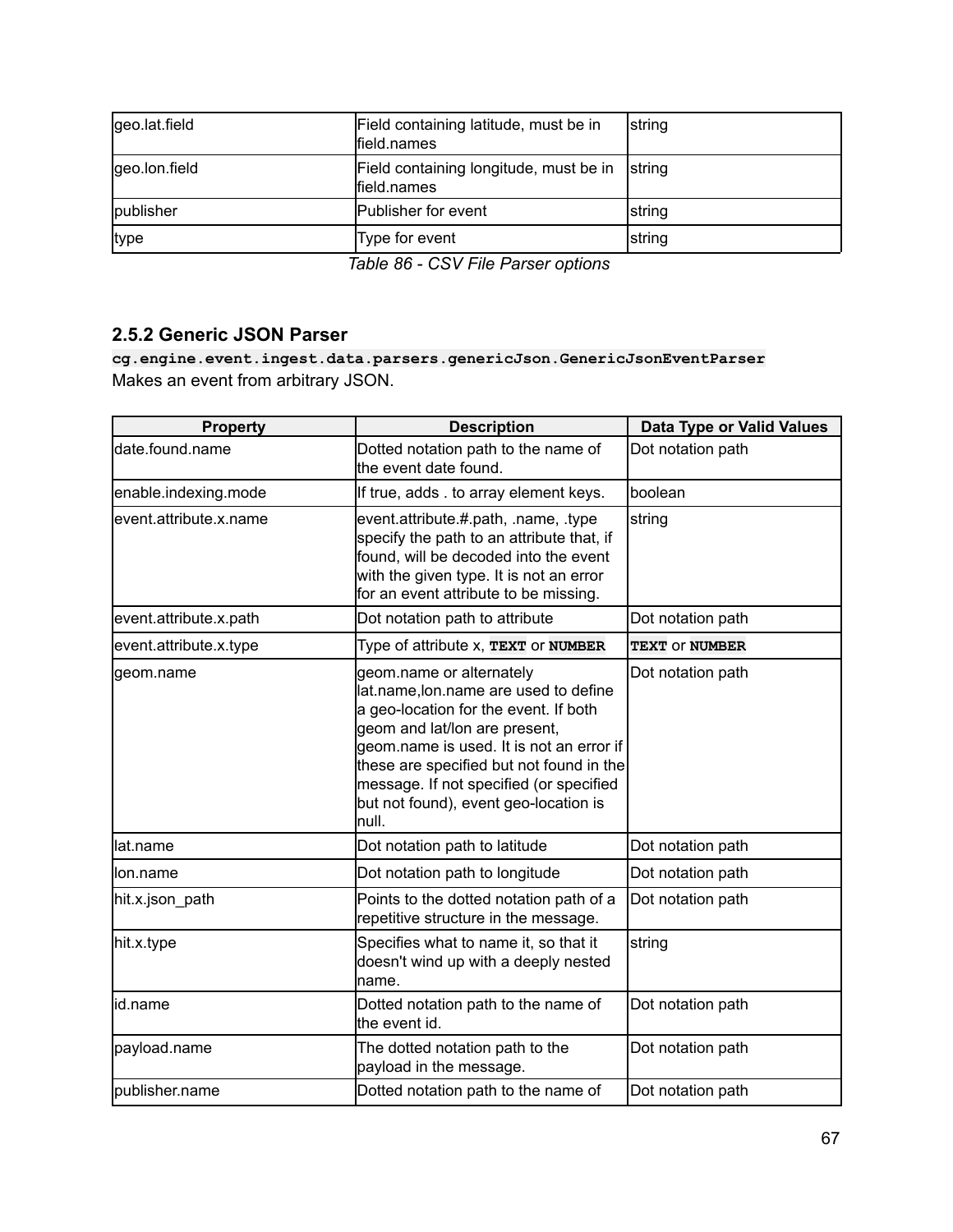|                           | the event publisher. Specify<br>publisher.name or publisher.value.                                                                       |                   |
|---------------------------|------------------------------------------------------------------------------------------------------------------------------------------|-------------------|
| publisher.value           | Constant value for the publisher.<br>Specify publisher.name or<br>bublisher.value.                                                       | string            |
| required.attribute.x.path | Specifies the path of an attribute that<br>must be present for the message to be<br>parsed. All required attributes must be<br>lpresent. | Dot notation path |
| rights.name               | Dotted notation path to the name of<br>the rights. Specify rights.name or<br>rights.value.                                               | Dot notation path |
| rights.value              | Constant value of the rights. Specify<br>rights.name or rights.value.                                                                    | string            |
| lsource.name              | Dotted notation path to the name of<br>the event source. Specify<br>source.name or source.value.                                         | Dot notation path |
| lsource.value             | Constant value of the source. Specify<br>source.name or source.value.                                                                    | string            |
| ltitle.name               | Dotted notation path to the name of<br>the event title if not specified, title is<br>lnull.                                              | Dot notation path |
| type.name                 | Dotted notation path to the name of<br>the event type. Specify type name or<br>type.value.                                               | Dot notation path |
| type.value                | Constant value of the type. Specify<br>type.name or type.value.                                                                          | string            |
| data.groups               | Comma separated string of data<br>groups to add                                                                                          | CSV string        |

*Table 87 - Generic JSON Parser options*

# <span id="page-67-0"></span>**2.5.3 Simple LUX Event Parser**

**icg.engine.util.event.parsers.SimpleLUXEventParser** Parsed an input XML or JSON String as a LUXEvent. No configuration options.

### <span id="page-67-1"></span>**2.5.4 Streaming HTML Parser**

**icg.engine.event.ingest.data.parsers.html.StreamingHtmlParser** Parses an HTML stream into a title and an article.

| <b>Property</b> | <b>Description</b>           | Data Type or Valid Values |
|-----------------|------------------------------|---------------------------|
| publisher       | Constant value for publisher | <b>String</b>             |
| type            | Constant value for type      | <b>String</b>             |

*Table 88 - Streaming HTML Parser options*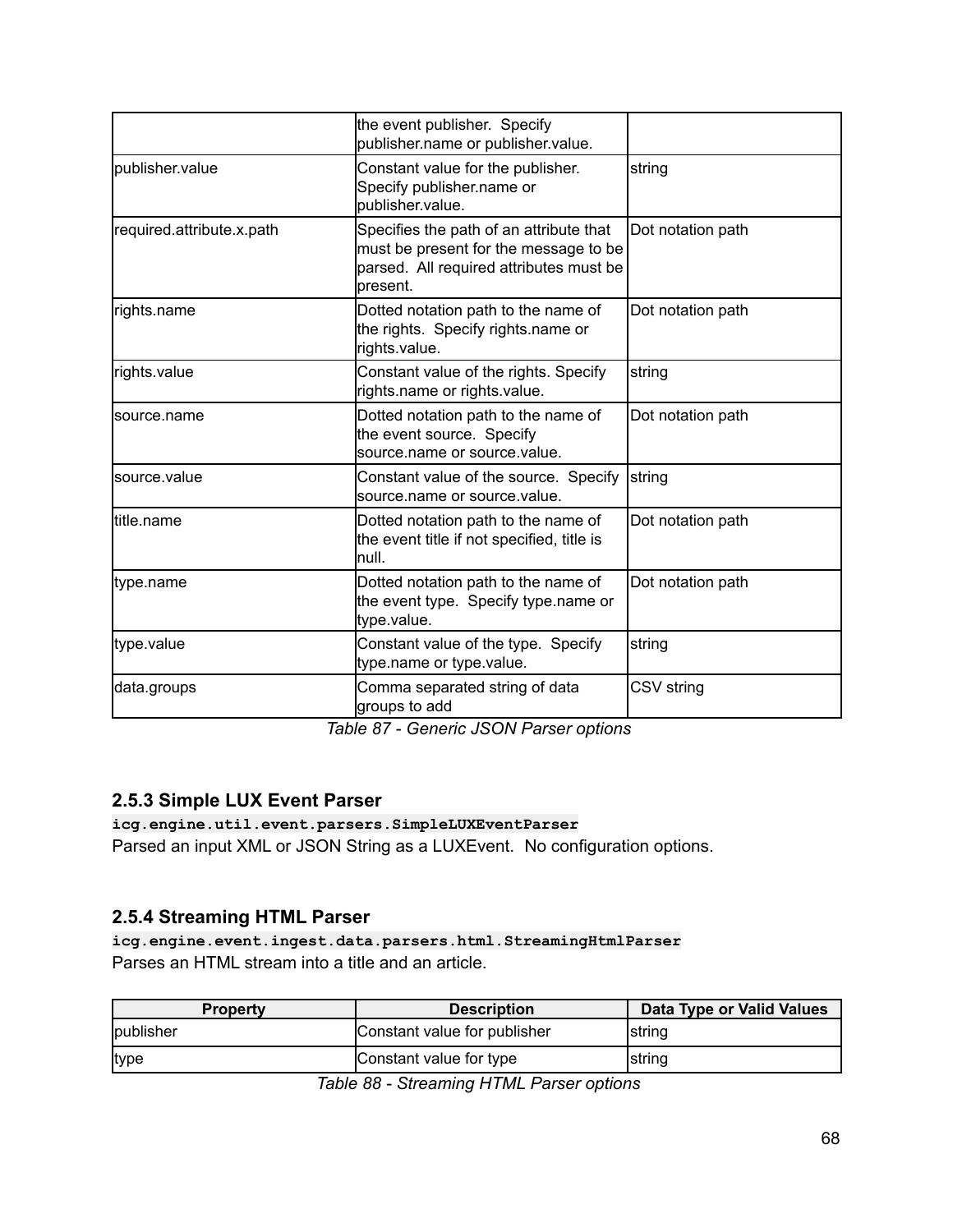# <span id="page-68-0"></span>**2.6 Event Output Plugins**

All Event Output Plugins have a GeoAnalyticFilter that can be used for filtering events, so in addition to the below properties you can use GeoAnalyticFilter properties found in Table 4.

### <span id="page-68-1"></span>**2.6.1 JMS Event Output**

**icg.engine.event.output.jms.JMSEventOutput** Sends events to JMS.

| <b>Property</b>                                                        | <b>Description</b>                                                                                 | Data Type or Valid Values                            |
|------------------------------------------------------------------------|----------------------------------------------------------------------------------------------------|------------------------------------------------------|
| jms.spring.path                                                        | Path to spring file to load JMS beans                                                              | File path                                            |
|                                                                        | Spring bean for                                                                                    | string                                               |
| ims.connection.factory.bean.name                                       |                                                                                                    |                                                      |
| lims.broker.username                                                   | Username for JMS broker                                                                            | string                                               |
| lims.broker.password                                                   | lPassword for JMS broker                                                                           | Istring                                              |
| lims.queue.name                                                        | Queue name to send alerts to.<br>Specify either jms.queue.name or<br>jms.topic.name.               | string                                               |
| ims.topic.name                                                         | Topic name to send alerts to. Specify<br>either jms.queue.name or<br>ims.topic.name.               | string                                               |
| ims.producer.threads                                                   | How many JMS threads to run, if value Positive integer<br><= 0, default of 1-per-core will be used |                                                      |
| ims.producer.use.message.id                                            | Optional, whether to use the<br>message's ID, default true                                         | lboolean                                             |
| lims.producer.use.message.timest   Optional, whether to use the<br>amp | message's timestamp, default true                                                                  | lboolean                                             |
| ims.producer.delivery.mode                                             | Optional, JMS delivery mode, default<br><b>PERSISTENT</b>                                          | PERSISTENT,<br>NON PERSISTENT, OF<br><b>RELIABLE</b> |
|                                                                        | jms.producer.max.transaction.size  Optional, JMS transaction side, default  Integer string<br>O    |                                                      |
| <abstractluxeventconverter<br>props&gt;</abstractluxeventconverter<br> |                                                                                                    |                                                      |

*Table 89 - JMS Event Output options*

### <span id="page-68-2"></span>**2.6.2 Kafka Event Output Avro**

**icg.engine.event.output.kafka.KafkaEventOutputAvro** EventOutput to send events to Kafka using Avro serialization.

| Propertv          | <b>Description</b>       | Data Type or Valid Values |
|-------------------|--------------------------|---------------------------|
| bootstrap.servers | Connection URL for Kafka | <b>IURL</b>               |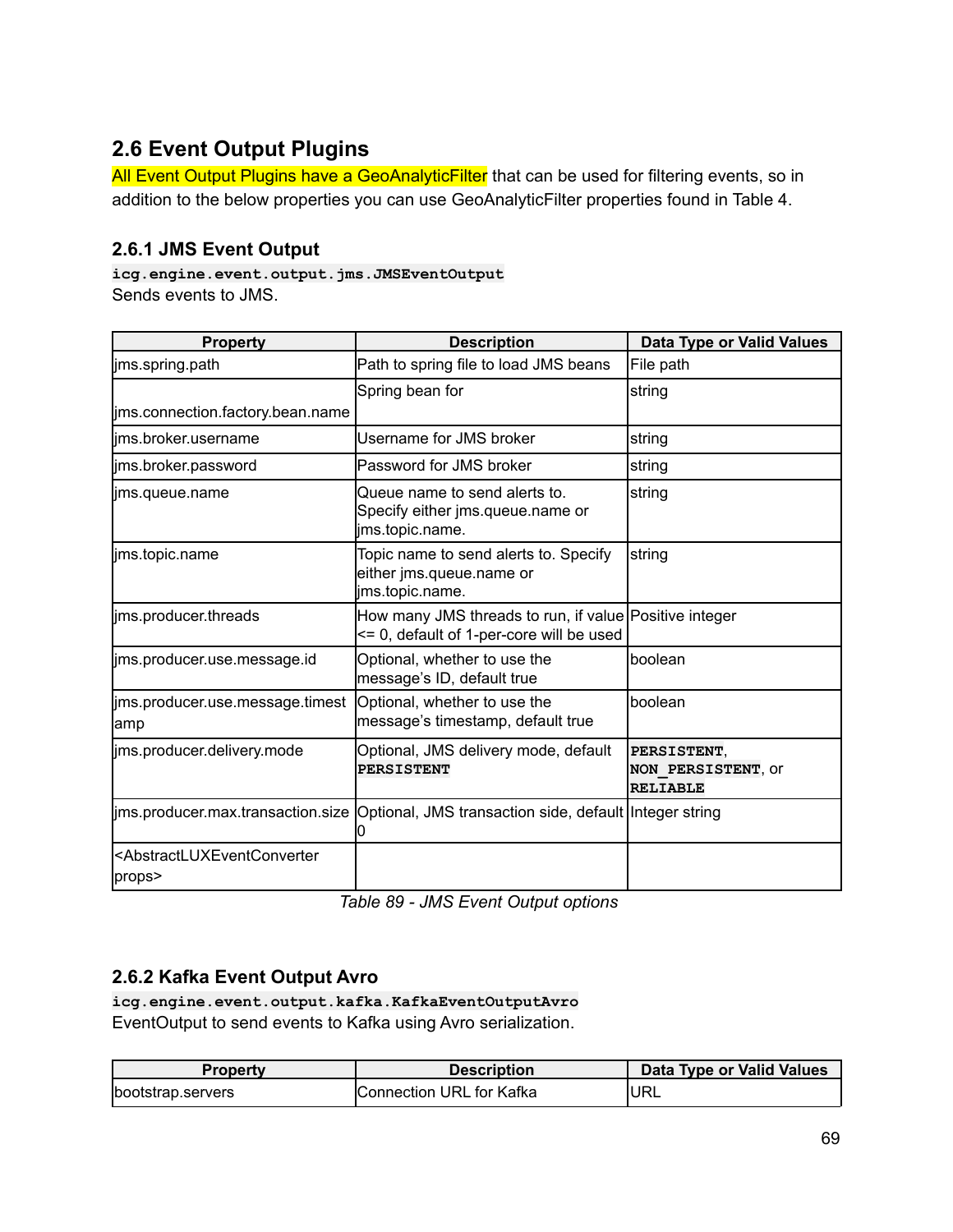|                      | hostname1:port1,hostname2:port2,hos<br>tname3:port3[/chroot/path]                                                                                                                   |                  |
|----------------------|-------------------------------------------------------------------------------------------------------------------------------------------------------------------------------------|------------------|
| Iclient.id           | Client ID for Kafka connection, default<br>l"lux-client"                                                                                                                            | <b>String</b>    |
| lenriched.attributes | Optional CSV string of property<br>names. To accommodate AVRO, glom<br>all properties with the same name into<br>an object node that has that name and<br>an array of those values. | CSV string       |
| group.id             | Group ID for Kafka connection, default string<br>l"lux"                                                                                                                             |                  |
| Inum.threads         | Number of threads to run                                                                                                                                                            | Positive integer |
| schema.registry.url  | <b>URL of Avro registry</b>                                                                                                                                                         | <b>IURL</b>      |
| topic                | Kafka topic to send to                                                                                                                                                              | string           |

*Table 90 - Kafka Event Output Avro options*

### <span id="page-69-0"></span>**2.6.3 Kafka Event Output V8**

**icg.engine.event.output.kafka.KafkaEventOutputV8** EventOutput to send events to Kafka, use with Kafka 0.8.2.x

| <b>Property</b> | <b>Description</b>          | Data Type or Valid Values |
|-----------------|-----------------------------|---------------------------|
| kafka.node.port | Kafka URL connection string | <b>IURL</b>               |
| Inum.threads    | Number of threads to run    | Positive integer          |
| topic           | Kafka topic to send to      | <b>String</b>             |

*Table 91 - Kafka Event Output V8 options*

#### <span id="page-69-1"></span>**2.6.4 Kafka Event Output V9**

**icg.engine.event.output.kafka.KafkaEventOutputV9** EventOutput to send events to Kafka, use with Kafka v0.9.x

| <b>Property</b> | <b>Description</b>          | Data Type or Valid Values |
|-----------------|-----------------------------|---------------------------|
| kafka.node.port | Kafka URL connection string | <b>IURL</b>               |
| Inum.threads    | Number of threads to run    | Positive integer          |
| topic           | Kafka topic to send to      | <b>String</b>             |

*Table 92 - Kafka Event Output V9 options*

### **2.6.5 JSON Mapping Event Converter**

**icg.engine.util.event.lux.JSONMappingEventConverter** AbstractEventConverter to transform events to a new JSON format

| Property | Description | Data Type or Valid Values |
|----------|-------------|---------------------------|
|          |             |                           |